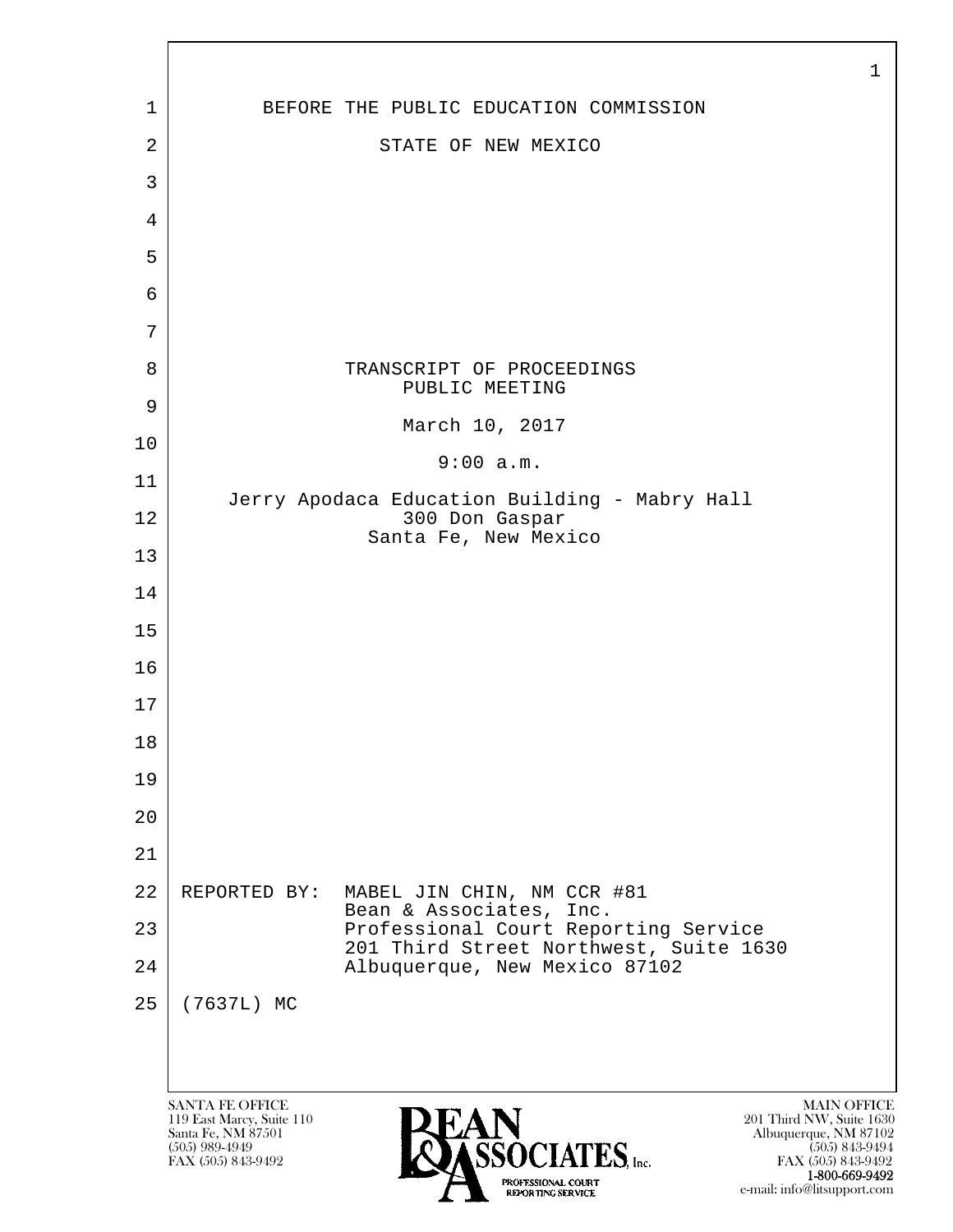|              |                                                                                                                                                                                   | 2 |
|--------------|-----------------------------------------------------------------------------------------------------------------------------------------------------------------------------------|---|
| $\mathbf{1}$ | A P P E A R A N C E S                                                                                                                                                             |   |
| 2            | COMMISSIONERS:                                                                                                                                                                    |   |
| 3            | MS. PATRICIA GIPSON, Chair                                                                                                                                                        |   |
| 4            | MR. GILBERT PERALTA, Vice Chair                                                                                                                                                   |   |
| 5            | MS. KARYL ANN ARMBRUSTER, Secretary                                                                                                                                               |   |
| 6            | MS. MILLIE POGNA, Member                                                                                                                                                          |   |
| 7            | MS. CARMIE TOULOUSE, Member                                                                                                                                                       |   |
| 8            | MR. TIM CRONE, Member                                                                                                                                                             |   |
| 9            | MS. TRISH RUIZ, Member                                                                                                                                                            |   |
| 10           | MS. DANIELLE JOHNSTON, Member                                                                                                                                                     |   |
| 11           | MR. R. CARLOS CABALLERO, Member                                                                                                                                                   |   |
| 12           |                                                                                                                                                                                   |   |
| 13           | STAFF:                                                                                                                                                                            |   |
| 14           | MS. KATIE POULOS, Director,<br>Charter Schools Division                                                                                                                           |   |
| 15           |                                                                                                                                                                                   |   |
| 16           | MS. AUDREY MCKEE, Assistant Attorney General<br>Counsel to the PEC                                                                                                                |   |
| 17<br>18     | MS. BEVERLY FRIEDMAN, PED Custodian of Record and<br>Liaison to the PEC                                                                                                           |   |
| 19           |                                                                                                                                                                                   |   |
| 20           |                                                                                                                                                                                   |   |
| 21           |                                                                                                                                                                                   |   |
| 22           |                                                                                                                                                                                   |   |
| 23           |                                                                                                                                                                                   |   |
| 24           |                                                                                                                                                                                   |   |
| 25           |                                                                                                                                                                                   |   |
|              |                                                                                                                                                                                   |   |
|              |                                                                                                                                                                                   |   |
|              | <b>SANTA FE OFFICE</b><br><b>MAIN OFFICE</b><br>201 Third NW, Suite 1630<br>119 East Marcy, Suite 110                                                                             |   |
|              | <b>PEAN</b><br><b><i>OASSOCIATES, Inc.</i></b><br>Santa Fe, NM 87501<br>Albuquerque, NM 87102<br>$(505)$ 989-4949<br>$(505)$ 843-9494<br>FAX (505) 843-9492<br>FAX (505) 843-9492 |   |

**1-800-669-9492**<br> **EXALTERIONAL CN BT** e-mail: info@litsupport.com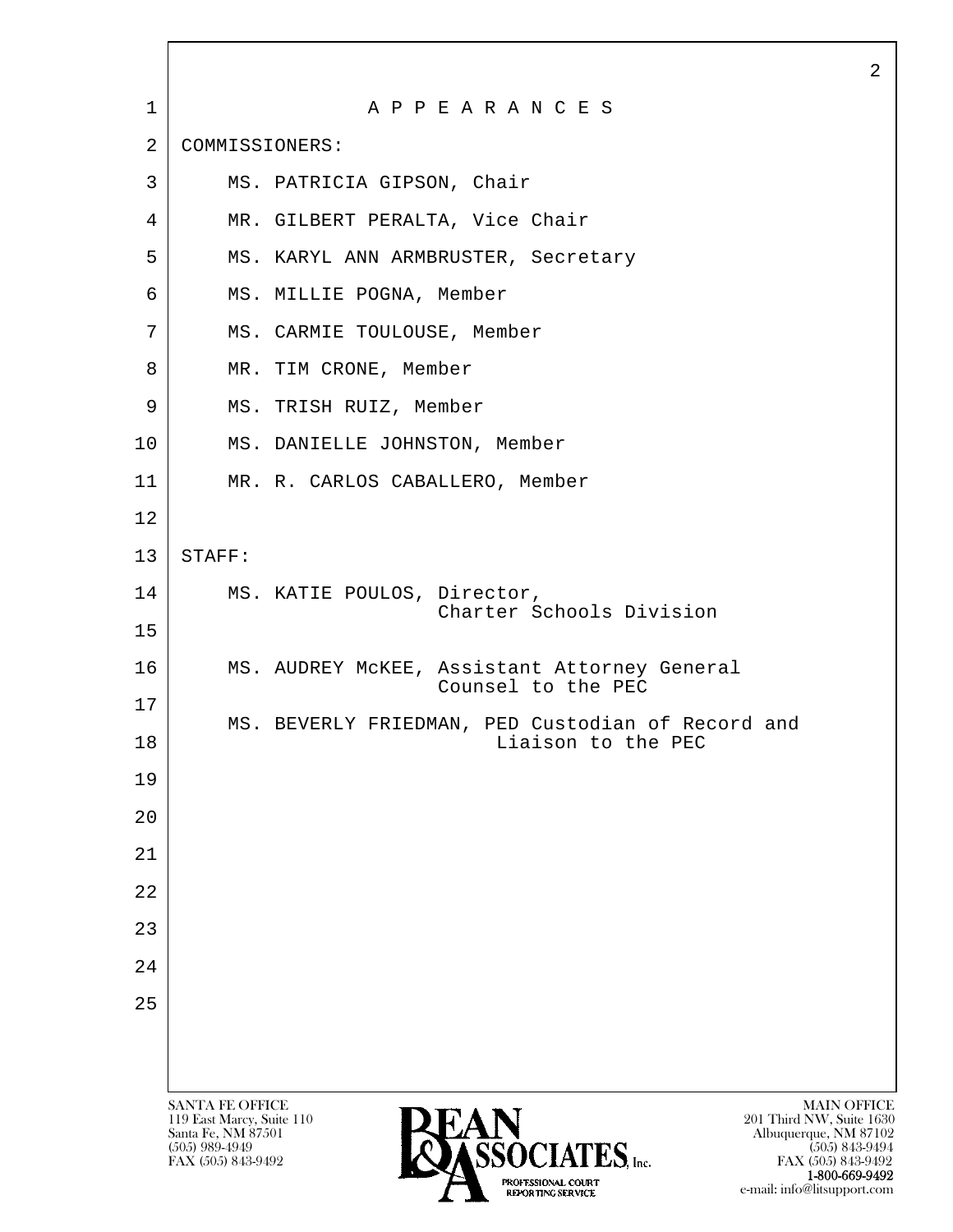| 1        |       | INDEX TO PROCEEDINGS                                                                                         |    |
|----------|-------|--------------------------------------------------------------------------------------------------------------|----|
| 2        | 1.    | Call to Order                                                                                                | 4  |
| 3<br>4   |       | Roll Call                                                                                                    | 4  |
| 5        |       | Pledge of Allegiance, Salute to New Mexico Flag                                                              | 5  |
| 6        | 2.    | Approval of Agenda                                                                                           | 7  |
| 7        | 3.    | Approval of Minutes/Transcript,<br>February 9, 10, 2017                                                      | 7  |
| 8        | 4.    | Approval of PEC Rules of Procedure                                                                           | 23 |
| 9        | 5.    | Approval of Open Meeting Resolution for 2017                                                                 | 39 |
| 10       | б.    | Discussion and Possible Action on Governance<br>Updates from Schools                                         | 43 |
| 11<br>12 | 7.    | Report from Options for Parents & the Charter<br>School Division - Discussion and Possible<br>Actions        | 54 |
| 13<br>14 | 8.    | Discussion and Possible Action on Pending<br>Legislation Including But Not Limited to the<br>Following Bills | 60 |
| 15       | 9.    | Report from the Chair                                                                                        | 60 |
| 16       |       | 10. PEC Comments                                                                                             | 74 |
| 17<br>18 | 11.   | Estancia Valley Classics Academy -Discussion<br>and Possible Action on Renewal/Second Appeal                 | 83 |
| 19       |       | 12. Public Form - Public Comments                                                                            | 77 |
| 20       | 13.   | Adjourn                                                                                                      | 84 |
| 21       |       | REPORTER'S CERTIFICATE                                                                                       | 85 |
| 22       |       | <b>ATTACHMENTS</b>                                                                                           |    |
| 23       | $1$ . | Visitors Attending Meeting Sign-In Sheet                                                                     |    |
| 24       | $2$ . | Open Forum Sign-In Sheet                                                                                     |    |
| 25       | 3.    | Open Meetings Resolution                                                                                     |    |
|          |       |                                                                                                              |    |

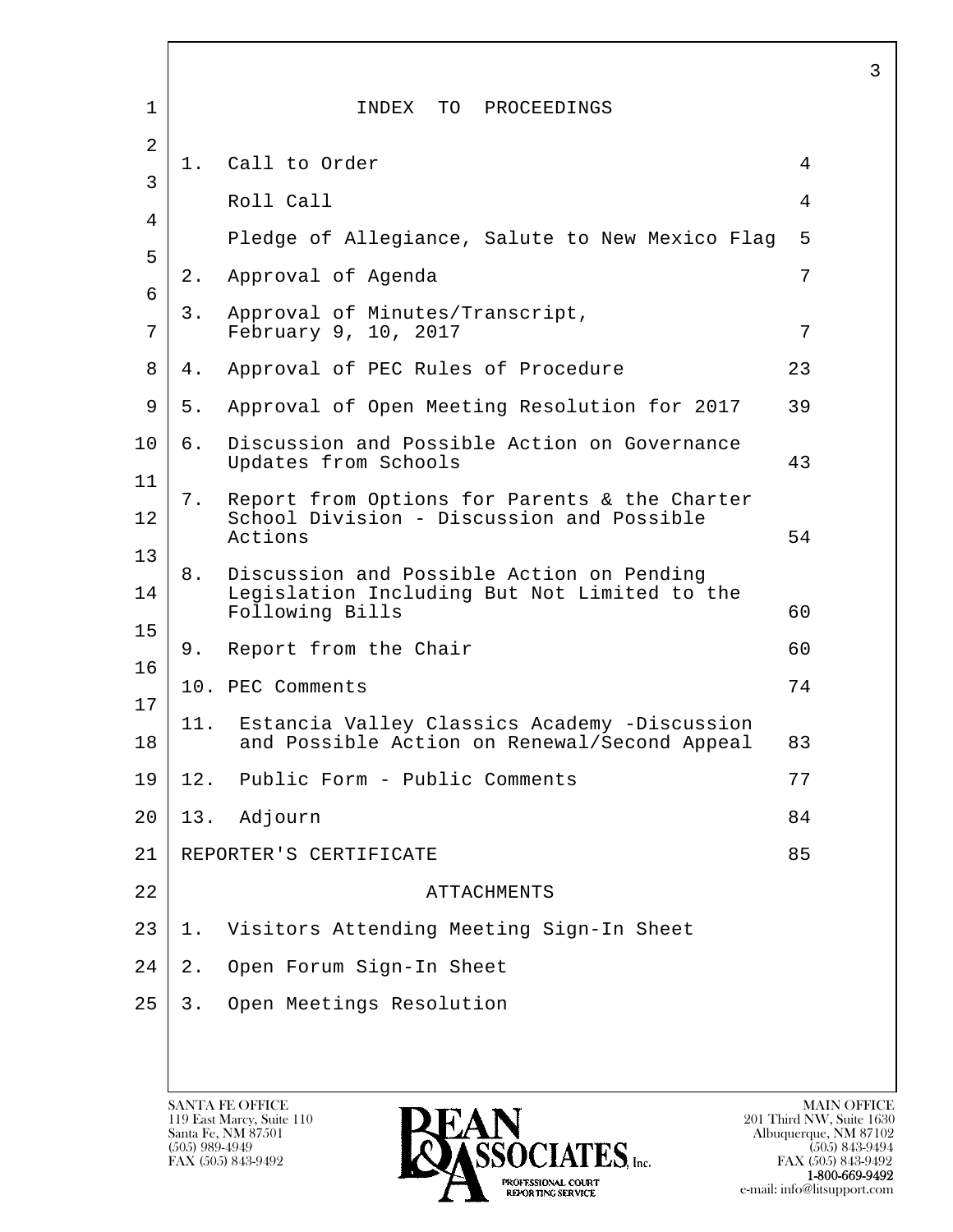l  $\overline{\phantom{a}}$ SANTA FE OFFICE MAIN OFFICE MAIN OFFICE MAIN OFFICE MAIN OFFICE 1 SANTA FE, NEW MEXICO, MARCH 10, 2017, 9:02 A.M. 2 3 CHAIRMAN GIPSON: All right. We'll start. 4 Okay. I call to order this meeting of the 5 Public Education Commission. It is Friday, March 10th 6 and it is  $10 - -9:02$  a.m., sorry. I was getting ahead 7 | of myself. 8 | So I will ask Commissioner Armbruster to do 9 a roll call vote, please? 10 COMMISSIONER ARMBRUSTER: Commissioner 11 Pogna? 12 COMMISSIONER POGNA: Here. 13 COMMISSIONER ARMBRUSTER: 14 Commissioner Toulouse? 15 | COMMISSIONER TOULOUSE: Present. 16 COMMISSIONER ARMBRUSTER: Commissioner 17 Armbruster is here. 18 Commissioner Conyers? 19 Is not here. 20 Commissioner Peralta? 21 COMMISSIONER PERALTA: Here. 22 COMMISSIONER ARMBRUSTER: Commissioner 23 Gipson? 24 CHAIRMAN GIPSON: Here. 25 COMMISSIONER ARMBRUSTER: Commissioner

119 East Marcy, Suite 110<br>Santa Fe, NM 87501



FAX (505) 843-9492 FAX (505) 843-9492 1-800-669-9492<br>PROFESSIONAL COURT **EXECUTE EXECUTE:**<br>REPORTING SERVICE e-mail: info@litsupport.com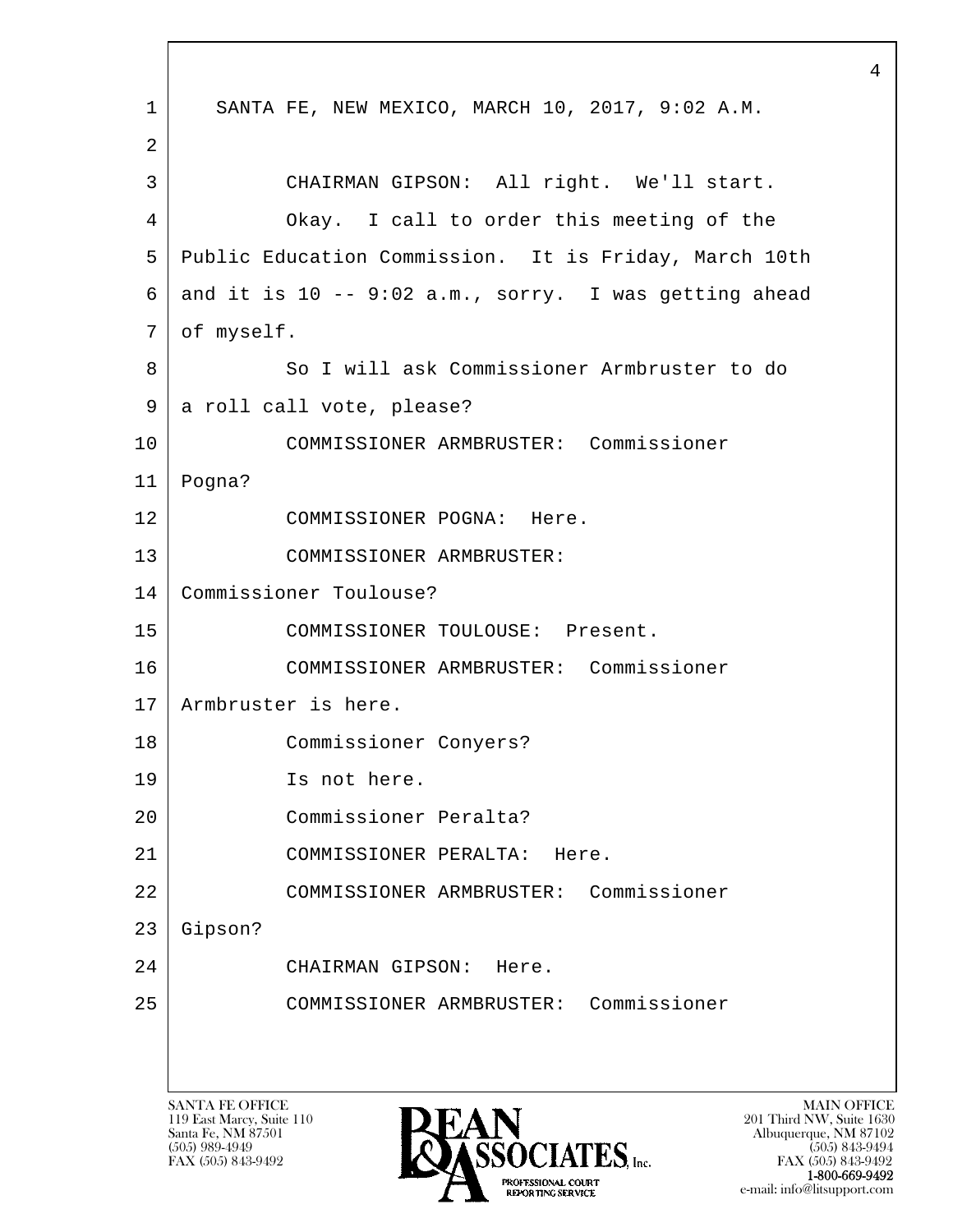l  $\overline{\phantom{a}}$ SANTA FE OFFICE MAIN OFFICE MAIN OFFICE MAIN OFFICE MAIN OFFICE 1 Johnston? 2 COMMISSIONER JOHNSTON: Present. 3 COMMISSIONER ARMBRUSTER: Commissioner Crone 4 is not here. 5 Commissioner Caballero? 6 COMMISSIONER CABALLERO: Here. 7 COMMISSIONER ARMBRUSTER: Commissioner Ruiz? 8 | COMMISSIONER RUIZ: Here. 9 COMMISSIONER ARMBRUSTER: We have seven. 10 CHAIRMAN GIPSON: So we have a quorum of 11 seven commissioners present. Thank you. 12 We'll now move on to the Pledge of 13 Allegiance and the salute to the New Mexico flag. 14 And I will ask Commissioner Johnston to lead 15 us in the pledge and I'll do the salute. 16 (The Pledge of Allegiance and 17 the salute to the New Mexico flag.) 18 CHAIRMAN GIPSON: Let the record reflect 19 that Commissioner Pogna and Commissioner Crone are now 20 present. 21 Thank you. 22 We are now on to item number 2, approval of 23 the agenda. 24 And, does anyone have any changes? I have  $25$  one.

119 East Marcy, Suite 110<br>Santa Fe, NM 87501

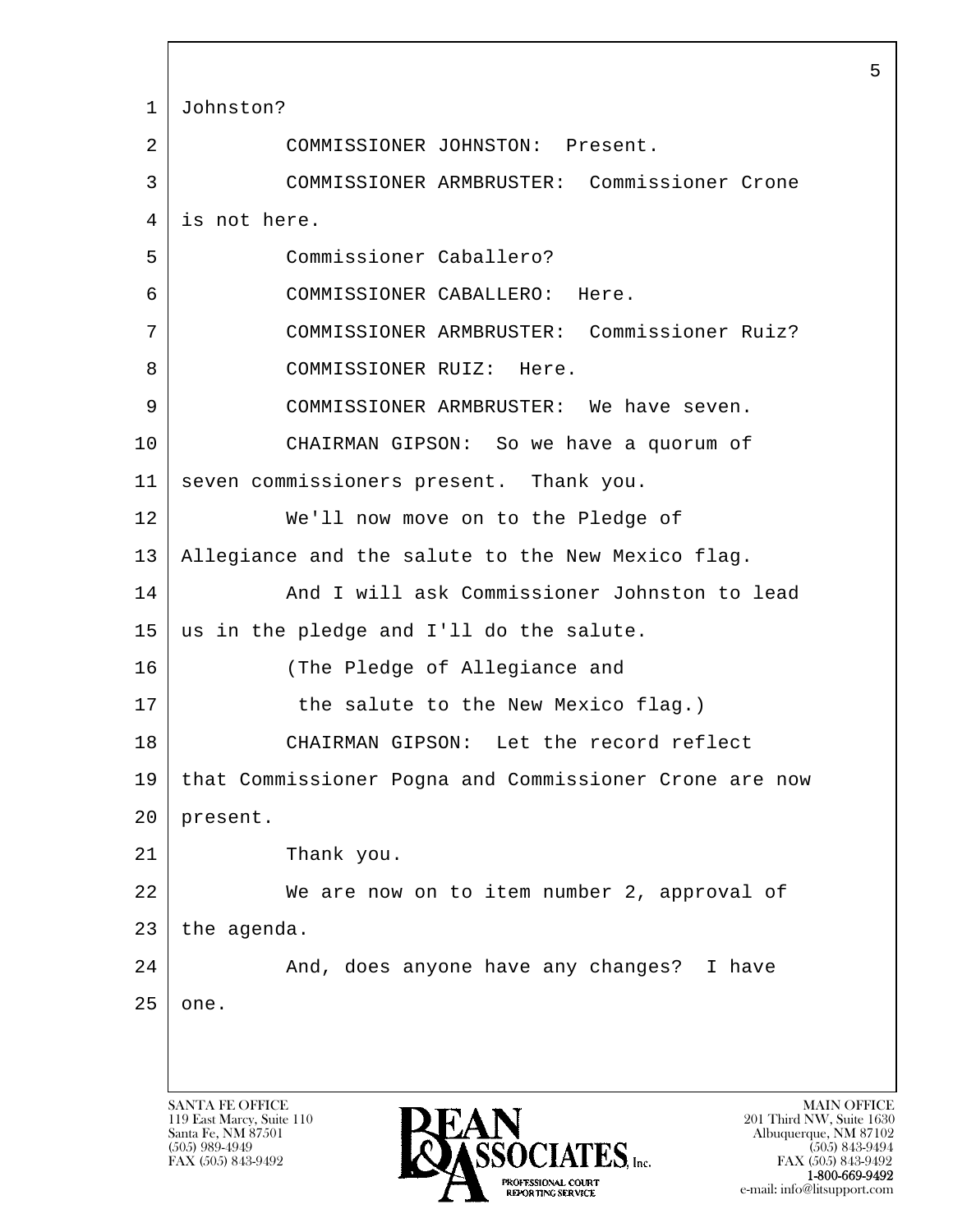l  $\overline{\phantom{a}}$  1 Commissioner Caballero. 2 COMMISSIONER CABALLERO: Yes. I would like 3 to see if it's okay with the Commissioners -- 4 CHAIRMAN GIPSON: I'm sorry, Commissioner 5 Pogna has difficulty hearing, so -- 6 COMMISSIONER CABALLERO: I will wait for 7 her. 8 CHAIRMAN GIPSON: If you could use the mike? 9 Thank you. 10 COMMISSIONER CABALLERO: I'm pressing. 11 CHAIRMAN GIPSON: I don't know if they are  $12 \mid$  on. 13 They are on. 14 COMMISSIONER CABALLERO: Okay. Yes. My 15 change is that we move item 11 to the last. In other 16 words, switch 11 and 12 so that -- no, 10, 10 to the 17 end -- no, I'm getting it all confused here. Hold on. 18 I wanted to do the Public Comments before we do the 19 closed session. 20 CHAIRMAN GIPSON: That was actually my 21 recommendation as well, so thank you. 22 COMMISSIONER CABALLERO: Okay. I finally  $23$  got it. 24 CHAIRMAN GIPSON: So are there any 25 objections to moving item number, 12 Public Forum, and

119 East Marcy, Suite 110<br>Santa Fe, NM 87501

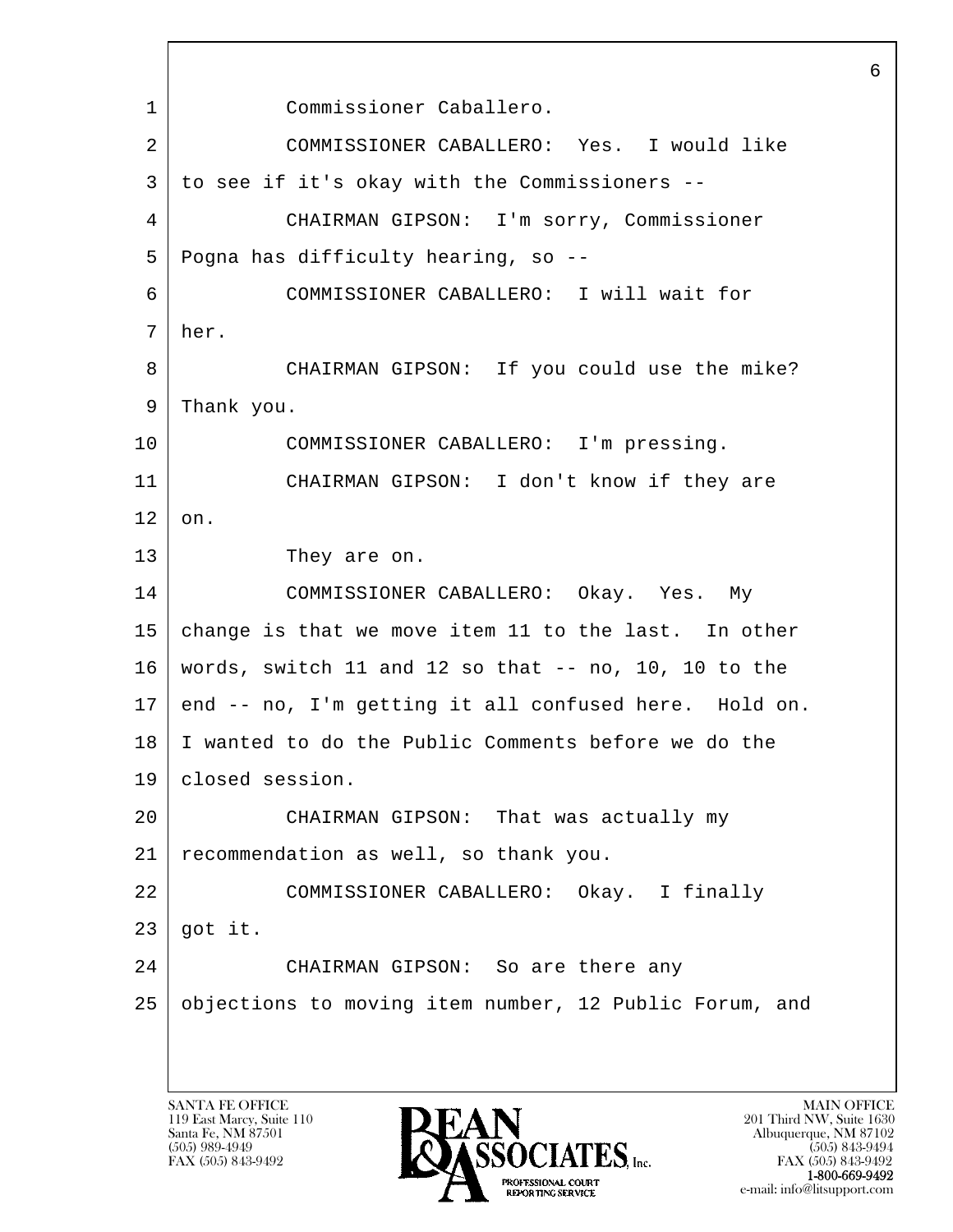| 1  | put that as item number 11, and we'll then move the   |
|----|-------------------------------------------------------|
| 2  | Estancia Valley to 12, the closed session to 12?      |
| 3  | Seeing no objections, all those in favor              |
| 4  | $of --$                                               |
| 5  | COMMISSIONER TOULOUSE: I had a --                     |
| 6  | CHAIRMAN GIPSON: Do I have a motion?                  |
| 7  | Do I have a motion to approve the minutes?            |
| 8  | There is a motion by Commissioner Toulouse            |
| 9  | and a second by Commissioner Crone. All in favor?     |
| 10 | (Ayes.)                                               |
| 11 | CHAIRMAN GIPSON: Thank you. Any opposed?              |
| 12 | None. Thank you.                                      |
| 13 | We are now onto item number three, Approval           |
| 14 | of Minutes and Transcript, and A is Approval of the   |
| 15 | February 9th, 2017 Work Session Minutes. Do I see any |
| 16 | corrections to those minutes?                         |
| 17 | If there are no corrections to the minutes,           |
| 18 | I will entertain a motion.                            |
| 19 | There is a motion by Commissioner Ruiz, a             |
| 20 | second by Commissioner Johnston. All in favor?        |
| 21 | (Ayes.)                                               |
| 22 | CHAIRMAN GIPSON: Opposed?                             |
| 23 | None.                                                 |
| 24 | There is no opposition to that. We are on             |
| 25 | to B, Approval of PEC Meeting Transcript/Minutes for  |
|    |                                                       |
|    |                                                       |

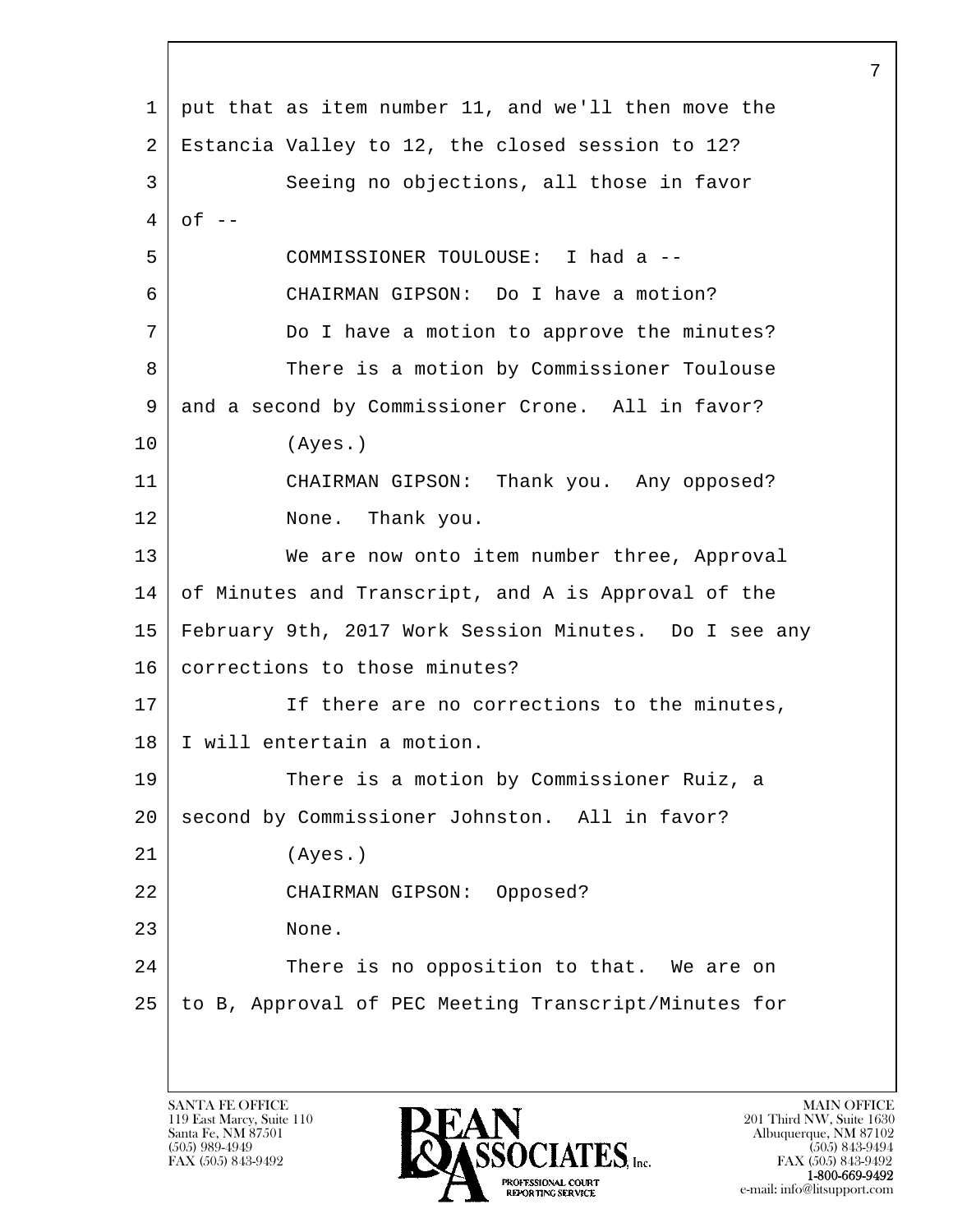l  $\overline{\phantom{a}}$  1 February 10th, 2017. Do we have any changes to or 2 | corrections to those? Corrections -- I mean, more 3 than changes? 4 Seeing none, I will -- 5 DIRECTOR POULOS: Madam Chair, if none of 6 the Commissioners have them, as I was reviewing the 7 minutes, I did note that on several instances 8 Commissioner Armbruster was identified in the record 9 as Commissioner Peralta somehow. And I believe 10 Commissioner Peralta was not able to attend that 11 meeting, so that's why it jumped out to me as 12 incorrect. 13 CHAIRMAN GIPSON: Got you. 14 DIRECTOR POULOS: So I did want to raise 15 | that for the Commission. 16 COMMISSIONER ARMBRUSTER: Okay. 17 CHAIRMAN GIPSON: I will offer the 18 | correction to the minutes of February 10th, wherever 19 Commissioner Armbruster -- wherever Commissioner 20 Peralta is noted in the minutes, it should be 21 Commissioner Armbruster in the minutes. 22 COMMISSIONER ARMBRUSTER: Probably. 23 DIRECTOR POULOS: They are very easy to 24 confuse. 25 CHAIRMAN GIPSON: They are.

119 East Marcy, Suite 110<br>Santa Fe, NM 87501



FAX (505) 843-9492 FAX (505) 843-9492 1-800-669-9492<br>PROFESSIONAL COURT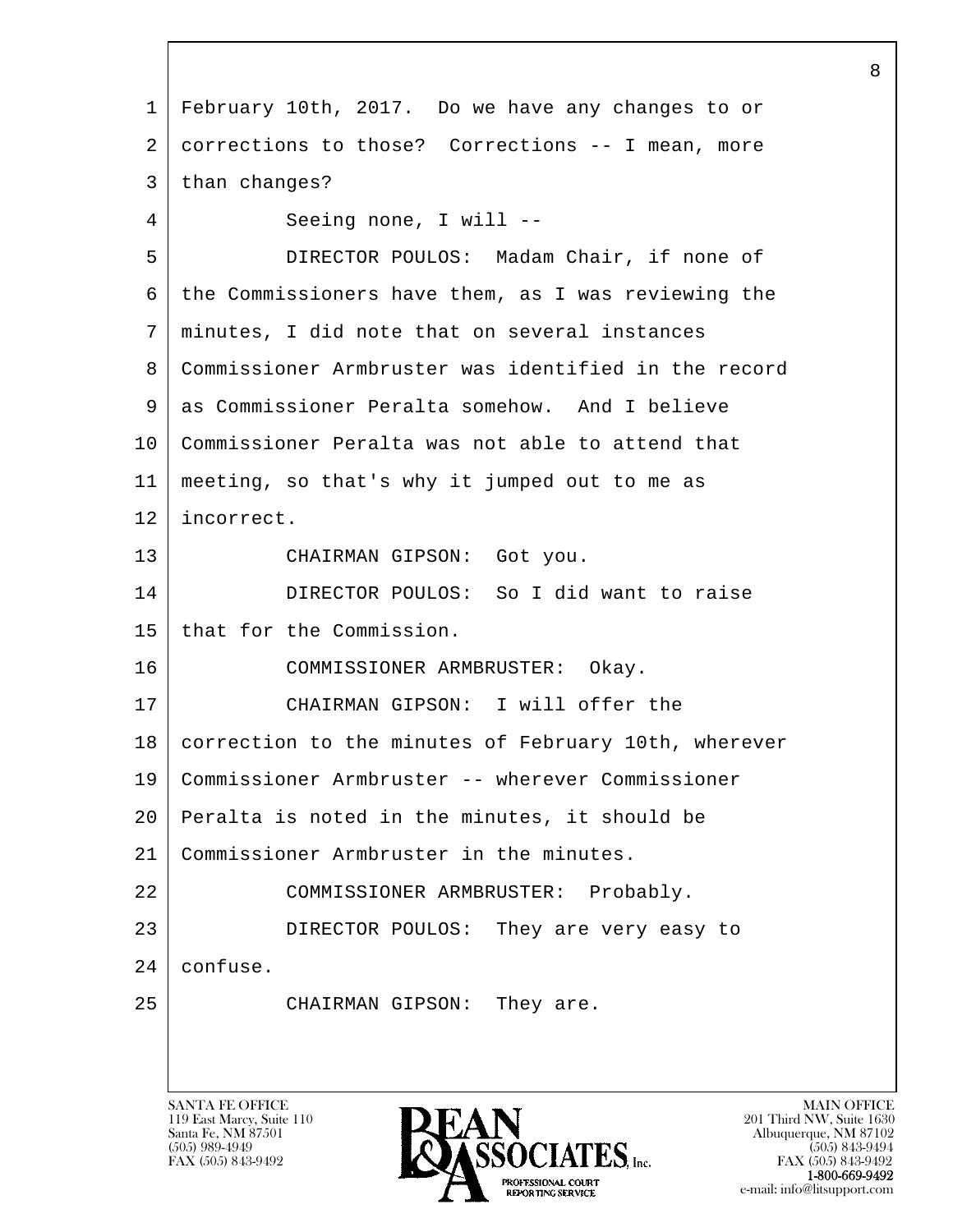l  $\overline{\phantom{a}}$ 1 | All right. Are there any further 2 corrections to that? 3 I will entertain a motion to accept the 4 | minutes as corrected. 5 There is a motion by Commissioner Ruiz, a 6 | second by Commissioner Gipson. All in favor? 7 (Ayes.) 8 CHAIRMAN GIPSON: Any opposed? 9 There is no opposition. 10 We will move on to C, approval of PEC 11 summary minutes for February 10th, 2017. I'm going to 12 ask the director, did the same mistake occur in those? 13 DIRECTOR POULOS: No. That's how we 14 discovered the mistake. 15 CHAIRMAN GIPSON: Okay. Without -- are 16 there any corrections to these? 17 | Seeing none, I'll entertain a motion. 18 | Motion by Commissioner Toulouse, a second by 19 Commissioner Armbruster. All in favor? 20 (Ayes.) 21 CHAIRMAN GIPSON: Opposed? 22 There is no opposition. 23 Okay. We are now on to item number 4, and  $24$  that is approval of the PEC Rules of Procedure. 25 And the Commissioners have all received

119 East Marcy, Suite 110<br>Santa Fe, NM 87501

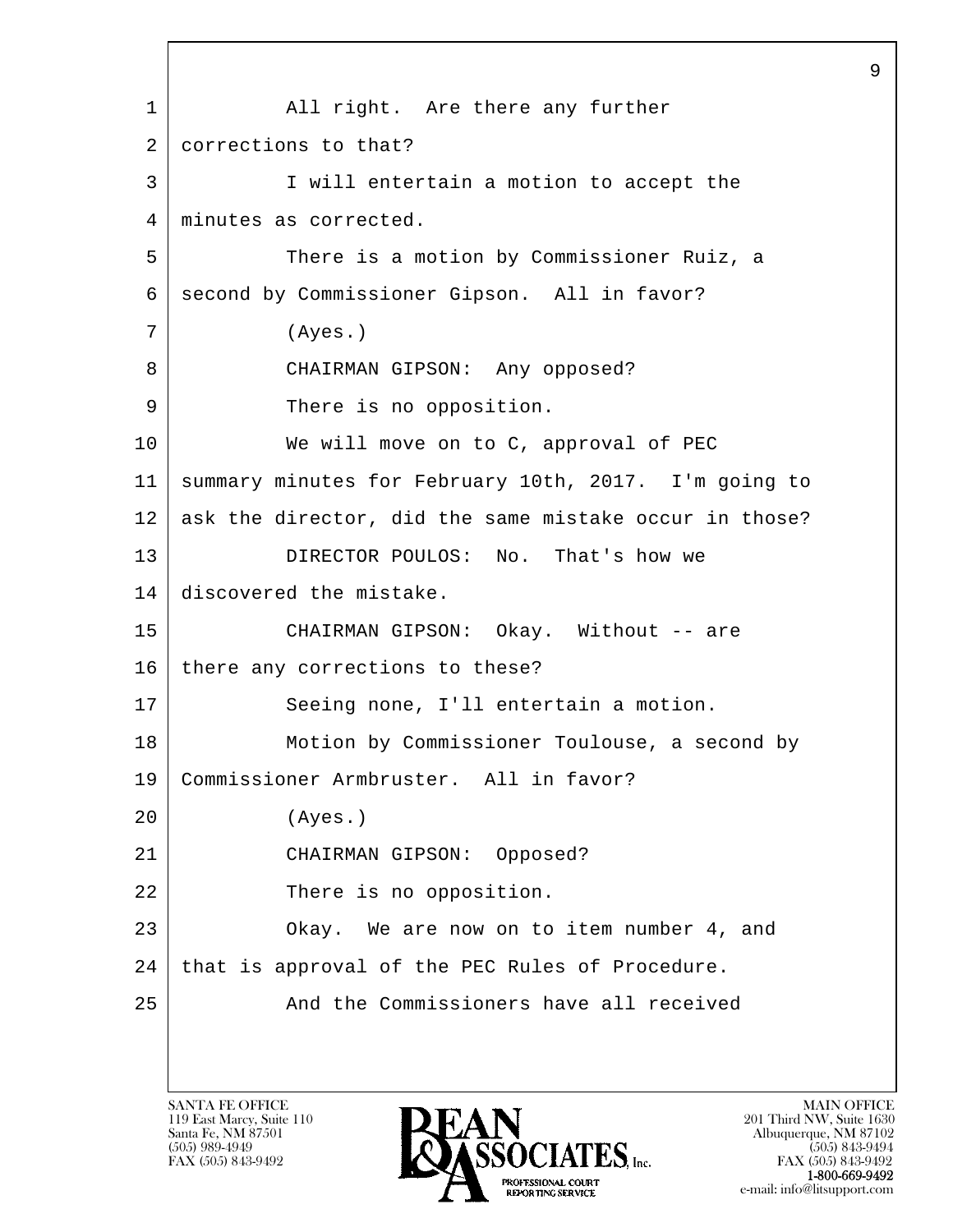| $\mathbf 1$    | these prior to this meeting. These are -- this is the  |
|----------------|--------------------------------------------------------|
| 2              | work product from the work session of February -- was  |
| 3              | it 10th?                                               |
| $\overline{4}$ | COMMISSIONER JOHNSTON: 9th.                            |
| 5              | CHAIRMAN GIPSON: 9th, February 9th. And we             |
| 6              | worked a little bit more on them during the 10th. I'm  |
| 7              | going to -- I have one addition that I would like to   |
| 8              | add to the rules change. I received an E-mail message  |
| 9              | from General Counsel McKee, who is, so the             |
| 10             | Commissioners know, she is currently in District Court |
| 11             | on a case on our behalf at this point in time. We're   |
| 12             | waiting for her to come. So she sent me an E-mail      |
| 13             | last night recommending one additional change to the   |
| 14             | Rules of Procedure.                                    |
| 15             | So if you look -- I'm trying to see if I               |
| 16             | could find a page. I believe it's page 2 on            |
| 17             | everyone's -- let me just double-check because I got   |
| 18             | it on my computer. It is. It's on page 2, and it is    |
| 19             | under B, Code of Conduct. And the addition would be    |
| 20             | to number 1, and it's an A and a B. And A would read,  |
| 21             | "The chairperson has the sole authority to determine   |
| 22             | if behavior of an individual Commissioner is           |
| 23             | inappropriate." And B is, "The chairperson may bar a   |
| 24             | Commissioner, who is behaving inappropriately, from    |
| 25             | the remainder of the meeting."                         |
|                |                                                        |

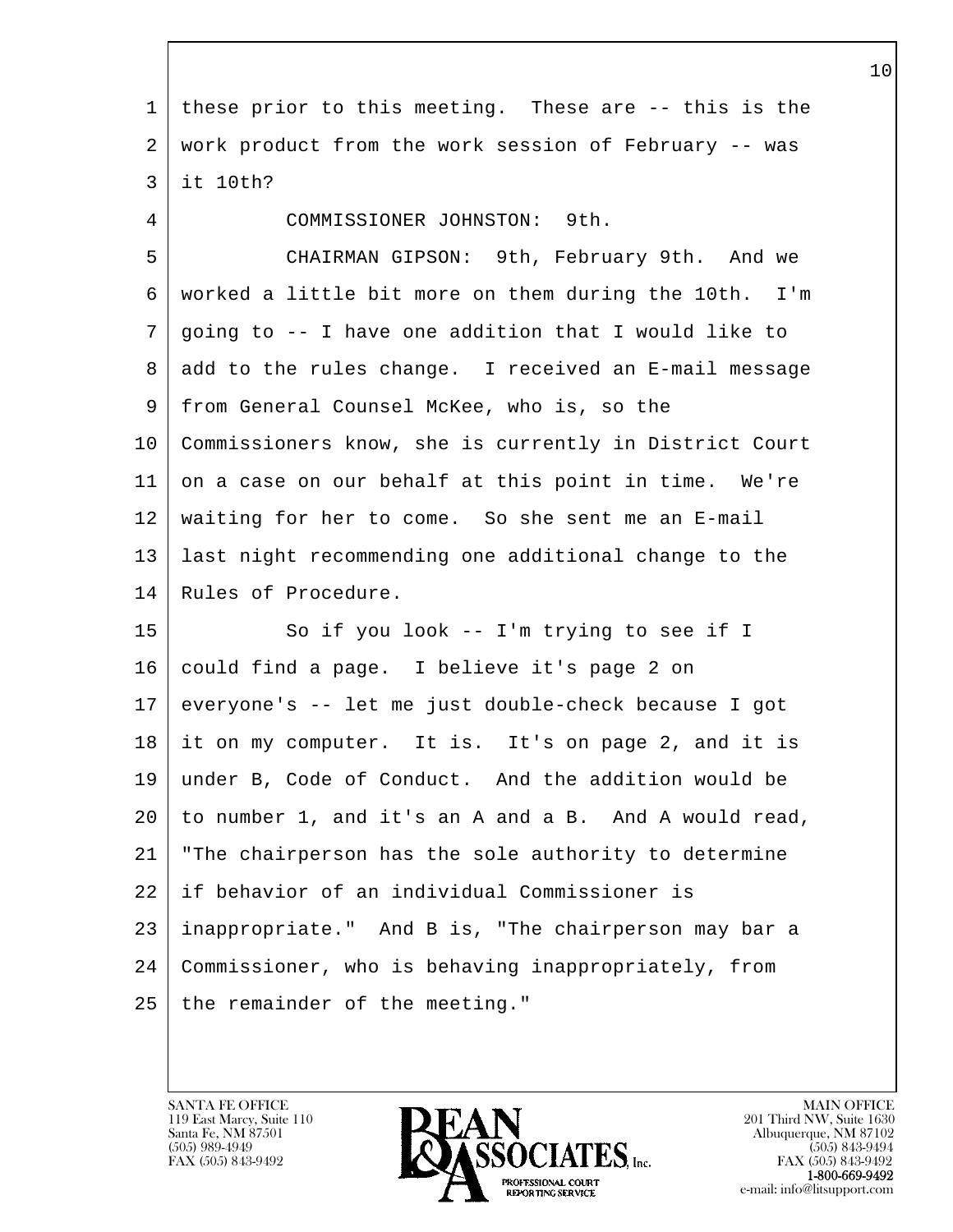l  $\overline{\phantom{a}}$ 1 And I apologize that I didn't get this -- I 2 looked at my E-mails a little late last night. So -- 3 and Beverly wouldn't have been able to get it out last  $4 \mid$  night, so  $-$ - 5 COMMISSIONER RUIZ: Madame Chair, do we need  $6 \mid a$  motion to  $-$  7 CHAIRMAN GIPSON: We do. We need a motion 8 to amend the Rules of Procedure. 9 COMMISSIONER RUIZ: I move to amend the 10 Rules of Procedure as recommended by Ms. McKee. 11 COMMISSIONER CABALLERO: That's out of order 12 because we haven't approved the Rules of Procedure, 13 and we're going through all the Rules of Procedure and 14 so this being just a discussion whether to add -- add 15 those to the now -- it's a work product, and we're 16 going to approve or disapprove the whole work product 17 of Rules of Procedure. So you are trying to add  $18$  something, maybe get -- but maybe have her -- more 19 precise in the wording of the motion, being that we're 20 going to add that to the Rules of Procedure not yet 21 approved. 22 CHAIRMAN GIPSON: If you choose to add that,  $23$  that's fine. 24 COMMISSIONER PERALTA: I will second the 25 motion as stated. I feel it's appropriate.

119 East Marcy, Suite 110<br>Santa Fe, NM 87501

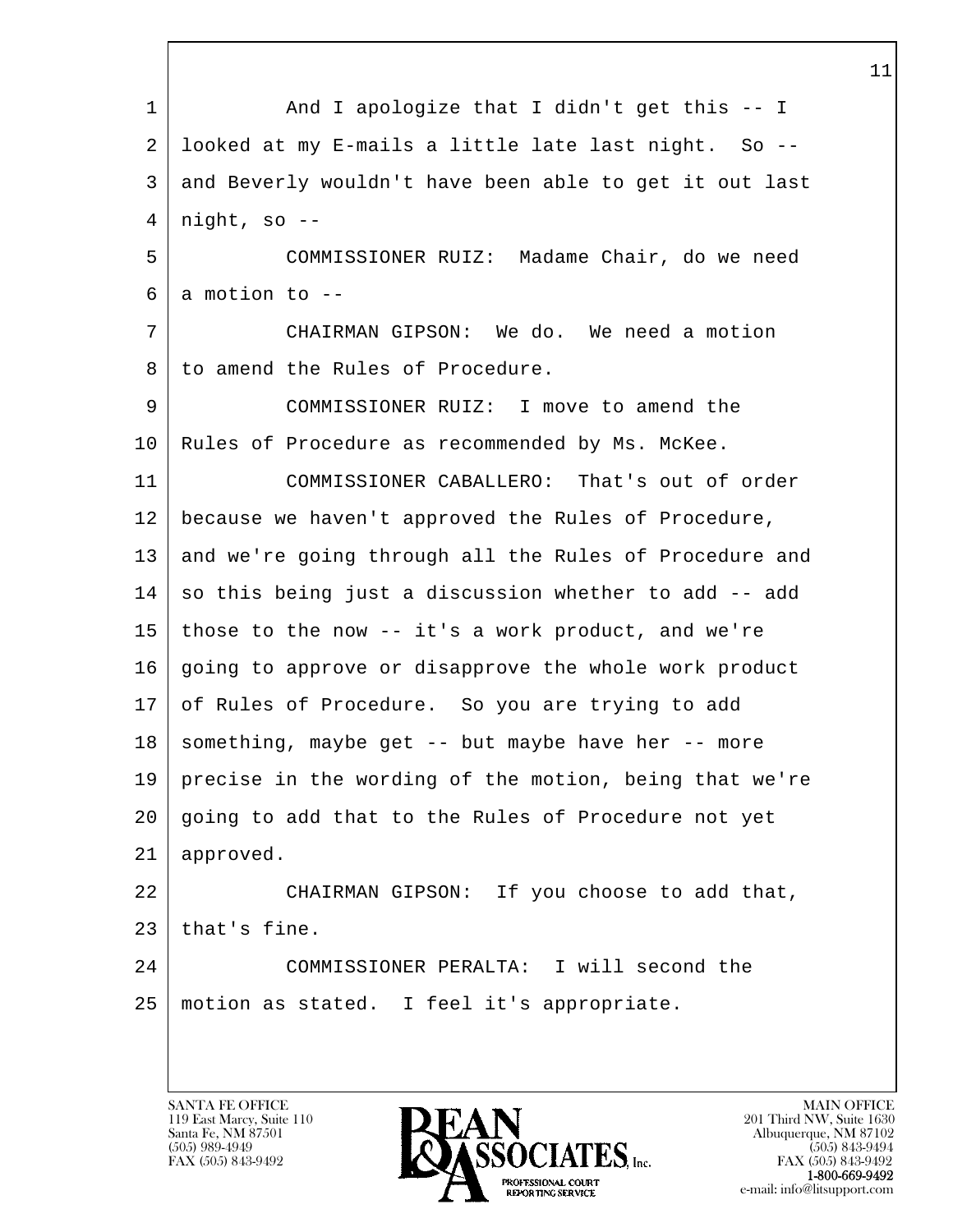l  $\overline{\phantom{a}}$  1 CHAIRMAN GIPSON: Okay. There is a motion, 2 by Commissioner Ruiz and there is a second by 3 Commissioner Peralta -- I almost said Armbruster. 4 All right. Any discussion? 5 COMMISSIONER CABALLERO: yes. 6 CHAIRMAN GIPSON: Commissioner Caballero. 7 COMMISSIONER CABALLERO: Yes, a discussion. 8 It's -- even though any Commissioner should be stopped 9 from bad behavior, it is the purview of the entire 10 Commission to decide yes or no on any -- any 11 admonishment. We're not in a private, personal or 12 private group, social, fraternal. It is an elected 13 position. It is a commission by elected -- voters,  $14$  and such a body, it has to be that the entire 15 commission should be -- should be making that 16 determination. It cannot be arbitrary and capricious, 17 left to one person, one, to decide whether a person is 18 having a bad behavior or not, and then solely at the 19 discretion of that person to do something about it. 20 It could be just one person feeling that somebody is 21 out of order and it may not be in the opinion of the 22 entire commission. So I would say that it belongs 23 to -- even though the chair can entertain on their own  $24$  that type of motion, it still has to be left up to the 25 entire body what to do.

119 East Marcy, Suite 110<br>Santa Fe, NM 87501

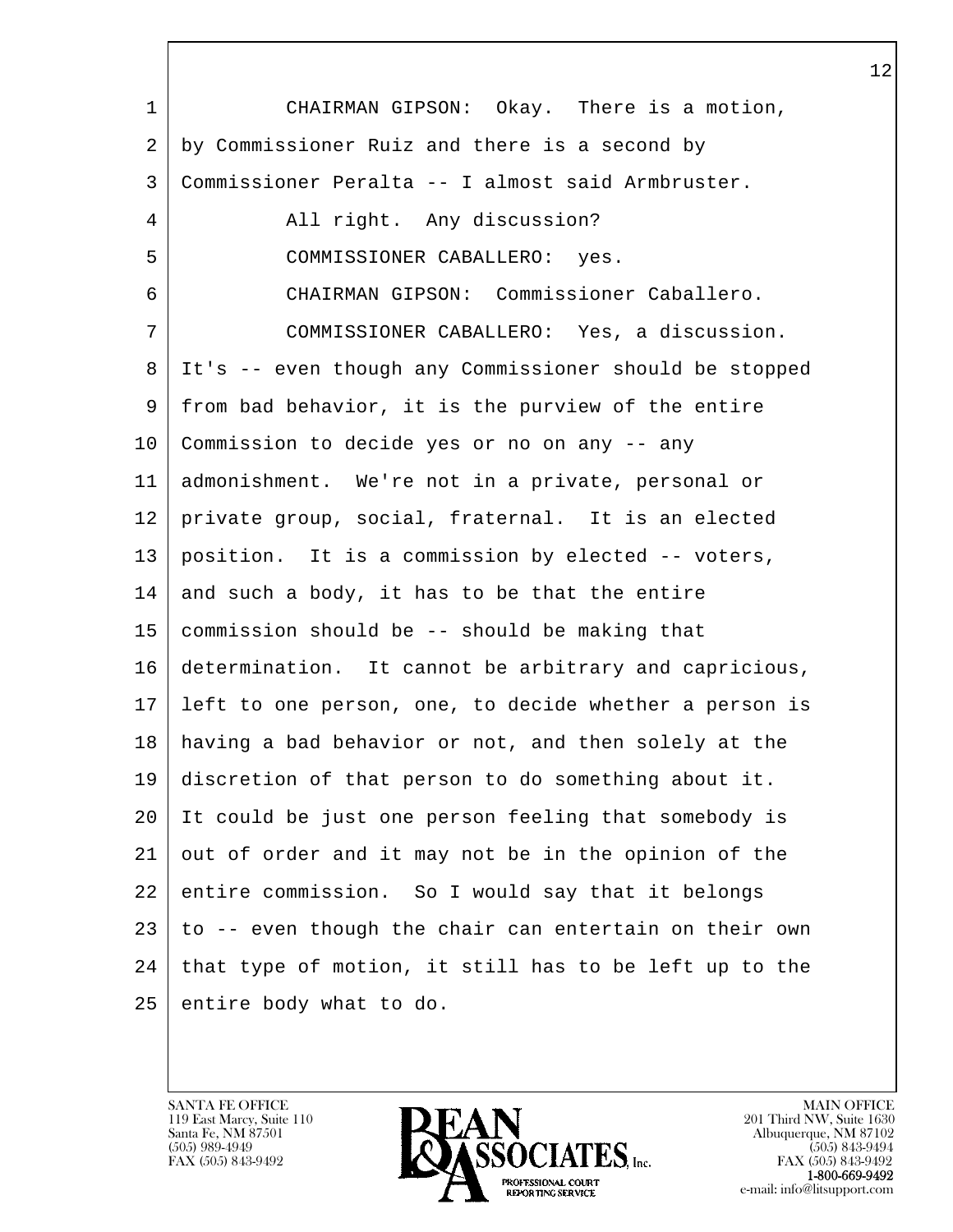l  $\overline{\phantom{a}}$ SANTA FE OFFICE MAIN OFFICE MAIN OFFICE MAIN OFFICE MAIN OFFICE 119 East Marcy, Suite 110<br>Santa Fe, NM 87501 Santa Fe, NM 87501 Albuquerque, NM 87102 1 CHAIRMAN GIPSON: Thank you. 2 Commissioners, any other comments? 3 Seeing none, I will entertain -- I'm sorry, 4 we already have a motion. 5 Commissioner Armbruster, call a vote, 6 please. We'll entertain a roll call vote. 7 COMMISSIONER ARMBRUSTER: Commissioner 8 Pogna? 9 COMMISSIONER POGNA: Yes. 10 COMMISSIONER ARMBRUSTER: Commissioner 11 Toulouse? 12 COMMISSIONER TOULOUSE: Yes. 13 COMMISSIONER ARMBRUSTER: Commissioner 14 Caballero? 15 COMMISSIONER CABALLERO: No. 16 COMMISSIONER ARMBRUSTER: Commissioner Ruiz? 17 COMMISSIONER RUIZ: Yes. 18 COMMISSIONER ARMBRUSTER: Commissioner 19 Crone? 20 COMMISSIONER CRONE: Yes. 21 COMMISSIONER ARMBRUSTER: Commissioner 22 Johnston? 23 COMMISSIONER JOHNSTON: Yes. 24 COMMISSIONER ARMBRUSTER: Commissioner 25 Gipson?



 $FAX (505) 843-9492$ <br>1-800-669-9492 e-mail: info@litsupport.com<br>REPORTING SERVICE e-mail: info@litsupport.com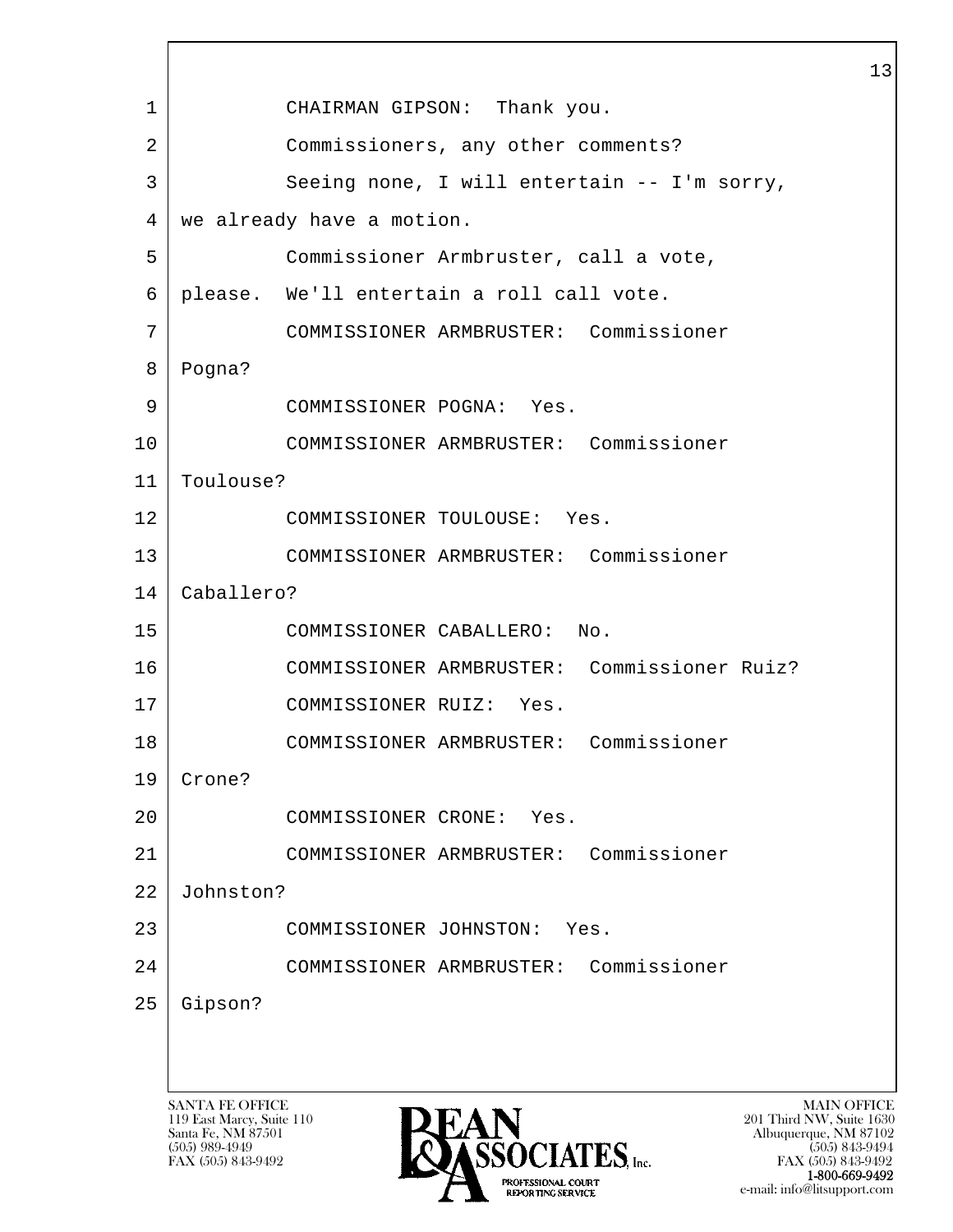l  $\overline{\phantom{a}}$  1 CHAIRMAN GIPSON: Yes. 2 COMMISSIONER ARMBRUSTER: Commissioner 3 Armbruster votes yes. 4 Mr. Commissioner Peralta? 5 COMMISSIONER PERALTA: Yes. 6 COMMISSIONER ARMBRUSTER: That was an eight 7 to one vote. Thank you. 8 CHAIRMAN GIPSON: Thank you. The motion 9 carries eight to one. Thank you. 10 We are now on to item number 5, which is 11 approval of the open meeting resolution. 12 COMMISSIONER CABALLERO: I have some changes 13 to the Rules of Procedure. We're still on the Rules 14 of Procedure, and we have not approved. 15 CHAIRMAN GIPSON: I understand. I'm sorry. 16 I apologize. 17 COMMISSIONER CABALLERO: And we have not 18 approved. 19 CHAIRMAN GIPSON: I apologize. I 20 understand. 21 COMMISSIONER CABALLERO: Well, Madame, I 22 know you understand, but I still would -- making a 23 statement, and my statement is for the record, not so 24 much for the benefit of the Chair, but it's for the 25 record and public at large, so please let me finish my

119 East Marcy, Suite 110<br>Santa Fe, NM 87501

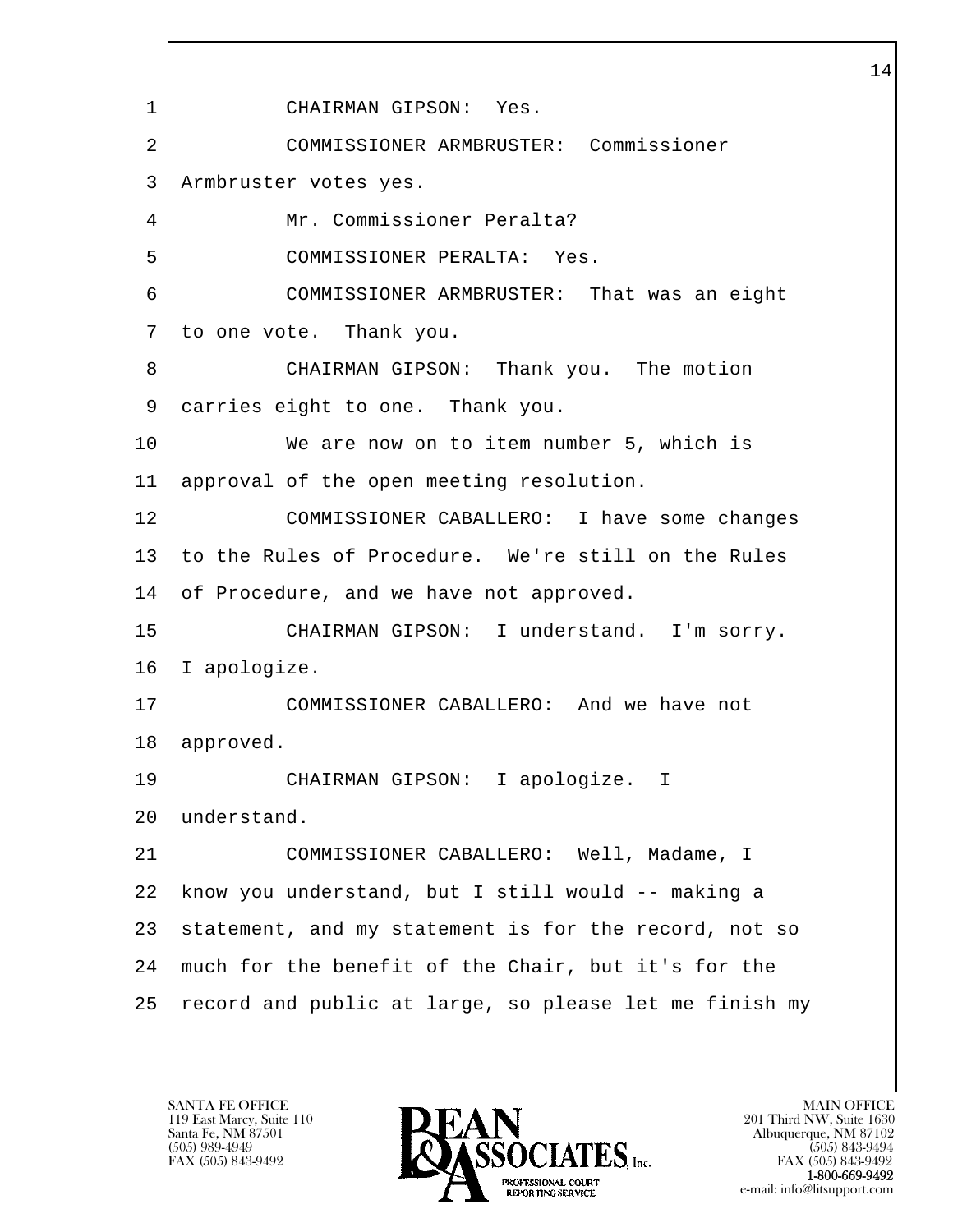l  $\overline{\phantom{a}}$ 1 | statement. 2 CHAIRMAN GIPSON: Well, I'm going to ask, 3 are you asking -- you said you needed -- you were 4 asking for changes to the Rules of Procedure. We just 5 adopted the Rules of Procedure with the change. 6 COMMISSIONER CABALLERO: No. Her motion was 7 geared at adding the -- 8 CHAIRMAN GIPSON: That's my fault. I 9 thought the motion was to adopt the Rules of Procedure 10 with the change that was recommended. I thought that 11 was the motion. 12 Could you read that back to me? 13 COMMISSIONER CABALLERO: Madame Chair, we 14 were at the point of -- 15 CHAIRMAN GIPSON: Excuse me. We're waiting  $16$  for her to  $-$ 17 COMMISSIONER CABALLERO: While she is 18 looking for whatever -- 19 CHAIRMAN GIPSON: She has to report it, so 20 she can't do that. 21 (The record was read by the reporter.) 22 CHAIRMAN GIPSON: Okay. So I apologize. I 23 thought the motion also included adopting the Rules of 24 Procedure. So at this point in time we have 25 adopted -- we have passed a motion to amend the Rules

119 East Marcy, Suite 110<br>Santa Fe, NM 87501

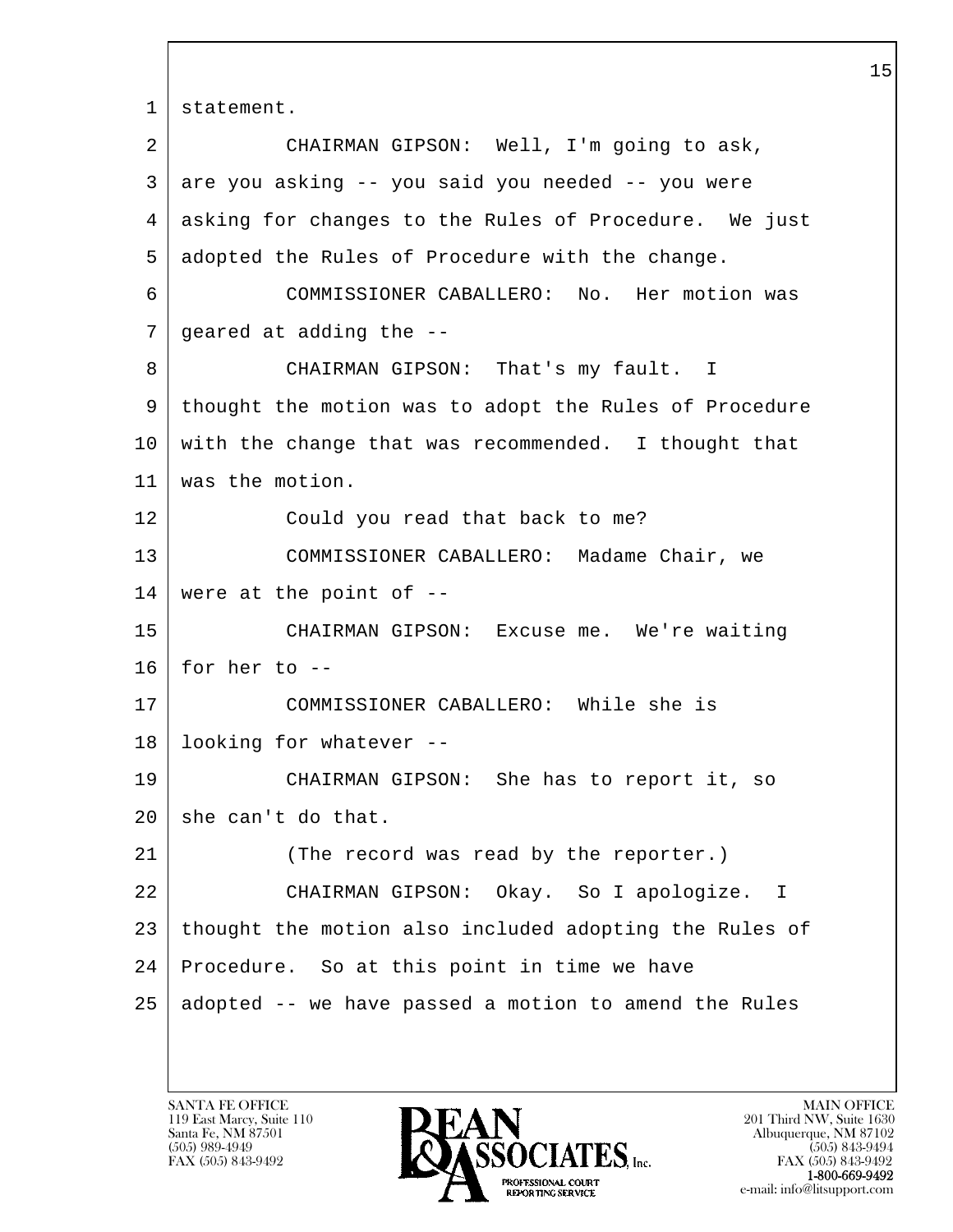| 1  | of Procedure. So now that -- so we need to move on to  |
|----|--------------------------------------------------------|
| 2  | a motion to adopt the Rules of Procedure as amended.   |
| 3  | COMMISSIONER ARMBRUSTER: I so move as                  |
| 4  | amended.                                               |
| 5  | COMMISSIONER TOULOUSE: Second.                         |
| 6  | CHAIRMAN GIPSON: There is a motion by                  |
| 7  | Commissioner Armbruster, a second by Commissioner      |
| 8  | Toulouse. Discussion?                                  |
| 9  | COMMISSIONER CABALLERO: Discussion. Okay,              |
| 10 | page 8, on Voting, and the proposed rules in this      |
| 11 | section, page 8, Voting, it says that "Chairman shall  |
| 12 | call for the negative vote no matter how unanimous the |
| 13 | affirmative vote may appear." The word negative is     |
| 14 | not necessary in this line. It should read "The Chair  |
| 15 | shall call for the vote no matter how unanimous the    |
| 16 | affirmative vote may be."                              |
| 17 | COMMISSIONER ARMBRUSTER: Madame Chair?                 |
| 18 | CHAIRMAN GIPSON: Commissioner Armbruster.              |
| 19 | COMMISSIONER ARMBRUSTER: I can understand              |
| 20 | what you are saying, but for those of us who -- I      |
| 21 | don't know. I think it's just more clear if you say    |
| 22 | "negative."                                            |
| 23 | CHAIRMAN GIPSON: Director? I'm sorry.                  |
| 24 | DIRECTOR POULOS: Madame Chairwoman,                    |
| 25 | Commissioners, I will say Audrey and I drafted these   |
|    |                                                        |

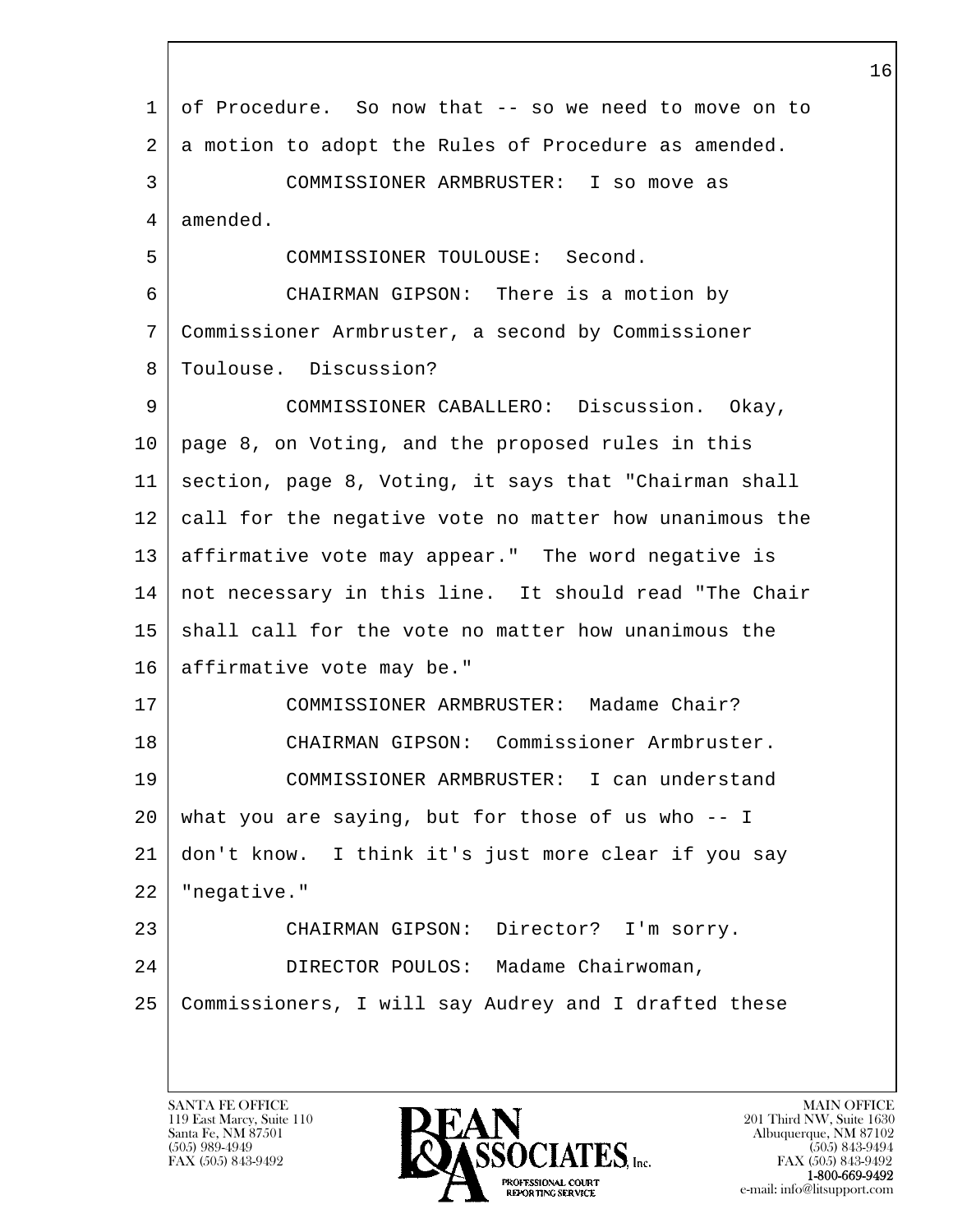l  $\overline{\phantom{a}}$  1 changes to reflect the conversation. What that was 2 intended to do is solve a problem that we have seen at 3 times happen both in this Commission, but certainly in 4 the governing boards that we visit, which is, first a 5 vote is taken, all in favor say aye. They say aye. 6 And then because it appears unanimous there's no 7 followup to ensure that there was an opposing vote. 8 | And so the rule is written to clarify that both the 9 unanimous vote or the approving vote must be asked for 10 as well as any opposing vote. 11 CHAIRMAN GIPSON: Correct, and I will say 12 that Audrey and I had a similar discussion about this,  $13$  so that's after the work product was complete. 14 Any other? 15 COMMISSIONER CABALLERO: I still have more, 16 Madame Chair. 17 | The look towards the end of page 8, ii, 18 and -- ii, bottom of page, that is new language. "An 19 abstention shall be noted to the body. An abstention 20 must be noted before any Commissioner begin voting. 21 An explanation for the abstention can be given at the 22 time the Commissioner indicates the abstention." 23 In the original rule it was very vague and 24 unclear, but the intent there was that it's not so 25 necessary to have the abstention come forward at the

119 East Marcy, Suite 110<br>Santa Fe, NM 87501

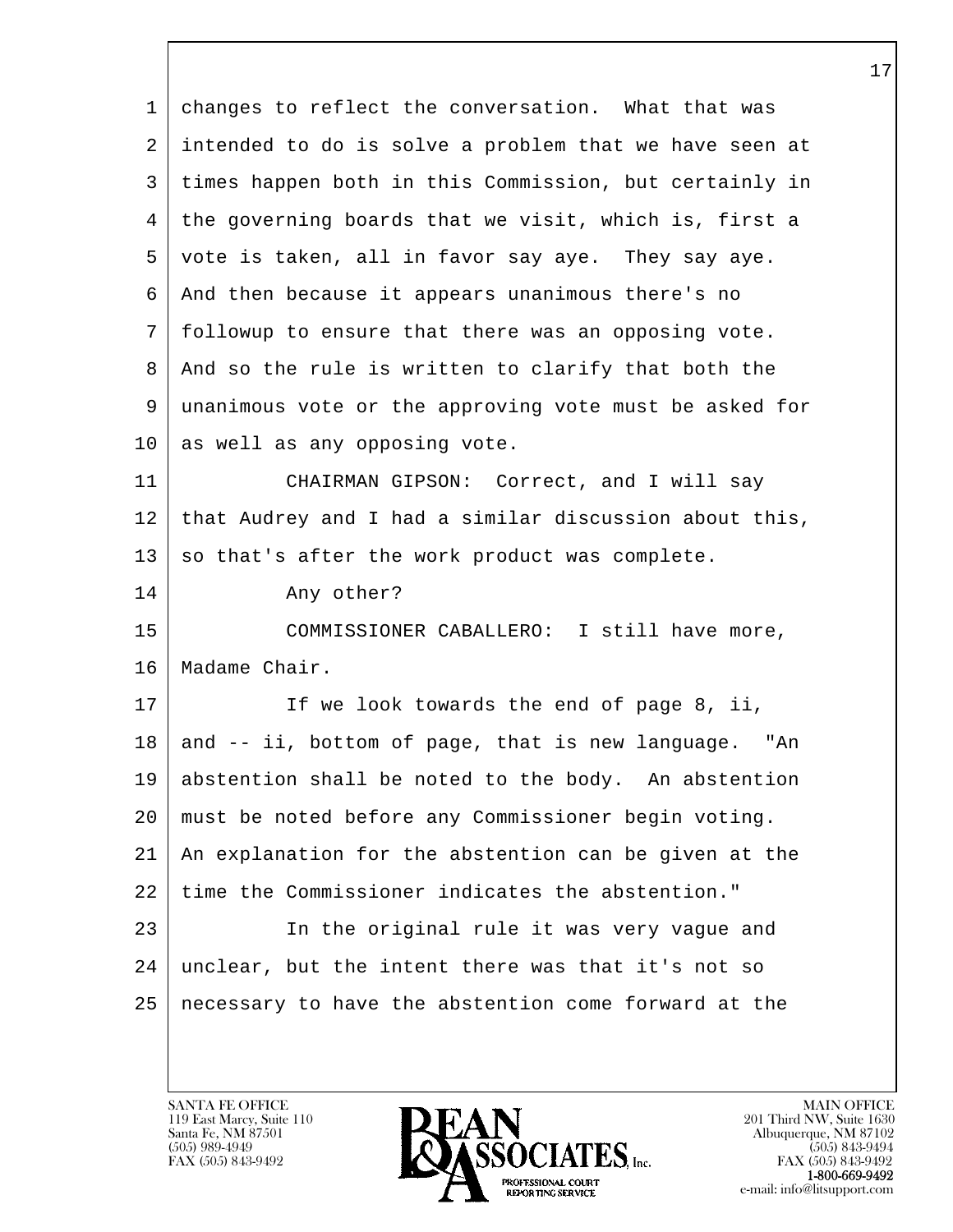| 1  | beginning, but the rule stated that only the           |
|----|--------------------------------------------------------|
| 2  | abstention needed to clarify the vote, whenever they   |
| 3  | are going to vote so. They don't have -- a person      |
| 4  | trying to -- doing an abstention doesn't -- should not |
| 5  | be forced to have to go first. They can be in the      |
| 6  | order that they are called for voting, and at the time |
| 7  | of their voting they say, I abstain. And they can      |
| 8  | choose at that point to give their position why, or at |
| 9  | the end, but those who are voting in the affirmative   |
| 10 | cannot explain their vote until the end of the voting, |
| 11 | and that was how the original rule was made.           |
| 12 | And so the change is that the abstainer is             |
| 13 | forced to have to be first and have to give an         |
| 14 | explanation first before anybody, any vote is taken.   |
| 15 | And so I think that forcing the abstainer to do that   |
| 16 | is improper.                                           |
| 17 | CHAIRMAN GIPSON: In my experience here,                |
| 18 | short as it is, the abstentions have always voted      |
|    | 19 themselves at the -- prior to any vote. And of      |
| 20 | course, Commissioner Toulouse and Commissioner Peralta |
| 21 | have been -- and Commissioner Pogna have been here     |
| 22 | longer, but I believe that -- that's what has always   |
| 23 | taken place. And through the discussion at the last    |
| 24 | work session, this is what the intention of the        |
| 25 | Commission was, if I don't -- if I'm not mistaken;     |
|    |                                                        |

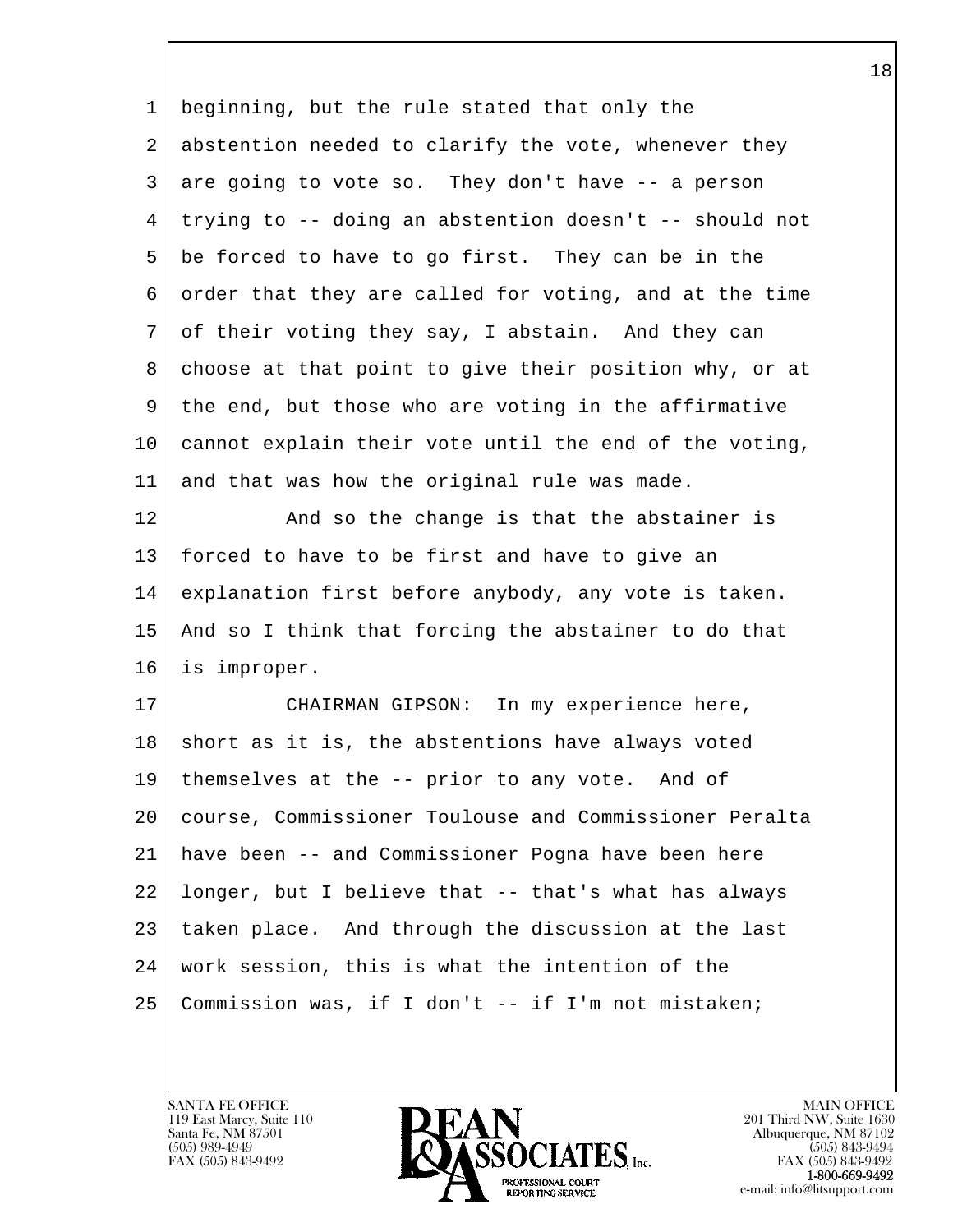| correct?                                               |
|--------------------------------------------------------|
| Commissioner Toulouse do you want to --                |
| COMMISSIONER TOULOUSE: Well, Madam Chair, I            |
| wasn't at the last work session, but I know most of    |
| the $-$                                                |
| CHAIRMAN GIPSON: Well, let me correct. The             |
| one that we worked on this at.                         |
| COMMISSIONER TOULOUSE: I wasn't here. But              |
| I want to say almost all of the abstentions, until the |
| last couple of meetings, have been mine because of     |
| family members involved in the school. And I have      |
| always never had a problem to abstain at the beginning |
| so everybody understands when it comes time to vote    |
| where the abstention is. I'm sorry, I have a huge      |
| family. But it's good when you need them, it's not     |
| when you don't.                                        |
| So, you know, $I$ -- it never caused me a              |
| problem or made me think. The rules always said you    |
| abstain at the beginning of that order of business and |
| I don't understand why it's a problem for anybody to   |
| say they are abstaining then, rather than at the time  |
| of the vote. Thank you.                                |
| CHAIRMAN GIPSON: Commissioners any other --            |
| Commissioner Caballero, anything else?                 |
| COMMISSIONER CABALLERO: Yes. I never                   |
|                                                        |
|                                                        |

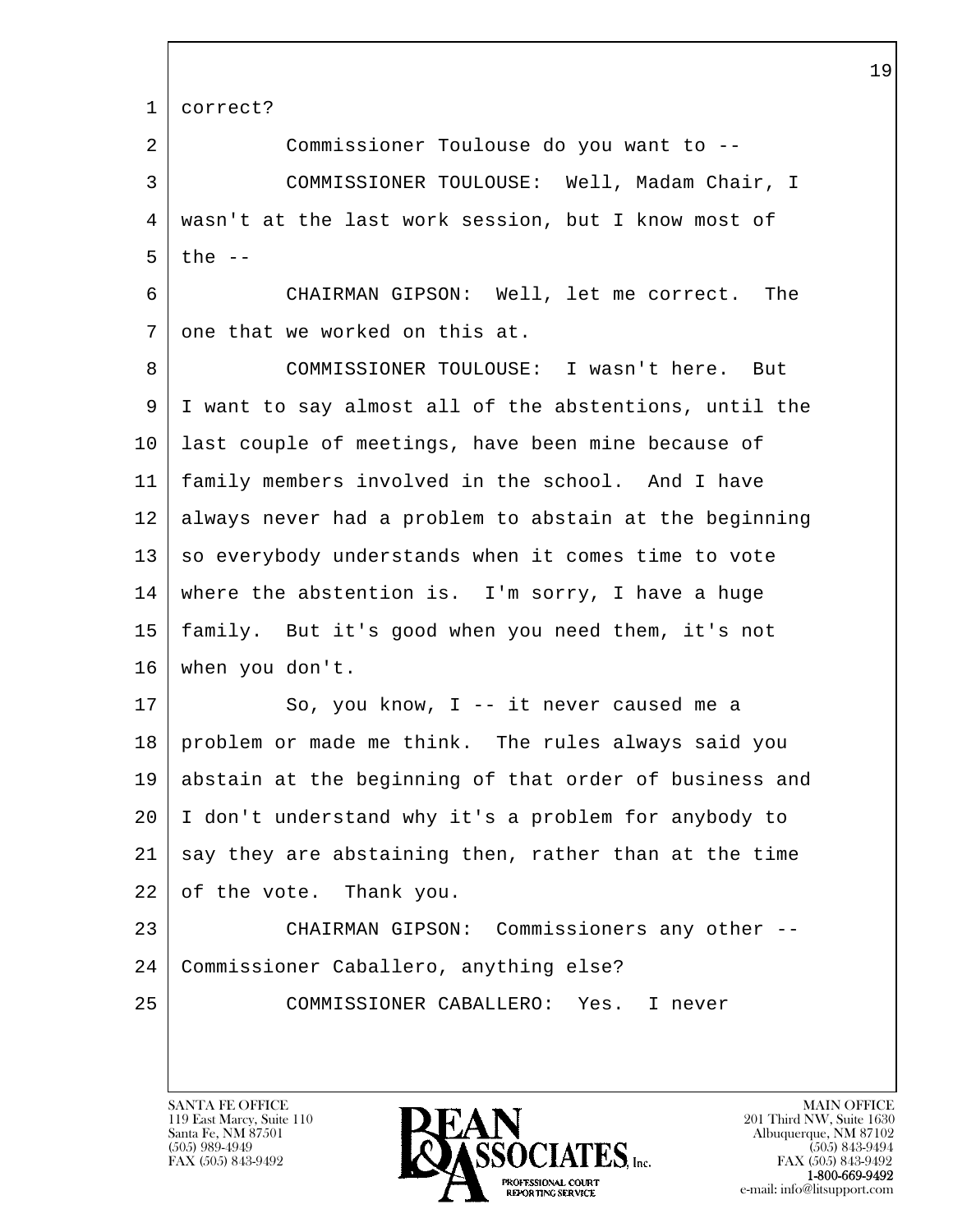l  $\overline{\phantom{a}}$  1 abstained, so if those that abstain the most feel that 2 way, that's fine. 3 The other one I'm kind of concerned, ii on 4 page 9, it's unclear, and I will tell you what is not 5 unclear to me. "Abstention shall not be counted in 6 the tally of the vote unless the vote requires 7 approval based on the number of the entire body." I'm 8 not quite sure what the intent there is and why the 9 approval of the entire vote -- what's the policy 10 reason for the rule? 11 CHAIRMAN GIPSON: Director? 12 DIRECTOR POULOS: Madam Chairwoman, 13 Commissioners, I will note -- and I don't know if 14 | Mr. Caballero's question is trying to determine 15 whether it's appropriate to remove that or not, but 16 that is something that's being removed from the rule, 17 | not added as noted by the strikethroughs. 18 | CHAIRMAN GIPSON: Right. I will have to say 19 in our copy it's underlined. It's not -- there's not 20 a strike-through. It's underlined in our copy. 21 DIRECTOR POULOS: I apologize. So it is 22 being left in. It's simply being moved. So that is 23 something -- I apologize. That's something that is 24 from your rules in the past. It's not added. It's 25 | simply being moved from where it was.

119 East Marcy, Suite 110<br>Santa Fe, NM 87501

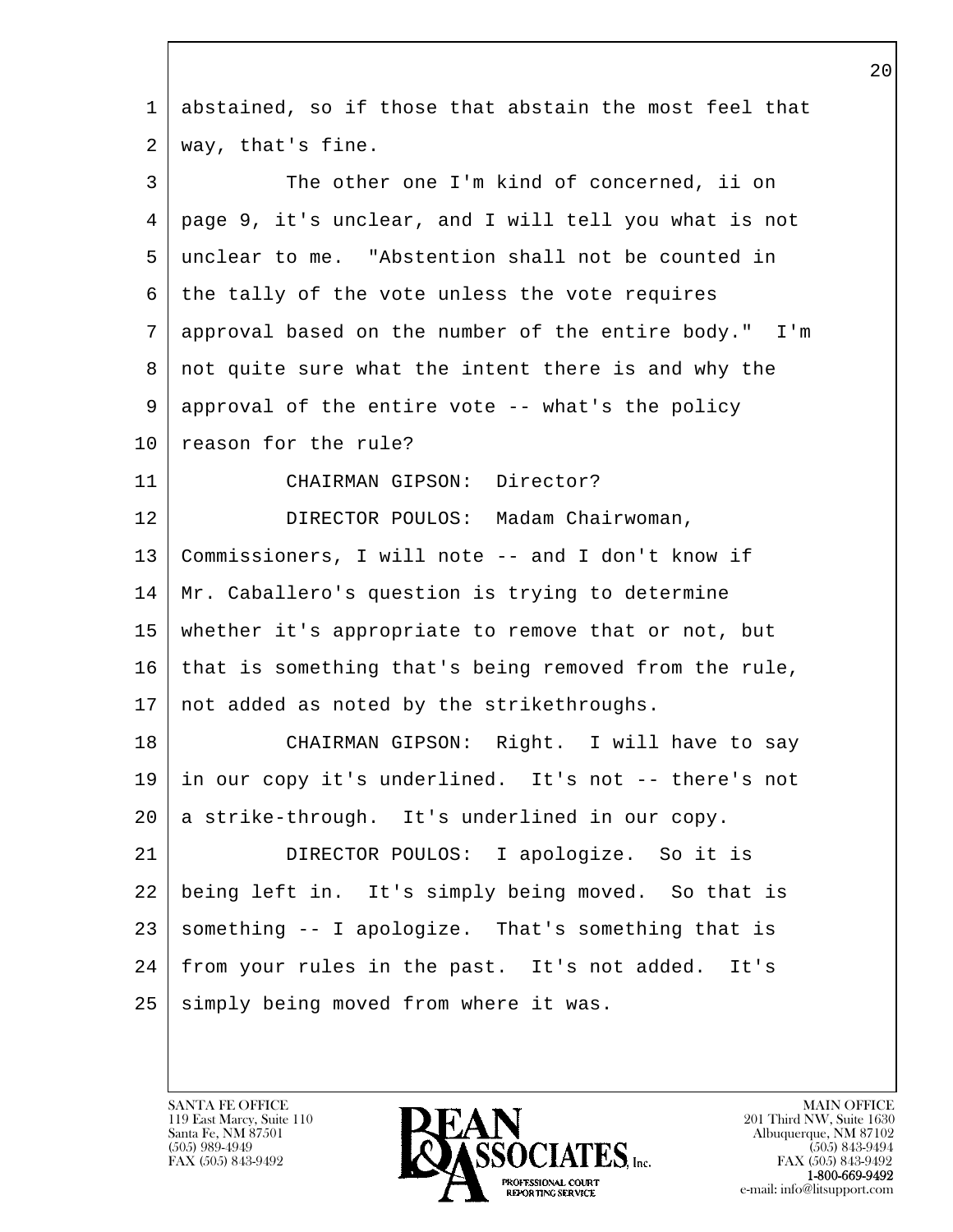l  $\overline{\phantom{a}}$  1 CHAIRMAN GIPSON: All right. 2 COMMISSIONER CABALLERO: What does that 3 mean? 4 COMMISSIONER PERALTA: Madame Chair, from my 5 experience, the short time of experience I have as 6 Secretary, I have always for the record noted that the 7 abstention, that there was an abstention. So if a 8 vote was eight to zero with one abstention, I noted 9 that. And I believe Ms. Armbruster, Commissioner 10 Armbruster does the same. So I don't know if that is 11 relevant to what's stated here or not. 12 CHAIRMAN GIPSON: So I guess my question is 13 because we have traditionally counted -- noted the 14 abstention, should it be the removal of the word 15 "shall not," the two words "shall not," because we 16 have, and in the time that I have been here it has 17 always been -- the abstentions have always been noted 18 in the record, in the tally of the vote. 19 Director? 20 DIRECTOR POULOS: Madame Chairwoman, 21 Commissioners, as I read this, I think what may be 22 happening, and I'm not sure that this is -- this is 23 what I think this is written, to you. If you have met 24 quorum by the total number of individuals here, and 25 then your vote requires that all of them vote, which

119 East Marcy, Suite 110<br>Santa Fe, NM 87501

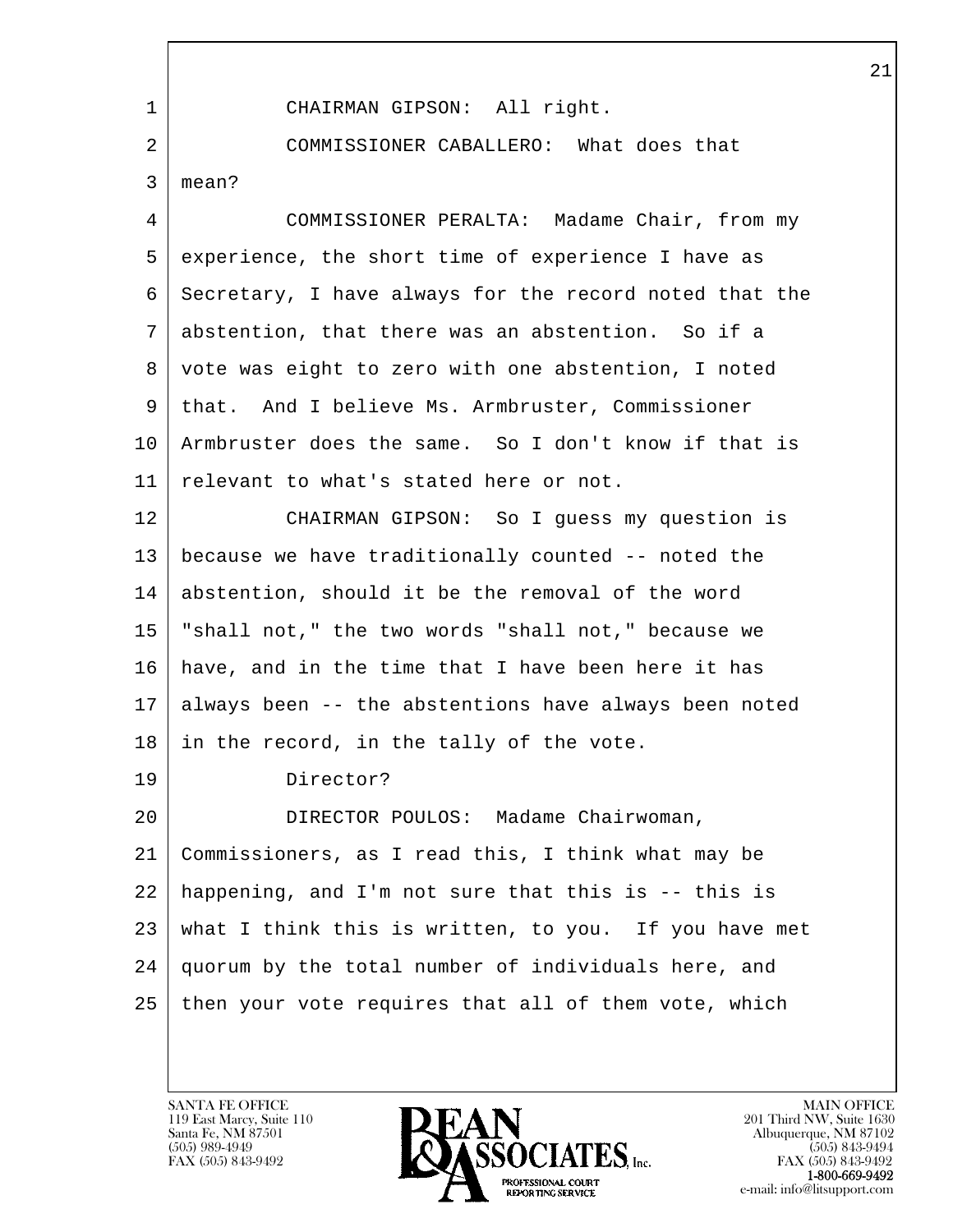l  $\overline{\phantom{a}}$  1 is what I am thinking this is presuming. So a 2 situation where you don't have anybody beyond the 3 quorum, you just have the minimum number of 4 Commissioners here to make quorum, then this is saying 5 that abstention would be counted in that vote, maybe? 6 I'm just -- 7 CHAIRMAN GIPSON: Counted as what? 8 DIRECTOR POULOS: Yes, that's what I don't 9 know. But that may be what the, "unless a vote 10 requires approval based on the number of the entire 11 body," otherwise there's nothing in your Rules of 12 Procedure that require that. You may want to remove 13 | this provision entirely. 14 CHAIRMAN GIPSON: Yes, because -- I agree. 15 Because it either has to -- I think it either has to 16 be "shall not count" and be removed and just be noted, 17 that abstentions will be noted in the record, but that  $18$  we're not counting  $-$  you know, so, I'm  $-$  I think 19 it's fair and reasonable to remove it because it's 20 unclear what it means. Thank you for that. 21 Commissioner Armbruster. 22 COMMISSIONER ARMBRUSTER: I am just trying 23 to follow up on what Katie said, which is, if there 24 were only six of us here, which is a quorum, and 25 Carmie can't vote, then we still have a quorum here

119 East Marcy, Suite 110<br>Santa Fe, NM 87501

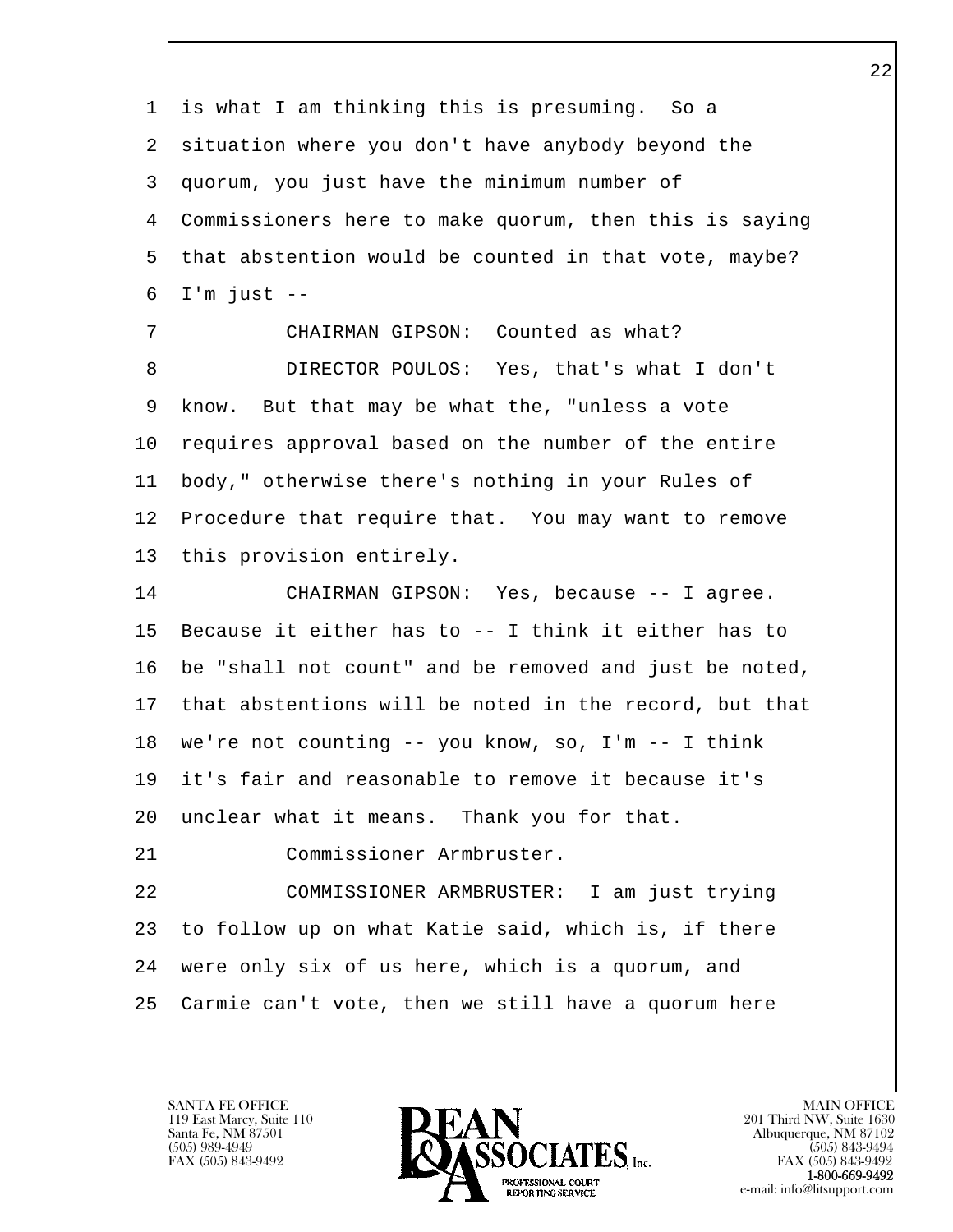l  $\overline{\phantom{a}}$  1 but the vote might be five to -- five yesses with one 2 abstention, but we would still have a quorum. Is that 3 right or not? 4 DIRECTOR POULOS: Yes. 5 COMMISSIONER ARMBRUSTER: I don't understand 6 it and I don't care if you remove it. 7 CHAIRMAN GIPSON: If we feel that abstention 8 still needs to be noted for the record, as we have 9 traditionally been doing, I have got no problem with 10 changing the wording in that to simply saying 11 abstentions will be noted in the record, so that it's  $12$  a practice that we continue to do, so that if someone 13 does want to check the record back, they can, in fact, 14 check back and see that there was an abstention, 15 without having to go through dialogue. 16 COMMISSIONER TOULOUSE: And that there was a 17 quorum. 18 COMMISSIONER CABALLERO: Exactly what is the 19 wording of what you want? 20 CHAIRMAN GIPSON: I need a second to look at 21 it. 22 COMMISSIONER CABALLERO: Okay. 23 CHAIRMAN GIPSON: I think it can be a 24 simple, abstentions will be or shall be noted in the  $25$  record, and leave it at that. Is that  $-$ -

119 East Marcy, Suite 110<br>Santa Fe, NM 87501

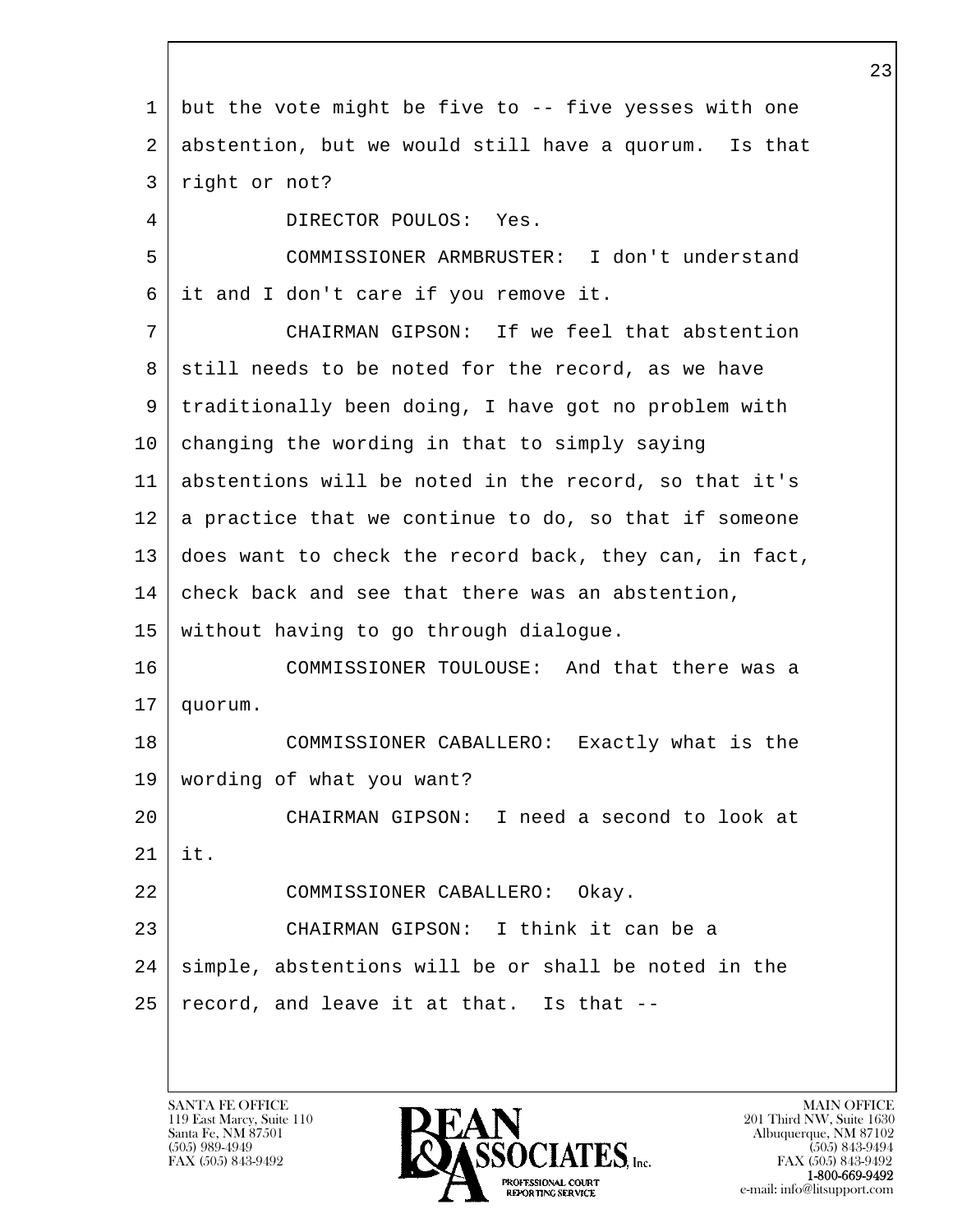l  $\overline{\phantom{a}}$ 1 | MS. FRIEDMAN: And Madame Chair, what number 2 is this one? 3 CHAIRMAN GIPSON: This is on page 9, iii, 4 right at the top of the page. 5 | MS. FRIEDMAN: Okay. 6 CHAIRMAN GIPSON: So the, once again, the 7 wording of that would be "abstentions shall be noted 8 in the record." 9 Commissioner Caballero, anything else? 10 COMMISSIONER CABALLERO: Yes, I do have some 11 more, Madame Chair. 12 In that same page, in Division, which is E, 13 "any member may verify a voice vote or vote by a show 14 of hands by calling division during or immediately 15 | thereafter a vote." 16 The parliamentary procedure is that -- that 17 anybody, even before a voice vote -- a vote is going 18 to be had, any commissioner can request a roll call 19 vote to have it on the record what that vote is going 20 to be like. And I understand this is division, and 21 maybe that can stay, but I think every commissioner, 22 according to parliamentary procedure should have that 23 right to say, well, I would like a roll call vote in 24 this matter and have a roll call vote, and still have 25 the privilege of calling for division in a voice vote.

119 East Marcy, Suite 110<br>Santa Fe, NM 87501

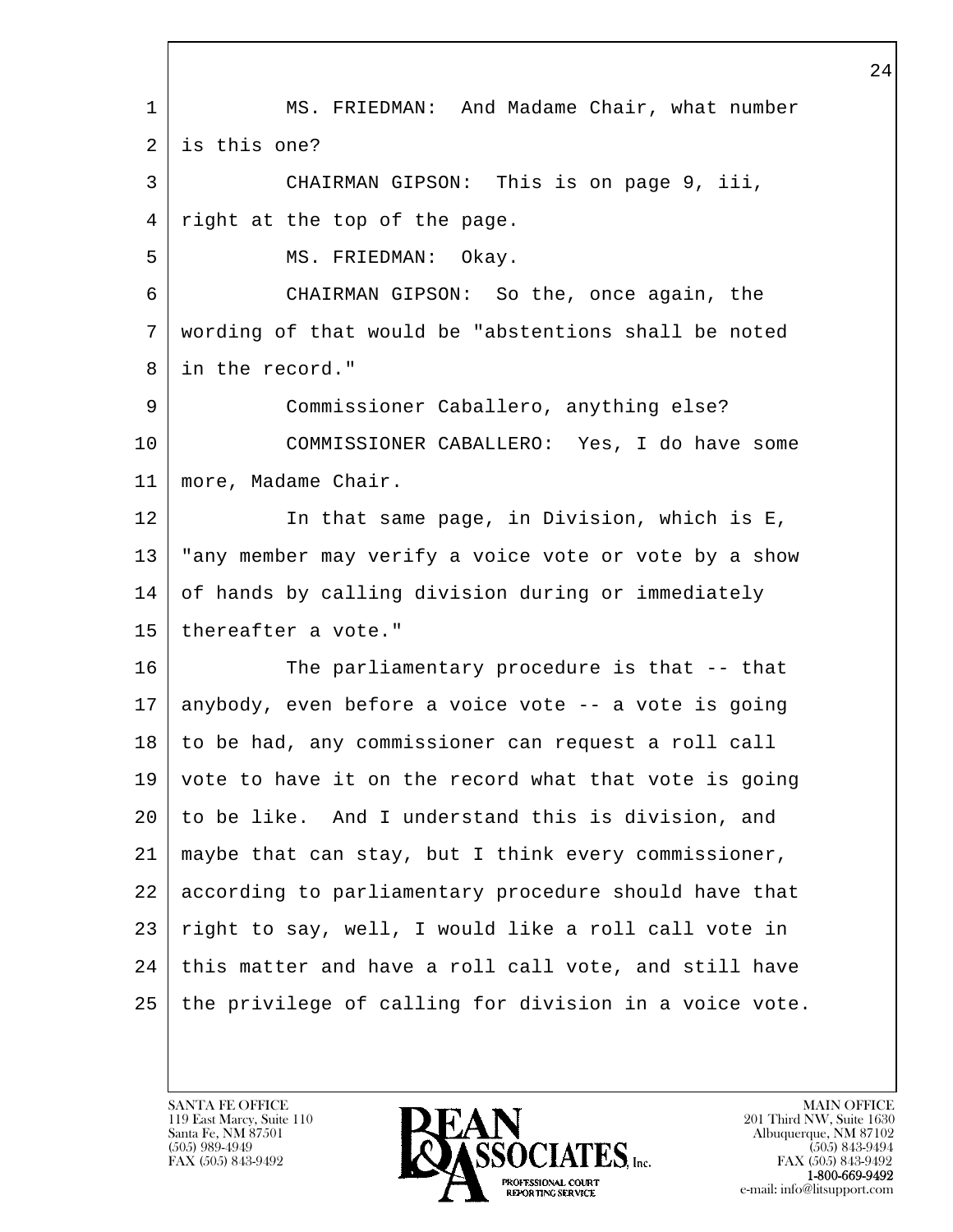| 1  | So it's not so much the word voice, but my -- my       |
|----|--------------------------------------------------------|
| 2  | request is that we add language that says, roll call   |
| 3  | vote may be requested by any commissioner. Simple.     |
| 4  | CHAIRMAN GIPSON: My -- I appreciate the                |
| 5  | clarification with the previous issue we dealt with,   |
| 6  | but this change, and an addition, the only difficulty  |
| 7  | I have with it, we spent an entire work session        |
| 8  | working on this and had it set, so that the purpose of |
| 9  | today was really to adopt the rules. If there were     |
| 10 | mod -- if there were modifications because there were  |
| 11 | more mistakes or errors in here, that was the purpose  |
| 12 | of this discussion today, but not to make actual       |
| 13 | changes, more changes to this, because this was what   |
| 14 | we did at the last work session and at the last        |
| 15 | meeting.                                               |
| 16 | COMMISSIONER CABALLERO: May I respond?                 |
| 17 | CHAIRMAN GIPSON: You may.                              |
| 18 | COMMISSIONER CABALLERO: Thank you. We had              |
| 19 | a work session and a lot of work was put in there. We  |
| 20 | had two people typing up wording. We did not have      |
| 21 | privy of that proposed wording. We were told at that   |
| 22 | time we'll work on getting this wordsmith, and then    |
| 23 | you all can go through it.                             |
| 24 | We postponed going through this rules at               |
| 25 | least once that I remember, and we never got a draft,  |
|    |                                                        |

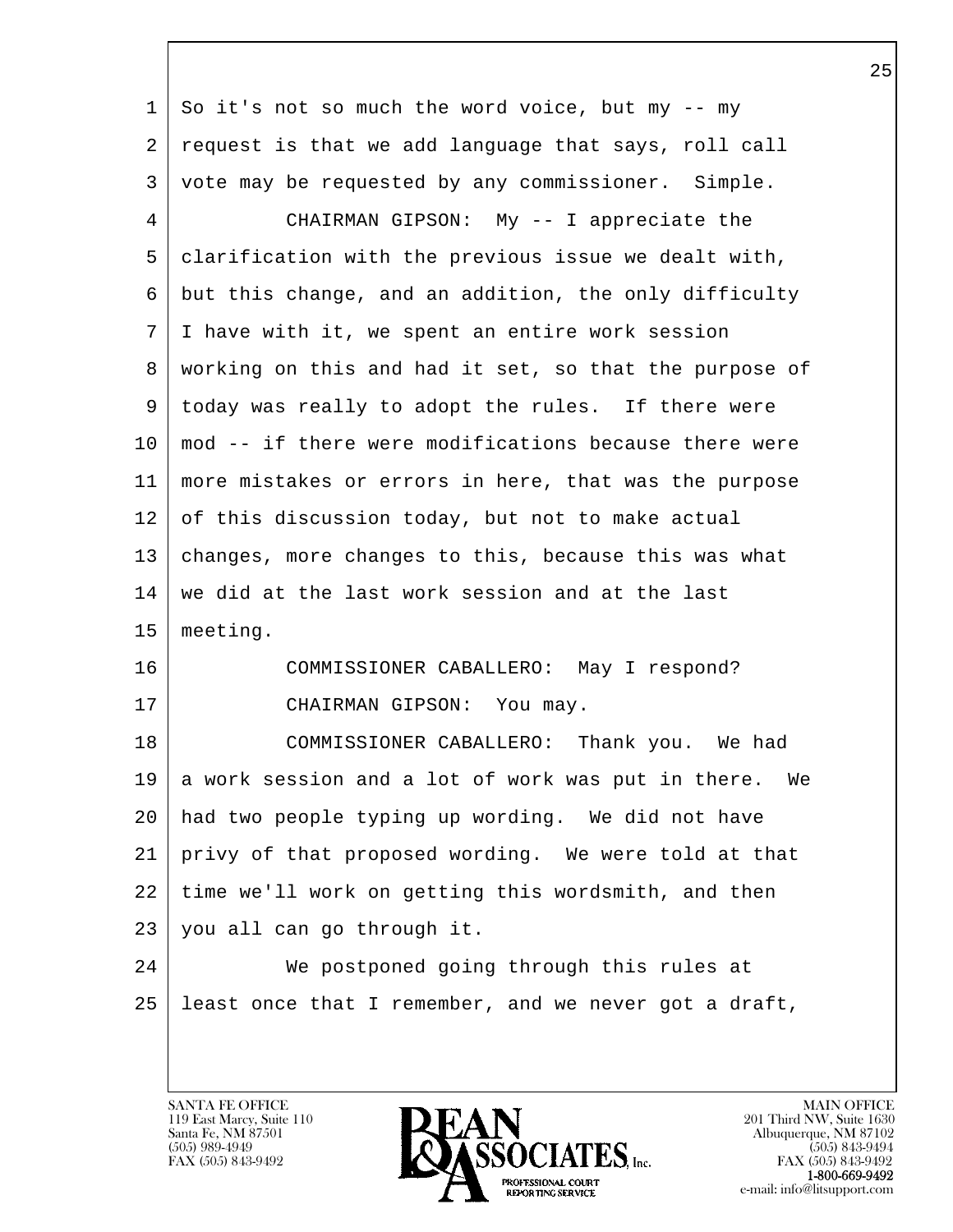1 even a working draft of that work session. So had we 2 had a draft of that work session prior to the 3 publishing of this meeting, then we would have the 4 benefit of going through it, and then again have the 5 benefit in another working session to -- to look at 6 the proposed wording, because at the time we did the 7 work there was no wording to see. A lot of 8 suggestions were made, and there was an attempt by 9 staff to put those suggestions into good words, and at 10 the time we were having to -- we were trying to 11 finish, and I -- I accepted that had to be done. But  $12$  to say that  $-$  it was a lot of work done, and the 13 answer is yes, but we were just going to be here to 14 approve the way we thought we had approved it a little 15 while ago without going through every single rule is 16 not what I understood we were going to do, and that's 17 why I marked up my book as to at least ask the 18 questions. 19 This sounds vague. I don't understand what

l 20 the policy decision here is. And we have already made 21 changes, and I may have -- there may be Commissioners 22 here that may have seen other -- other errors, and we 23 don't have the luxury, we haven't had the chance to 24 review. So I take issue with what Madame Chair has  $25$  said.

119 East Marcy, Suite 110<br>Santa Fe, NM 87501

 $\overline{\phantom{a}}$ 

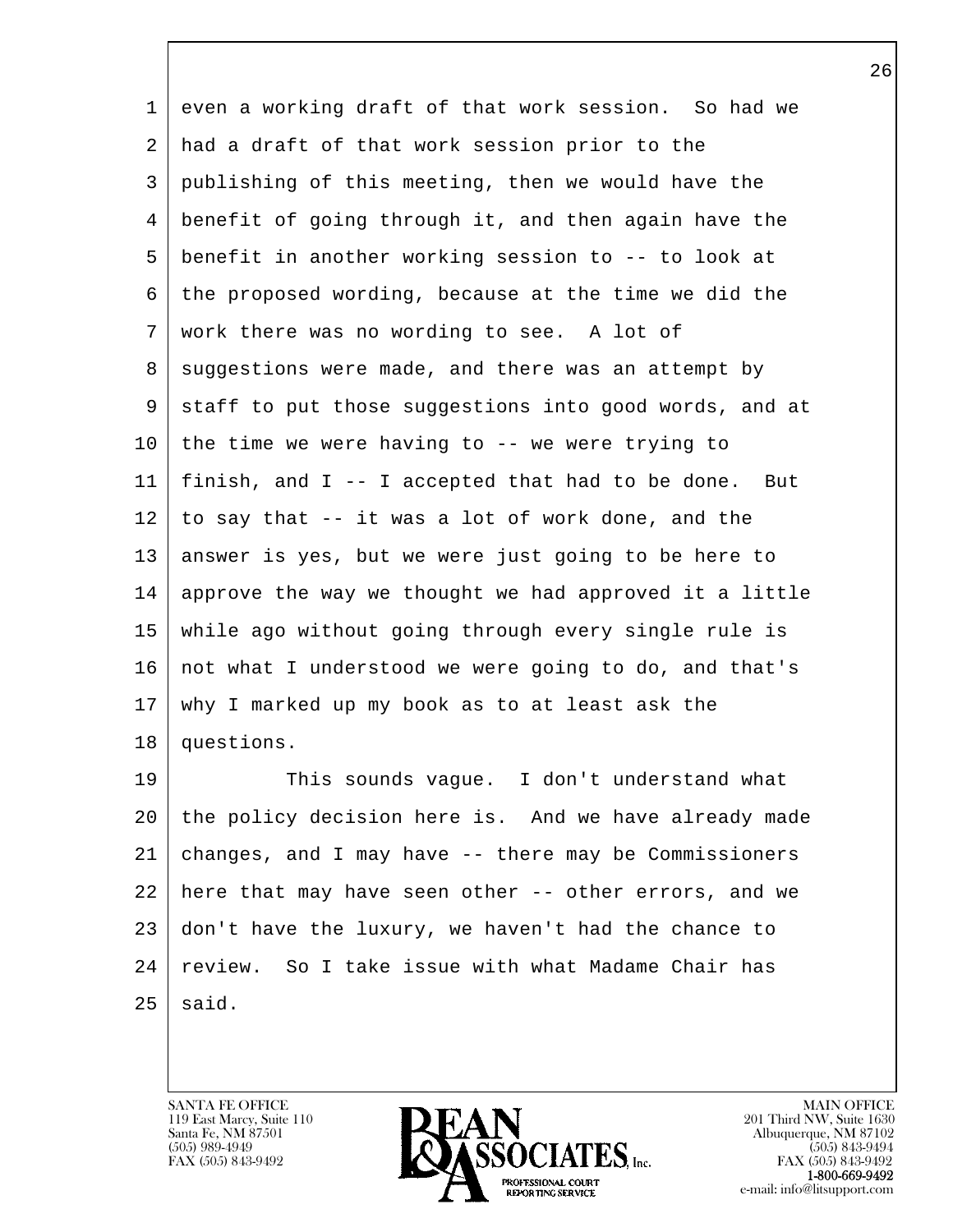| $\mathbf 1$ | CHAIRMAN GIPSON: Well, thank you. But I                |
|-------------|--------------------------------------------------------|
| 2           | will remind the Commission as well that all the        |
| 3           | Commissioners were sent out a message significantly    |
| 4           | prior to the -- that work session, that if there were  |
| 5           | any recommended changes to the Rules of Procedure that |
| 6           | they would be forwarded to Beverly so that we would    |
| 7           | have those to work with at the last work session, so   |
| 8           | that that was the opportunity for the Commissioner to  |
| 9           | take all of those highlighted and marked up remarks    |
| 10          | and send them to Beverly so that we would have had     |
| 11          | them for that work session. And that work session was  |
| 12          | to take into account the information that was sent by  |
| 13          | the Commissioners and moved from there.                |
| 14          | So there was opportunity to go through these           |
| 15          | Rules of Procedure, and there was requests for         |
| 16          | comments by the Commissioners prior to that work       |
| 17          | And I believe if we go back and check the<br>session.  |
| 18          | record, I also made that known at the meeting prior to |
| 19          | that work session, and I asked the Commissioners to    |
| 20          | please forward any changes to the Rules of Procedure   |
| 21          | to Beverly prior to that work session.                 |
| 22          | So this meeting is not intended to go                  |
| 23          | through these rules to make additional changes.        |
| 24          | COMMISSIONER CABALLERO: Let me add that --             |
| 25          | that what was requested from the Commissioners -- and  |
|             |                                                        |

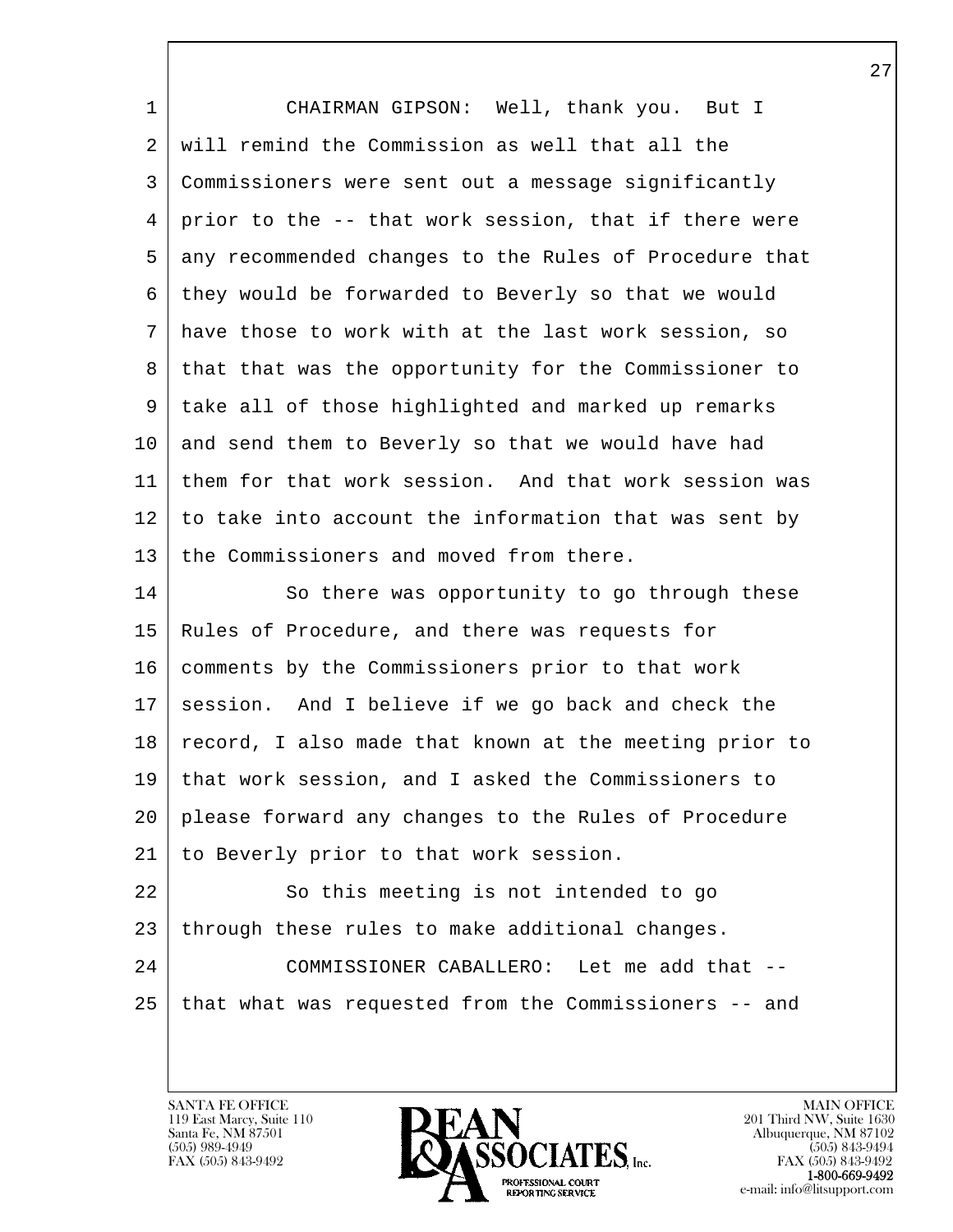1 first of all, was -- if there were any additional 2 proposed rule changes -- James Conyers proposed a 3 change and we haven't taken count on that, and I 4 understood that to be what was requested of the 5 Commissioners. Yesterday's work session, I did ask, 6 are we going to go through the Rules of Procedure, and 7 this is at the work session, whereby we would have the 8 opportunity to correct language. And I was ready to 9 go through the Rules of Procedure, and that time was 10 my only time to do that and I was told, no. As you 11 recall, I wanted to add that those Commissioners, 12 whenever we had an emergency meeting, I wanted to add 13 | that every single Commissioner be called, but  $--$ 14 someone who needs to call the question? Is that what  $15$  I hear?

l 16 CHAIRMAN GIPSON: Commissioner Caballero, 17 yesterday's work session was -- there was an agenda 18 item and there was an agenda item for the Rules of 19 Procedure because we spent an entire work session the 20 time before on the Rules of Procedure. That's what 21 was noted in the record for that meeting. And the 22 request for any changes to the Rules of Procedure was 23 put out by both Beverly and requested verbally by me 24 at the January meeting. And yesterday meeting could 25 not, because it was not on the work session agenda,

119 East Marcy, Suite 110<br>Santa Fe, NM 87501

 $\overline{\phantom{a}}$ 

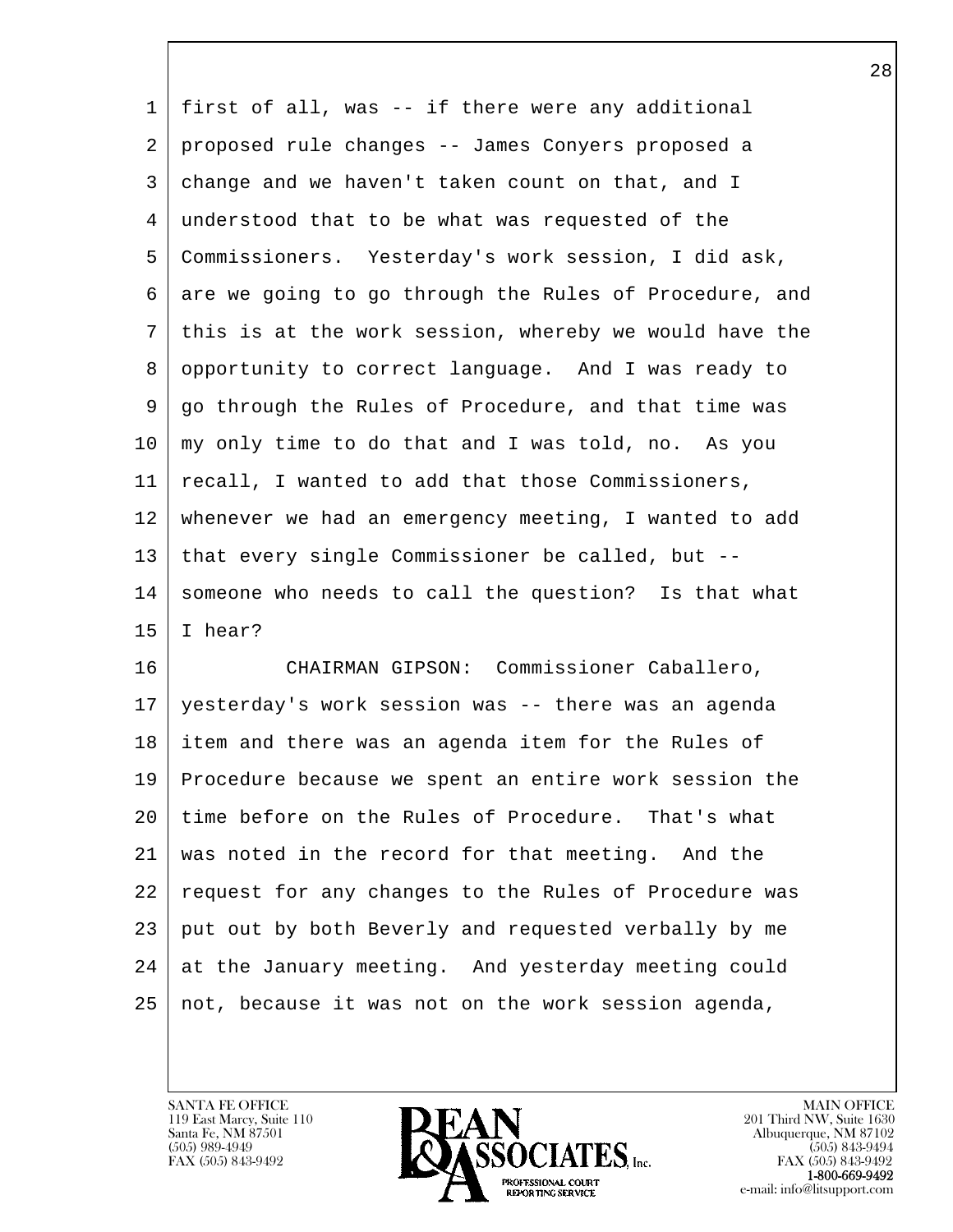1 could not deal with the Rules of Procedure.

2 COMMISSIONER CABALLERO: I stand corrected. 3 I did -- I do remember seeing that it was not part of 4 the work session agenda, and I still went ahead and 5 asked yesterday. But Madame Chair, just a little 6 while ago, admonished me for not submitting any 7 changes prior to today, that I'm taking too much time 8 of the Commission to go through rules, and then now 9 she tells me it's not part of the agenda. So at what 10 point could I have done this? I do -- like I said, I 11 did understand that it was a proposed new change, and 12 yesterday I did ask, and I was corrected, that I could 13 no longer add what I proposed, and I accept that. I 14 do accept that, that yesterday I could not propose a 15 change. And James Conyers abides by the Rules of 16 Procedure and submitted his in writing. I accept  $17$  that. 18 But you can't tell me that there was an

l 19 opportunity, because there was none. It was not part 20 of the agenda. So may I continue with my proposed 21 changes? We're almost at the end, Madame Chair. 22 CHAIRMAN GIPSON: Commissioners, do we want 23 to continue? 24 COMMISSIONER JOHNSTON: Madame Chair, for 25 the record, I think that for expediency, too, as a

119 East Marcy, Suite 110<br>Santa Fe, NM 87501

 $\overline{\phantom{a}}$ 

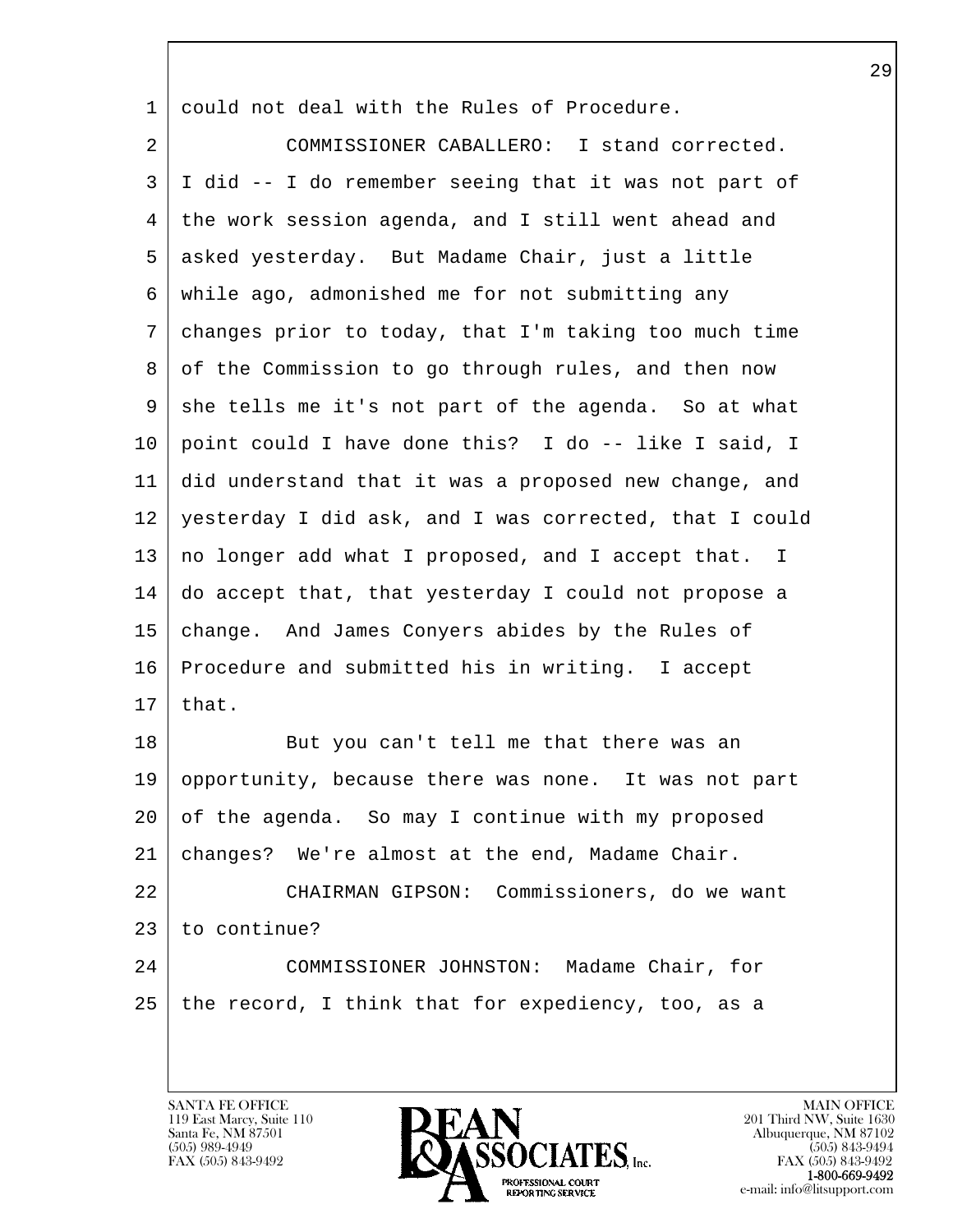| Commission member, I'm willing to listen to the        |
|--------------------------------------------------------|
| proposal. I have read, however, the Rules of           |
| Procedure, and I think if we read them and then we     |
| vote on acceptance or not, the board will speak for    |
| itself, individually and as a collective, but --       |
| CHAIRMAN GIPSON: Thank you. Commissioner               |
| Caballero.                                             |
| COMMISSIONER CABALLERO: Thank you.                     |
| The other change or the other question that            |
| I had is on the last page, page 10, per diem and       |
| mileage. I'm not quite sure -- and this is on page     |
| 10, A, double I, "A liaison should only attend a       |
| meeting if information will be submitted or its        |
| business will be conducted that is reasonably related  |
| to the business of the Commission."                    |
| And I will -- and I don't quite understand             |
| what reasonably is, and if we take the ii section, for |
| example "a liaison will only be reimbursed for travel  |
| if he or she is a primary liaison or he or she was     |
| asked to attend a meeting on behalf of the primary     |
| liaison." So I take -- Madame Chair --                 |
| CHAIRMAN GIPSON: I'm listening.                        |
| COMMISSIONER CABALLERO: Is there a motion?             |
| CHAIRMAN GIPSON:<br>No.                                |
| COMMISSIONER CABALLERO: Okay. I take these             |
|                                                        |
|                                                        |

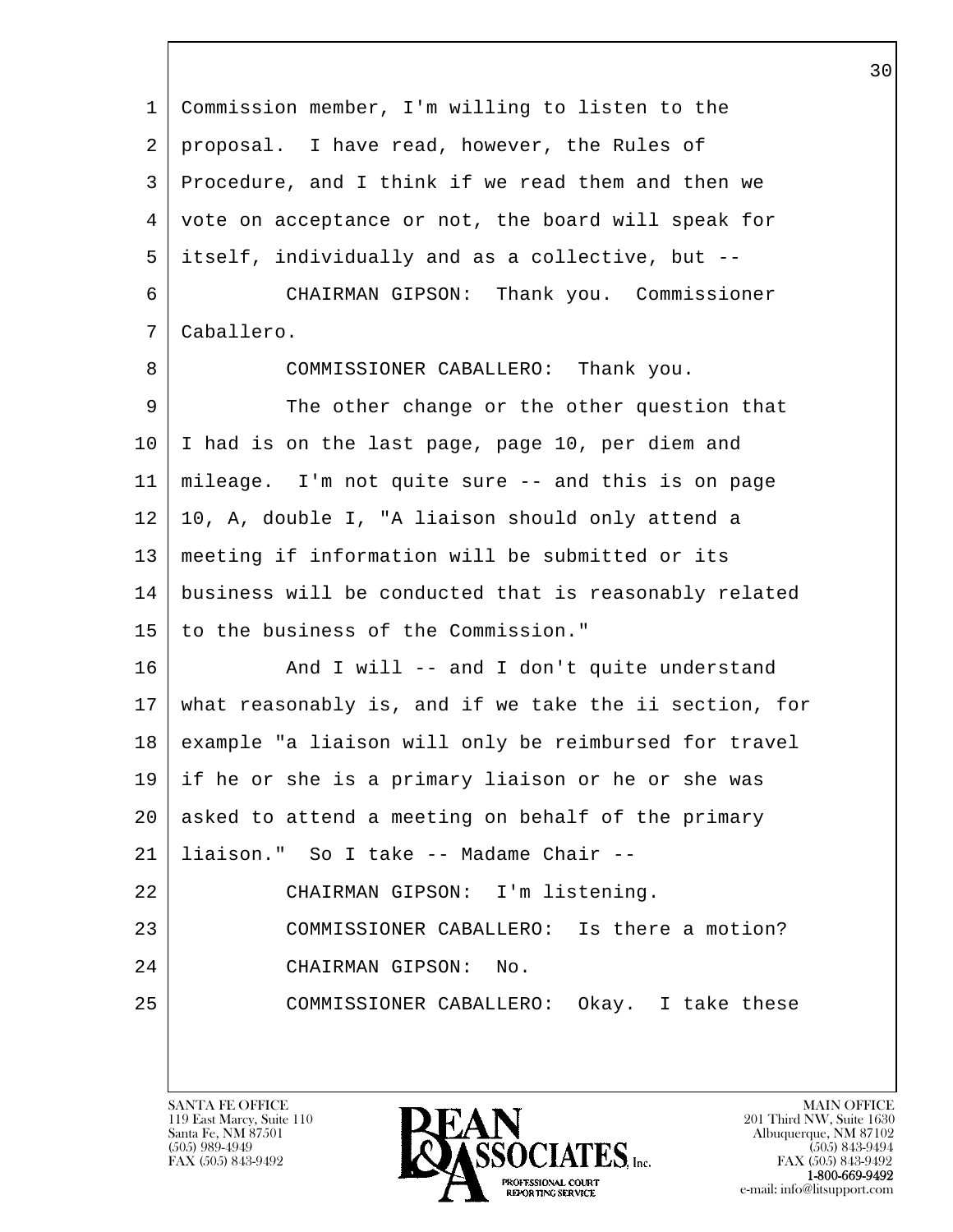1 to try and prevent unnecessary trips and unnecessary 2 | spending, but I'm not quite sure. And what I'm saying 3 is ii is very vague when we use the word "reasonably," 4 because who is to decide reasonably? Is it the 5 Commission, is it the Chair? Is it -- are we going to 6 leave it up to the Commissioner?

7 A lot of times, Madame Chair and Commission, 8 you don't really know if you wasted your time and the 9 money of the taxpayers until way after the meeting is 10 over that you attended. And a lot of times the agenda 11 doesn't quite tell you where it's going. And so I 12 would rather trust the Commissioner to -- to decide 13 what that is, remove the word "reasonably." You 14 already have words there that says that "The conduct 15 for the purpose of fulfilling" -- this is on A2, page 16 10, "The travel is conducted for the purpose of 17 fulfilling the obligations of the Commissioner as an 18 | assigned liaison on behalf of the Commission."

l 19 So I think we need to somehow either tighten 20 up the word reasonably or just leave it up to the 21 Commissioner to decide whether it's reasonable. But 22 what I am trying to prevent is that a commissioner is 23 caught supposedly unreasonably using taxpayers' money  $24$  after a meeting has taken place, and somebody else 25 other than the Commissioner says, well, you attended a

119 East Marcy, Suite 110<br>Santa Fe, NM 87501

 $\overline{\phantom{a}}$ 

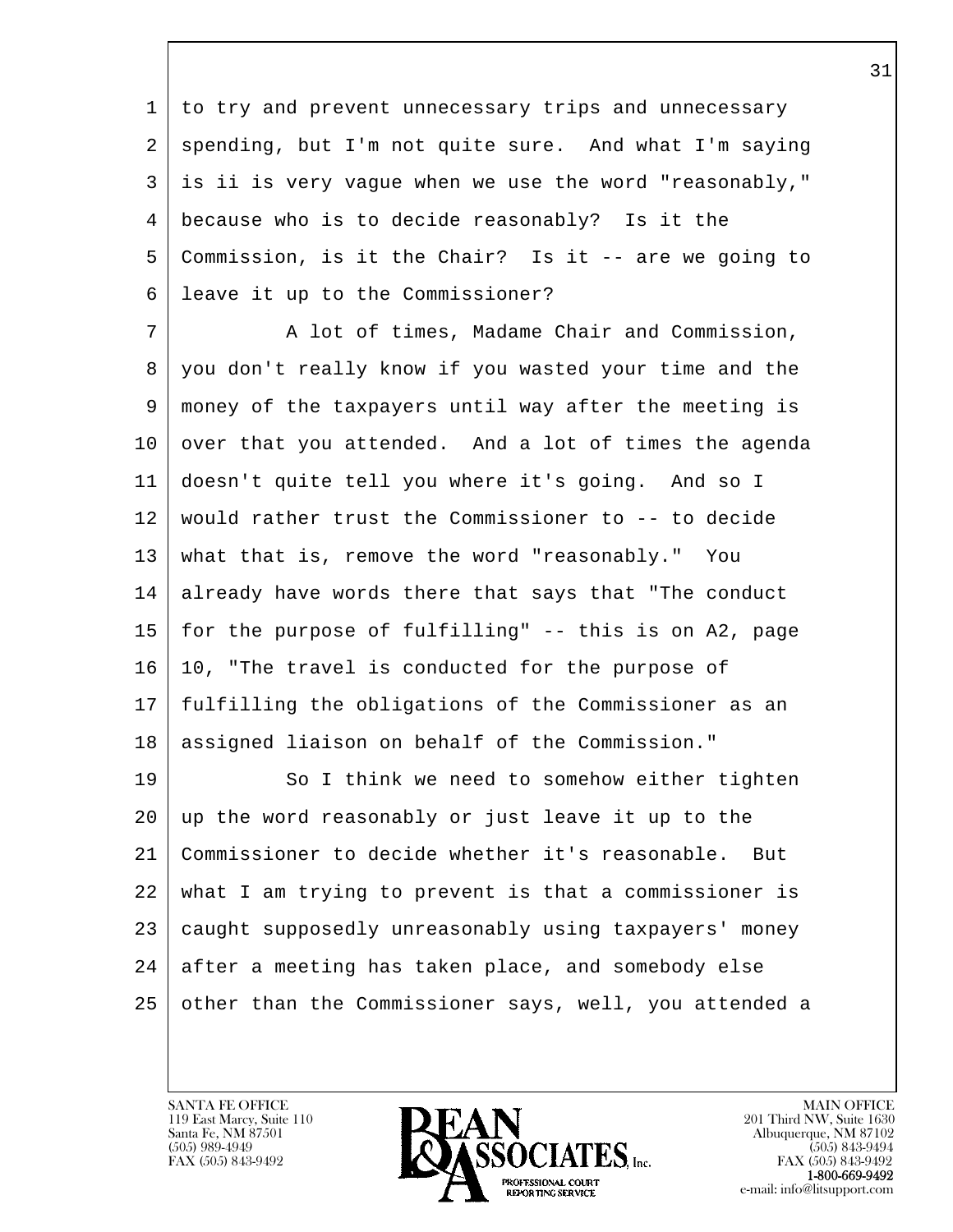l  $\overline{\phantom{a}}$  1 meeting that was unreasonable and you spent the 2 | taxpayers' money. 3 So I don't know, but I feel uneasy about all 4 that language, especially when you are dealing with 5 travel money, because when you're dealing with travel 6 money it can be serious on a charge of unreasonably 7 using travel money. 8 COMMISSIONER TOULOUSE: Madame Chair? 9 CHAIRMAN GIPSON: Commissioner Toulouse. 10 COMMISSIONER TOULOUSE: Madame Chair, in my 11 four years, every time I have attended a meeting that 12 was not a Commission meeting, I have received 13 permission of the Chair to voucher for that meeting.  $14$  If I don't have it -- because I do go to some that I'm 15 not going to voucher and I don't have permission, but 16 it's one I assume I'm going to voucher, I request 17 permission ahead of time, and I have never had it 18 denied. But I know it hasn't necessarily been a 19 written rule, but to me it was always the courtesy 20 rule that you do. I often go to the LESC, but I only 21 put in for meetings where there is a charter school 22 discussion, otherwise I'm there to listen to other 23 things that are going on, but I don't ask per diem for 24 | those days if it doesn't involve charter schools. But 25 in the past it was Carolyn and now it's the second

119 East Marcy, Suite 110<br>Santa Fe, NM 87501

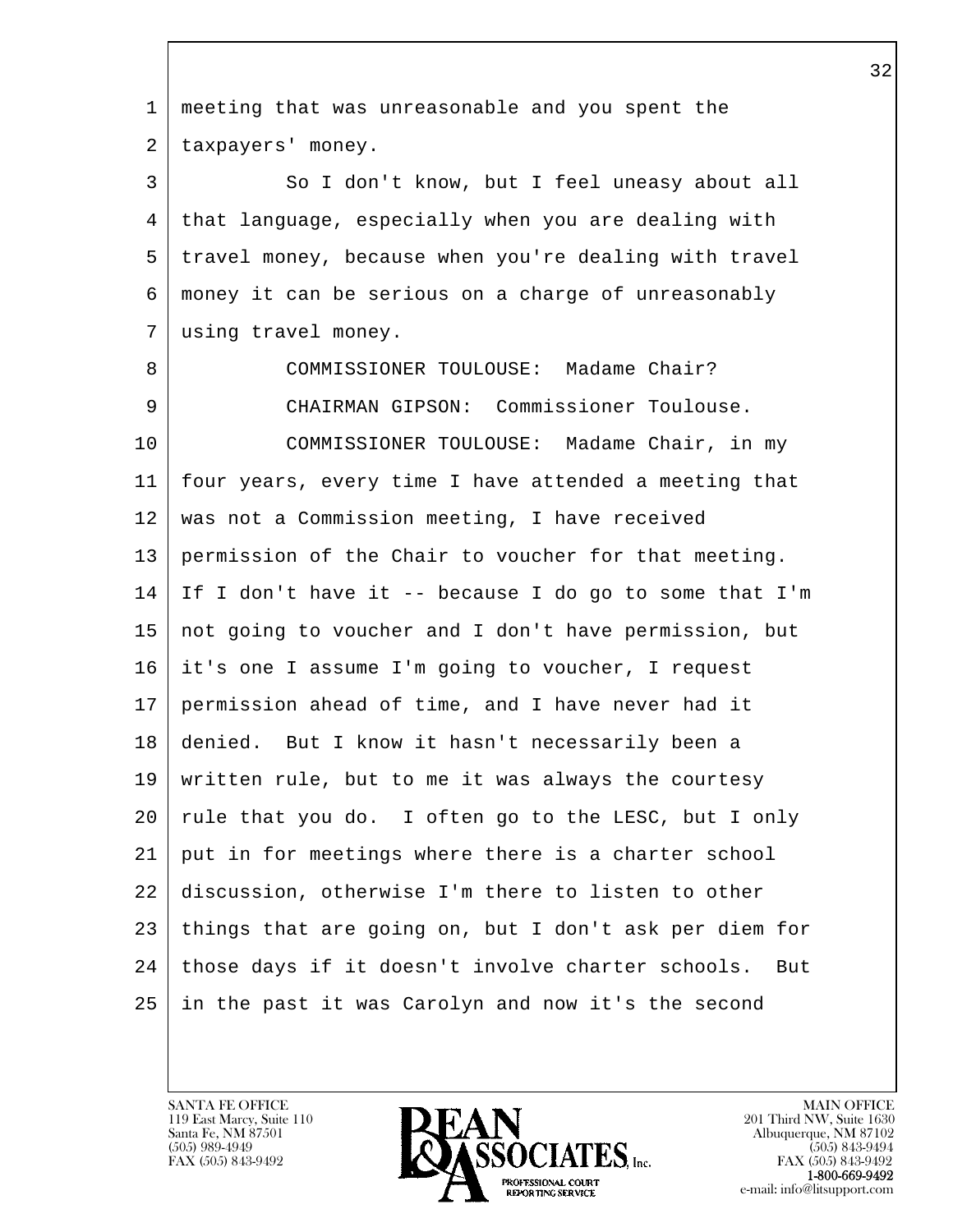| $\mathbf 1$ | year it's been Patti. I get my permission before I     |
|-------------|--------------------------------------------------------|
| 2           | go, and then it's sign the voucher.                    |
| 3           | CHAIRMAN GIPSON: Commissioner Johnston?                |
| 4           | COMMISSIONER JOHNSTON: Thank you, Madame               |
| 5           | Chair, may I request that the motion be reread at this |
| 6           | point? Because if my memory -- my understanding is     |
| 7           | that we had a vote and we had a second, and we are in  |
| 8           | discussion. And so if we are ready to do that, I       |
| 9           | guess call the question, before I call the question I  |
| 10          | would like to have it reread.                          |
| 11          | CHAIRMAN GIPSON: Okay. Let me remind you               |
| 12          | that the vote that we took was on the initial          |
| 13          | amendment. So the motion now is to simply -- the       |
| 14          | motion was to adopt the Rules of Procedure as amended, |
| 15          | and that would be the amendment that we had just voted |
| 16          | on.                                                    |
| 17          | COMMISSIONER JOHNSTON: And that has been               |
| 18          | seconded?                                              |
| 19          | CHAIRMAN GIPSON: Correct.                              |
| 20          | COMMISSIONER JOHNSTON: So may I call the               |
| 21          | question?                                              |
| 22          | COMMISSIONER CABALLERO: I still have one               |
| 23          | more item, Madame Chair, and it's not going to take    |
| 24          | long.                                                  |
| 25          | CHAIRMAN GIPSON: The question has been                 |
|             |                                                        |
|             |                                                        |

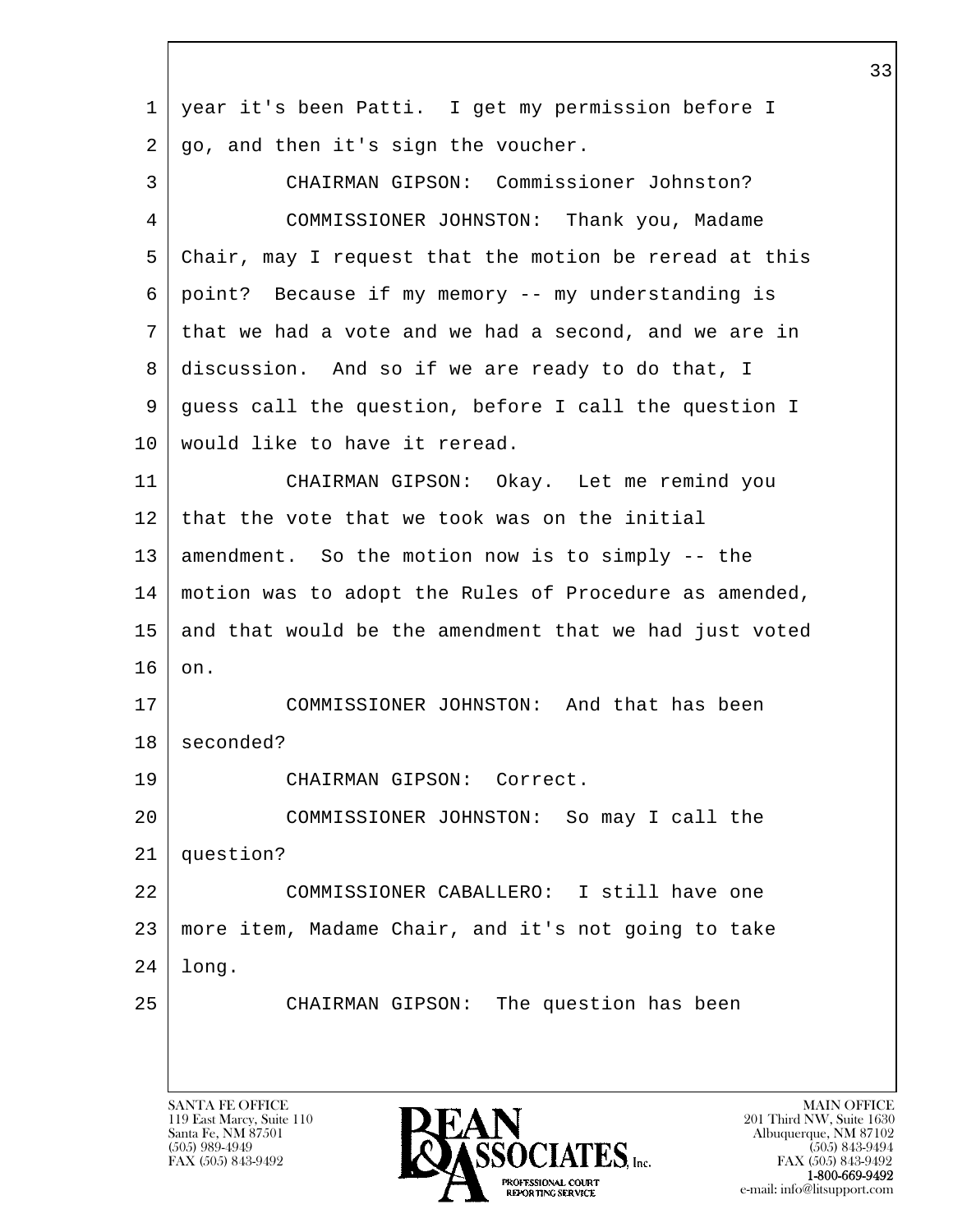l  $\overline{\phantom{a}}$  1 called. 2 COMMISSIONER CABALLERO: Okay. The question 3 has been called. 4 COMMISSIONER JOHNSTON: I'm sorry, 5 Commissioner, I thought you said that was your last 6 change. I thought I had heard that when you were 7 talking about the other one. I apologize. 8 CHAIRMAN GIPSON: Okay. 9 COMMISSIONER CABALLERO: May I state it? It 10 won't take long. 11 The only other thing is that we must include  $12$  that  $-$ 13 COMMISSIONER JOHNSTON: I thought it was the 14 last one I apologize. 15 COMMISSIONER CABALLERO: The only last 16 thing, Madame Chair, is that we must include as a part 17 of our Rules of Procedure, that -- that our rules must 18 be consistent with Robert's Rules of Order. 19 CHAIRMAN GIPSON: We have already had that 20 discussion. We had that discussion at the work 21 session, and our General Counsel, who is our OMA 22 expert, has stated that we do not have to do that. So 23 that's my explanation from Audrey from that work 24 session. 25 COMMISSIONER CABALLERO: Can you restate

119 East Marcy, Suite 110<br>Santa Fe, NM 87501

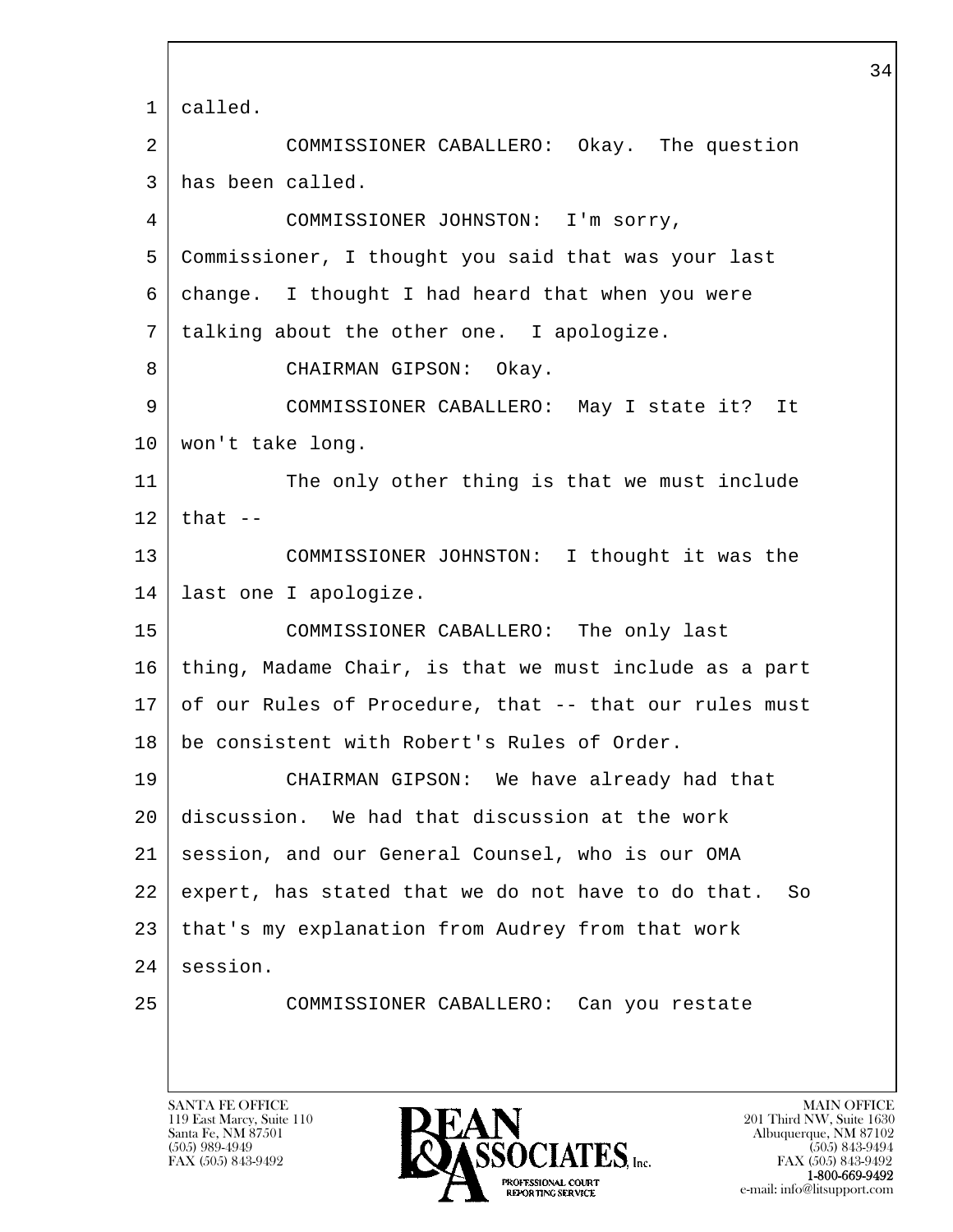l  $\overline{\phantom{a}}$  1 that? 2 CHAIRMAN GIPSON: It was the General 3 Counsel, Ms. McKee, when we had discussion at the work 4 session, she said we do not have to put that into, 5 because we do not adopt Robert's Rules. So we do not 6 put that into our Rules of Procedure because we are 7 not adopting Robert's Rules. 8 COMMISSIONER CABALLERO: Okay, so -- 9 CHAIRMAN GIPSON: Director? 10 DIRECTOR POULOS: Madame Chairwoman, 11 Commissioners, I have the Open Meetings Act Compliance 12 Guide in front of me, and it says public bodies often 13 adopt rules of order or a similar code, but they are 14 they not required to. The only requirement for public 15 bodies is to comply with the Open Meetings Act. 16 COMMISSIONER CABALLERO: Who was that, 17 Madame Chair, that states that advice? No. No. No. 18 Just now. 19 CHAIRMAN GIPSON: The Director was reading 20 from the Open Meetings Act -- 21 DIRECTOR POULOS: Compliance -- 22 CHAIRMAN GIPSON: -- compliance -- 23 DIRECTOR POULOS: -- which is available on  $24$  the Attorney General's website. 25 CHAIRMAN GIPSON: And Ms. McKee is from the

119 East Marcy, Suite 110<br>Santa Fe, NM 87501

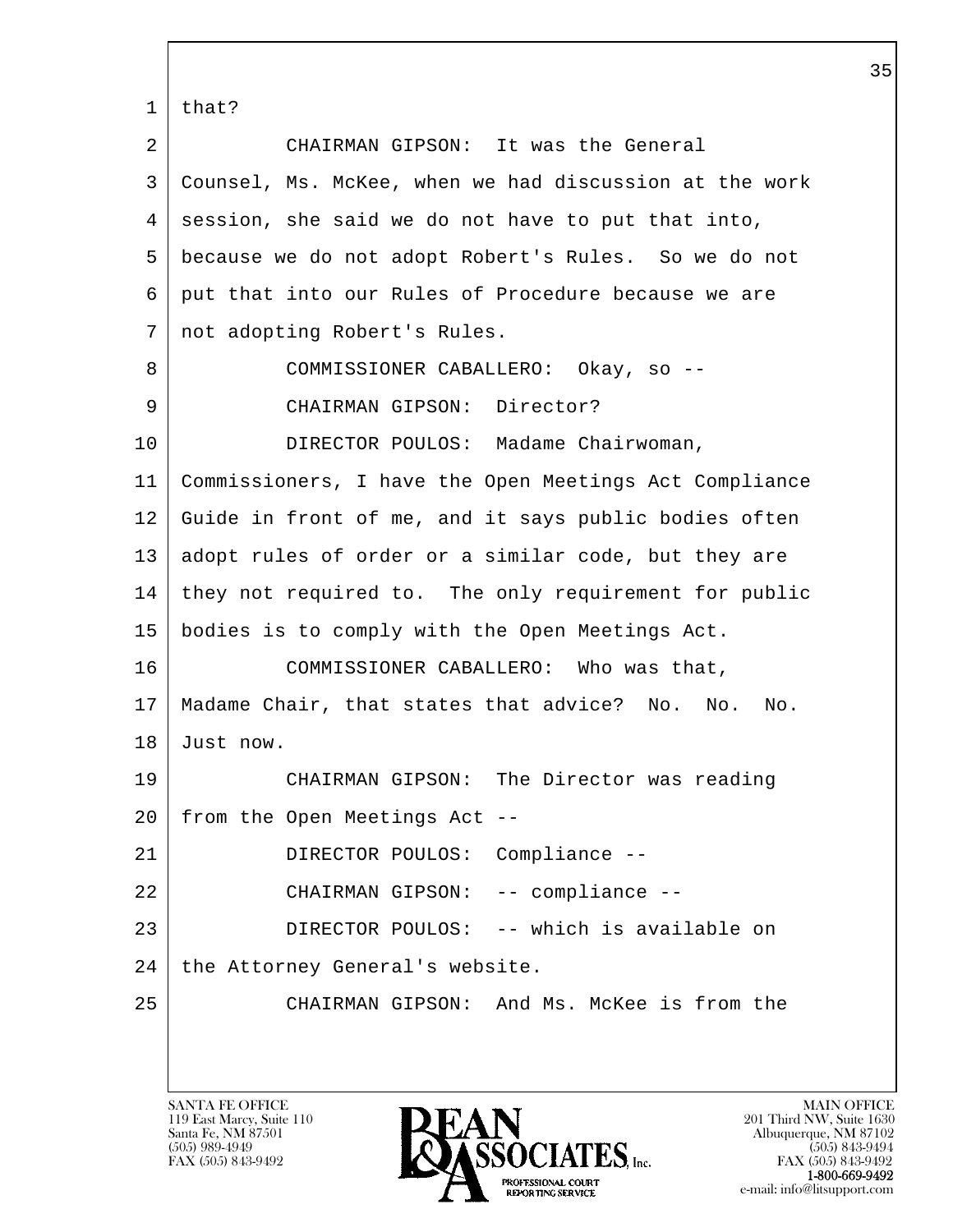| 1  | Attorney General's Office, for OMA compliance for us.                                                         |
|----|---------------------------------------------------------------------------------------------------------------|
| 2  | COMMISSIONER CABALLERO: Okay. I just                                                                          |
| 3  | wanted to make sure where things are coming from. If                                                          |
| 4  | this public body does not have to adopt either Mason's                                                        |
| 5  | Rules of Order or Robert's Rules of Order, I will                                                             |
| 6  | comply. But my understanding is that a public entity                                                          |
| 7  | like ours -- we're not a society, we're a public                                                              |
| 8  | entity elected by voters -- must either use Robert's                                                          |
| 9  | Rules -- we should be using Mason, but since we are so                                                        |
| 10 | small we could use Robert's Rules. But if, in fact,                                                           |
| 11 | it's the law that we don't have to, or we shouldn't                                                           |
| 12 | then I will abide by it. But I needed that                                                                    |
| 13 | clarification.                                                                                                |
| 14 | CHAIRMAN GIPSON: Right. Well, Ms. McKee                                                                       |
| 15 | did clarify that, because we had a fairly lengthy                                                             |
| 16 | discussion about that at the work session to -- in                                                            |
| 17 | February, and she did clarify that for us.                                                                    |
| 18 | Commissioner Johnston.                                                                                        |
| 19 | COMMISSIONER JOHNSTON:<br>Thank you, Madame                                                                   |
| 20 | Chair.<br>May I now call the question?                                                                        |
| 21 | Commissioner Armbruster.<br>CHAIRMAN GIPSON:                                                                  |
| 22 | Commissioner<br>COMMISSIONER ARMBRUSTER:                                                                      |
| 23 | Peralta?                                                                                                      |
| 24 | COMMISSIONER PERALTA:<br>Yes.                                                                                 |
| 25 | Commissioner<br>COMMISSIONER ARMBRUSTER:                                                                      |
|    |                                                                                                               |
|    |                                                                                                               |
|    | <b>SANTA FE OFFICE</b><br><b>MAIN OFFICE</b><br>DEAN<br>201 Third NW, Suite 1630<br>119 East Marcy, Suite 110 |

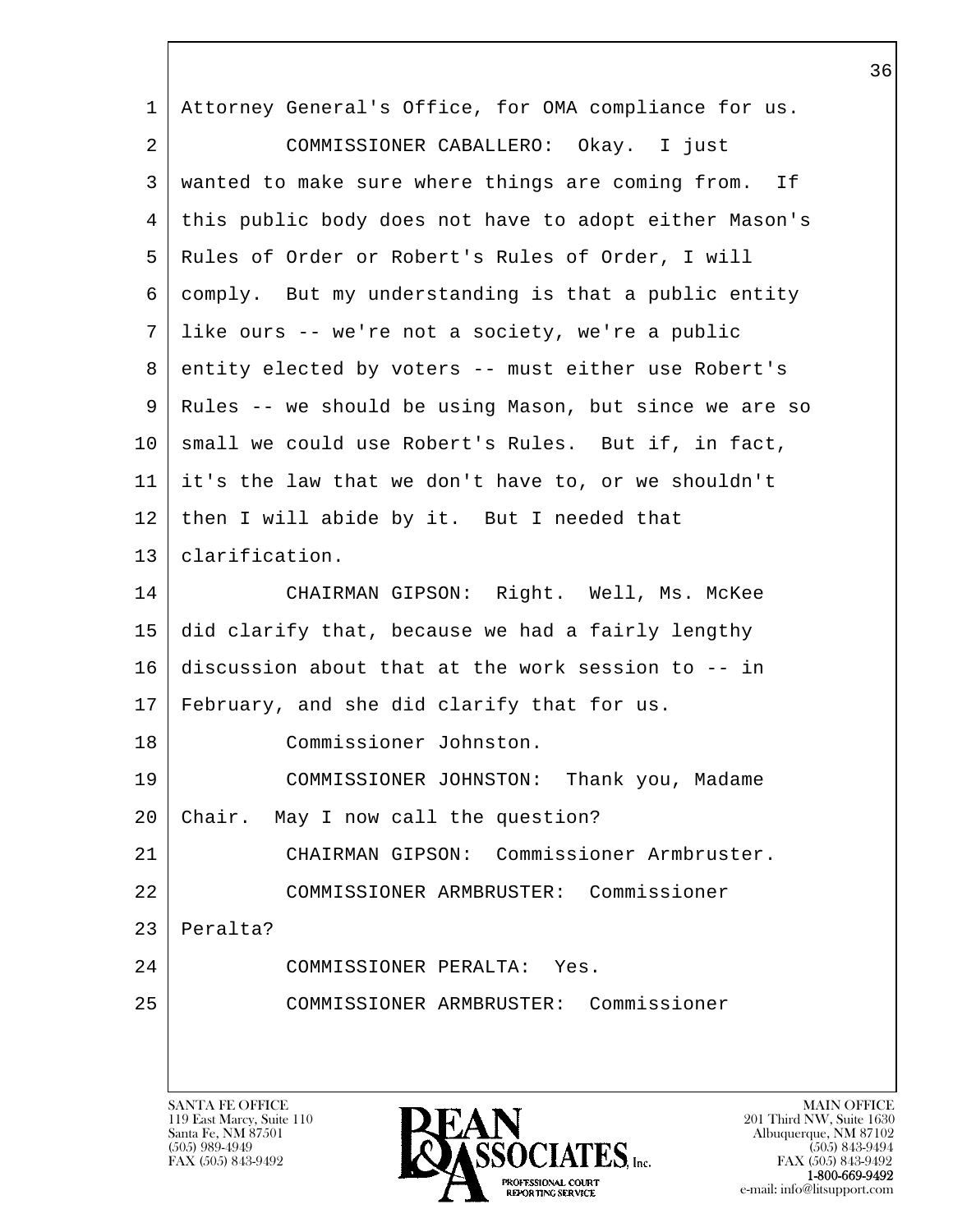l  $\overline{\phantom{a}}$ SANTA FE OFFICE MAIN OFFICE MAIN OFFICE MAIN OFFICE MAIN OFFICE 1 Johnston? 2 COMMISSIONER JOHNSTON: Yes. 3 COMMISSIONER ARMBRUSTER: Commissioner 4 | Toulouse? 5 COMMISSIONER TOULOUSE: Yes. 6 COMMISSIONER ARMBRUSTER: Commissioner 7 Pogna? 8 COMMISSIONER POGNA: Yes. 9 COMMISSIONER ARMBRUSTER: Commissioner Ruiz? 10 COMMISSIONER RUIZ: Yes. 11 COMMISSIONER ARMBRUSTER: Commissioner 12 Caballero? 13 COMMISSIONER CABALLERO: Abstain, and I will 14 give the reasons for my abstention. And I appreciate 15 the Commissioners' time going through all the 16 corrections that I proposed in the rules of order. My 17 abstention is only to the fact that the last item of 18 | the parliamentary procedure. I do respect the legal 19 opinion, and if that's the case, so be it. But -- and  $20$  so that's why I abstain. I cannot say yes, even 21 though I was given the time to make corrections. But 22 I will just stay neutral on the issue of approval. 23 Thank you. 24 COMMISSIONER ARMBRUSTER: Commissioner 25 Gipson?

119 East Marcy, Suite 110<br>Santa Fe, NM 87501

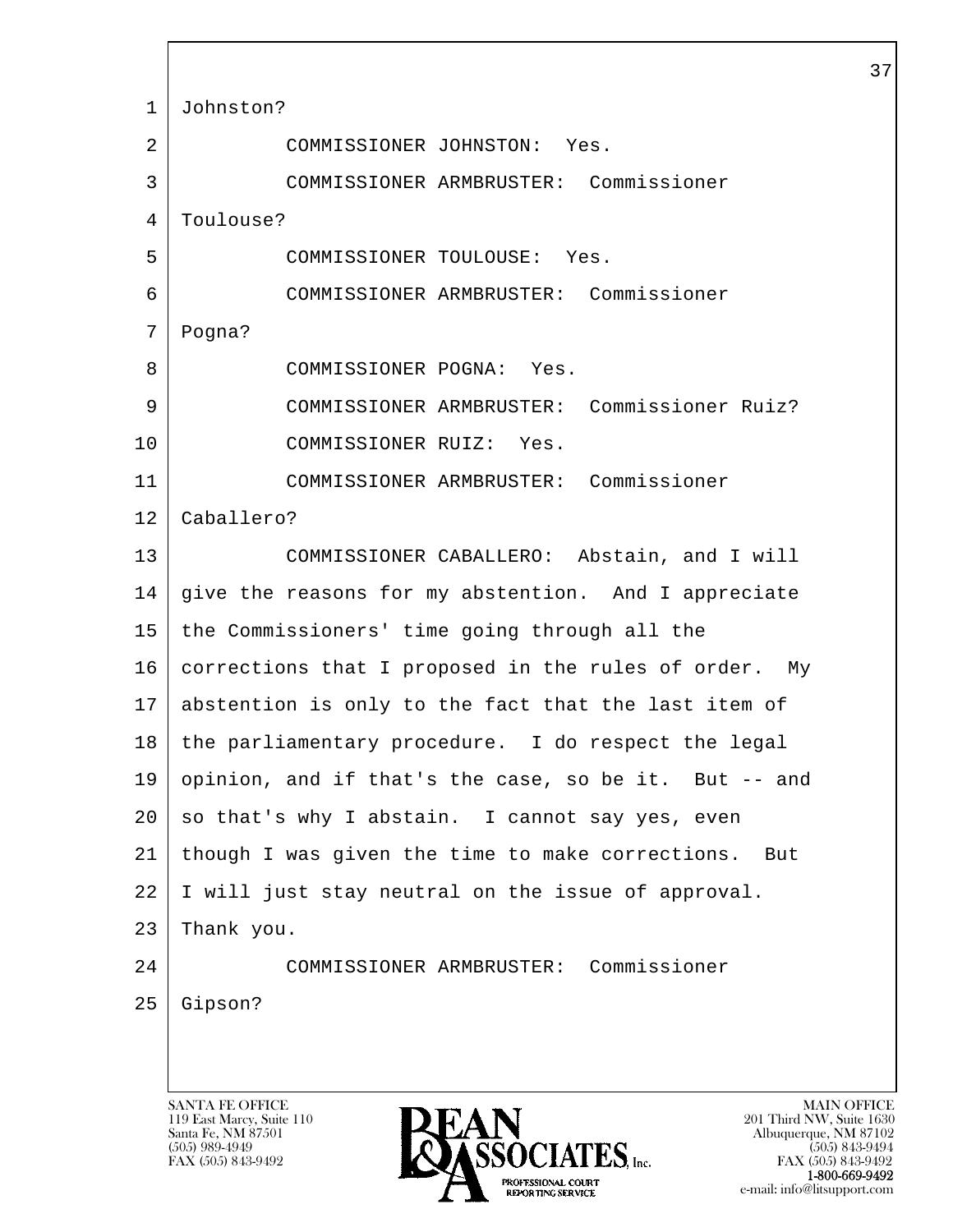l  $\overline{\phantom{a}}$  1 CHAIRMAN GIPSON: Yes. 2 COMMISSIONER ARMBRUSTER: Commissioner 3 Crone? 4 COMMISSIONER CRONE: Yes. 5 COMMISSIONER ARMBRUSTER: Commissioner 6 Armbruster votes yes. 7 Madame Chair, it's an eight to one vote, 8 passes. 9 CHAIRMAN GIPSON: Thank you. Motion passes 10 eight to one. 11 We are now on to -- 12 COMMISSIONER ARMBRUSTER: Eight to zero. 13 CHAIRMAN GIPSON: Eight -- 14 COMMISSIONER ARMBRUSTER: Eight with one 15 abstention. I apologize. My fault. 16 CHAIRMAN GIPSON: We are now on to item 17 number 5, approval of the Open Meetings Resolution for 18 2017. 19 COMMISSIONER CRONE: Madame Chair, may I 20 interrupt? 21 CHAIRMAN GIPSON: Certainly. 22 COMMISSIONER CRONE: This is actually going 23 back to the thing about abstention. The rule is that  $24$  any abstention shall be noted to the body. It must be 25 noted before any commissioners begin voting, so I

119 East Marcy, Suite 110<br>Santa Fe, NM 87501

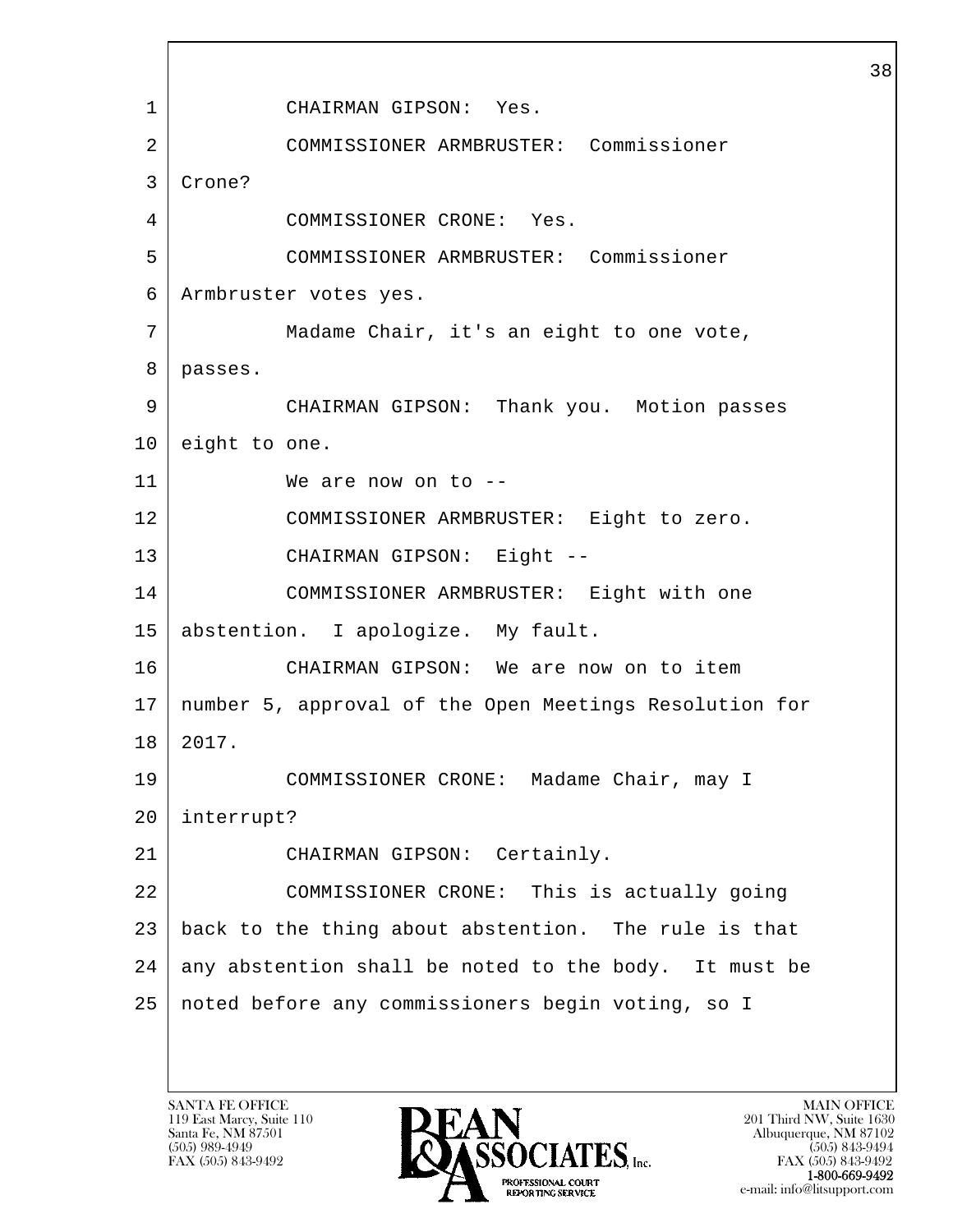l  $\overline{\phantom{a}}$  1 think that the abstention there was out of order. 2 | And I would also like to note just for 3 future reference, is that what Commissioner Toulouse 4 was talking about was recusing herself from the vote, 5 and an abstention is separate. 6 CHAIRMAN GIPSON: Thank you. 7 COMMISSIONER CRONE: So given this, that you 8 need to know before the vote, that you don't know 9 enough about it to vote on it, what if in the 10 course -- this is just for consideration. I have got 11 a lot of pollen in my brain, so this just occurred to 12 me. That what if you figure out during the discussion 13 that you don't have sufficient attention -- I mean, 14 information to make a reasonable vote? So just for 15 your consideration. 16 CHAIRMAN GIPSON: Okay. And I will add that 17 I did not, because we had not adopted that rule about 18 the abstentions before. 19 COMMISSIONER CRONE: Thank you. 20 CHAIRMAN GIPSON: But I appreciate the 21 thought, and I will think about that. 22 Thank you. And tab 5, you have the Open 23 Meetings Resolution, which is something that we simply 24 have to adopt every year. 25 | And I will provide it for the record for you

119 East Marcy, Suite 110<br>Santa Fe, NM 87501

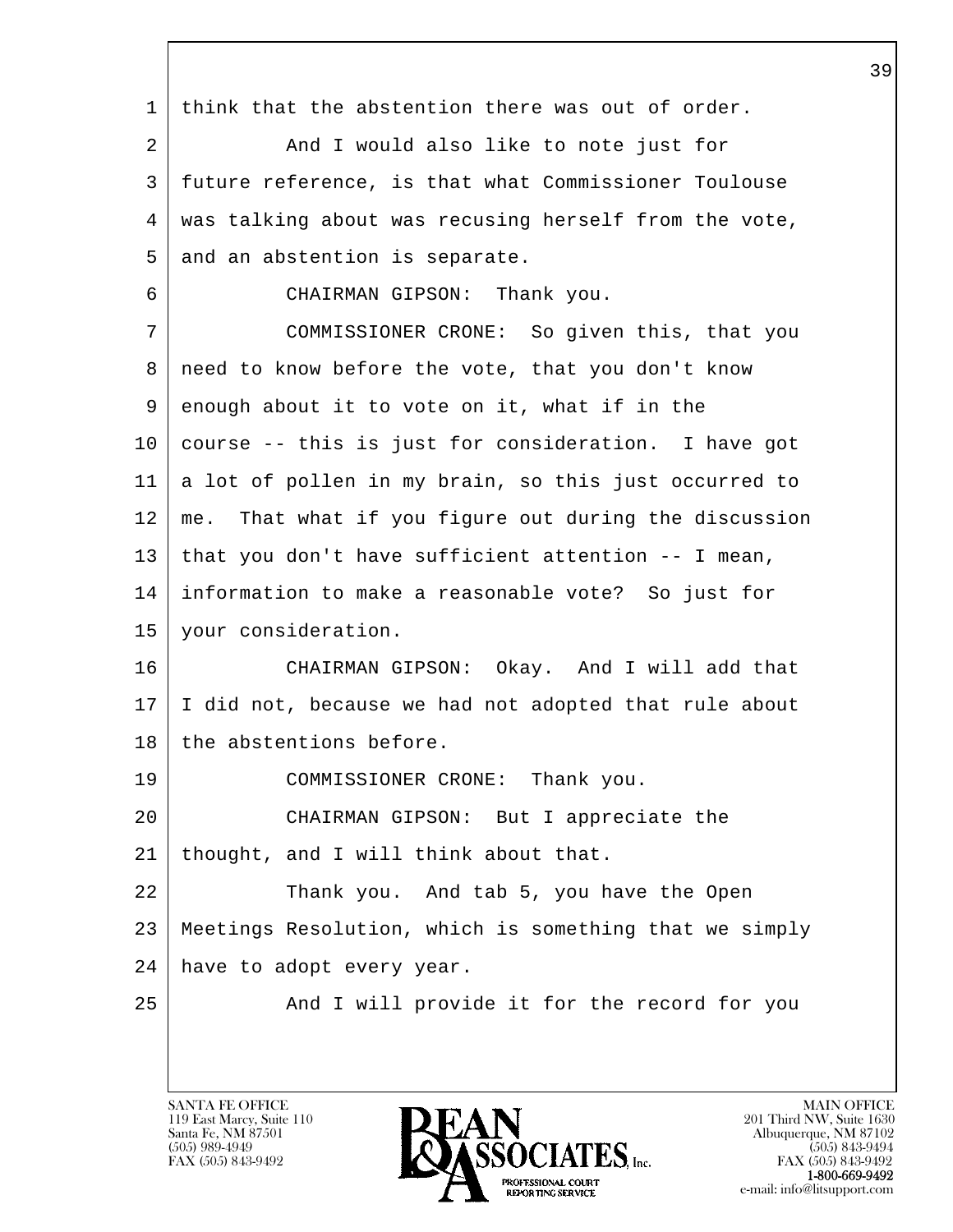| $\mathbf 1$ | so that it can go in accurately. Thank you.            |
|-------------|--------------------------------------------------------|
| 2           | So if there are no -- any comments?                    |
| 3           | COMMISSIONER CABALLERO: I have comments.               |
| 4           | CHAIRMAN GIPSON: Commissioner.                         |
| 5           | COMMISSIONER CABALLERO: Yes. I understand              |
| 6           | that we couldn't have in the rules that emergency      |
| 7           | meeting not be given a phone call. And I understand    |
| 8           | my suggestion at the work meeting was not proper, but  |
| 9           | it is proper in the Open Meeting Act, and I'm now      |
| 10          | talking about page 2 number 6, and I will read -- and  |
| 11          | there has been some changes here that I take issue.    |
| 12          | "For the purpose of special meetings and emergency     |
| 13          | meetings described in paragraph 3 and 4 of this        |
| 14          | resolution, notice requirements shall be satisfied by, |
| 15          | one, posting notice of the date, time, place of the    |
| 16          | meeting from the PEC liaison at Jerry Apodaca          |
| 17          | Education Building located at 300 Don Gaspar in Santa  |
| 18          | Fe, Nuevo Mexico. Two, posting notice of the same      |
| 19          | time and place of the meeting on the PED Charter       |
| 20          | School Division, and the Public Education Commissions  |
| 21          | website that's indicated above. And three, by          |
| 22          | providing" -- and telephonic has been lined out, and   |
| 23          | substituted "by electronic notice of the date, time    |
| 24          | place of the meeting through newspapers of general     |
| 25          | circulation in the state, a member of the public       |
|             |                                                        |

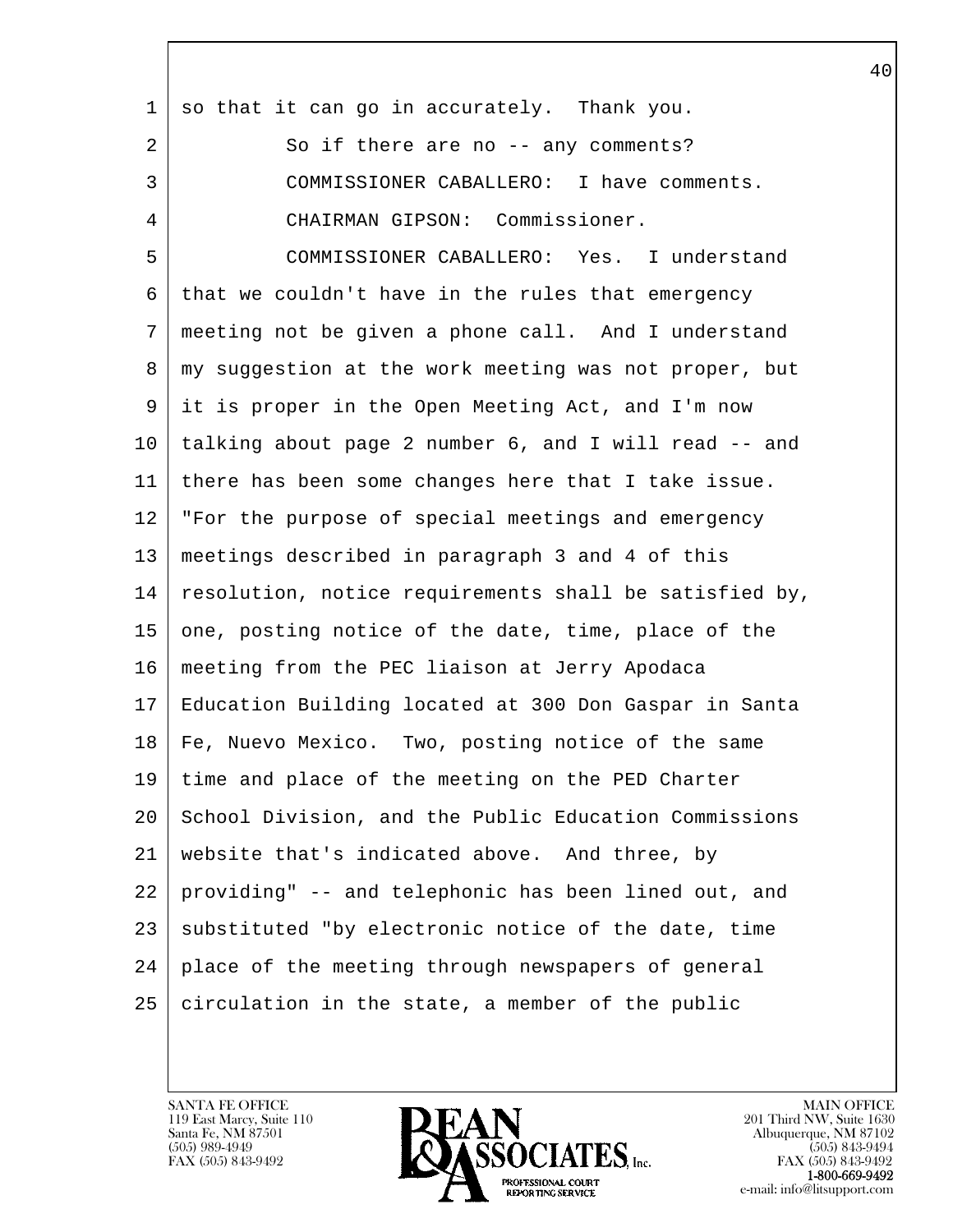l  $\overline{\phantom{a}}$  1 education department shall be -- shall also provide 2 electronic notice to the date, time and place of 3 meetings of any broadcast stations licensed by the 4 communications and newspapers of general circulation 5 that have a written request for the notice of the 6 commission meetings." 7 CHAIRMAN GIPSON: Can I -- 8 COMMISSIONER CABALLERO: And I understand -- 9 CHAIRMAN GIPSON: Commissioner, is your 10 question ultimately why "telephonic" was taken out? 11 COMMISSIONER CABALLERO: Let me finish and 12 you can ask that question. 13 CHAIRMAN GIPSON: All right. 14 COMMISSIONER CABALLERO: So, if it makes  $15$  sense to  $-$ - electronic or at some time in the past it 16 was by phone, to give notice to the newspapers of a 17 pending emergency meeting, it makes sense that all 18 Commissioners should be given a telephone call of a 19 pending emergency meeting. And that's all the -- the 20 | comment that I have, Madame Chair. 21 CHAIRMAN GIPSON: All right. Commissioners?  $22$  Do I have a motion to  $-$ 23 COMMISSIONER ARMBRUSTER: I move we accept 24 | the Open Meetings Resolution. 25 COMMISSIONER RUIZ: Second.

119 East Marcy, Suite 110<br>Santa Fe, NM 87501

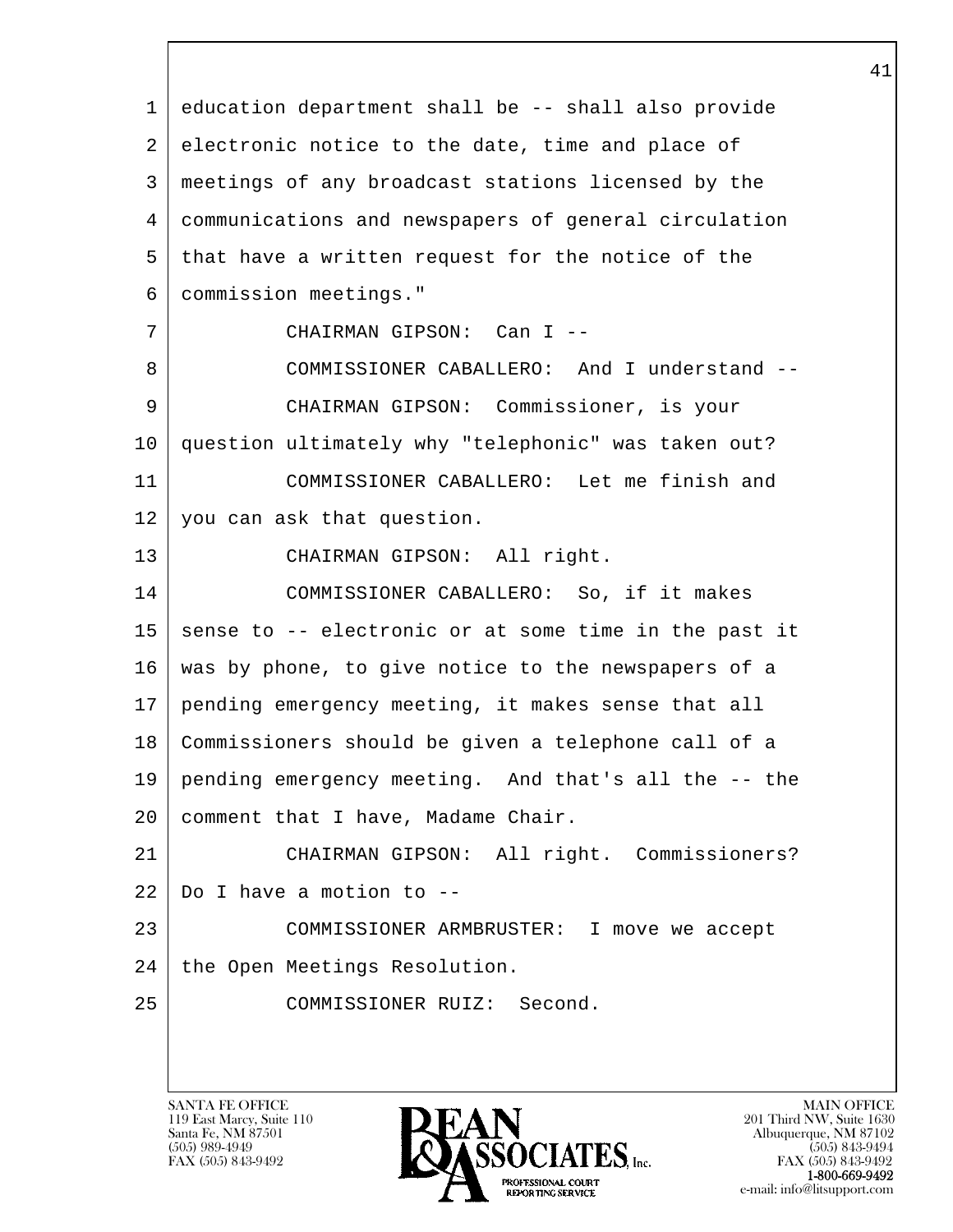l  $\overline{\phantom{a}}$ SANTA FE OFFICE MAIN OFFICE MAIN OFFICE MAIN OFFICE MAIN OFFICE 1 CHAIRMAN GIPSON: There was a motion by 2 Commissioner Armbruster, a second by Commissioner 3 Ruiz. 4 Commissioner Armbruster, roll call vote, 5 please. 6 COMMISSIONER ARMBRUSTER: Mr. Conyers -- oh, 7 sorry. Commissioner Toulouse? 8 COMMISSIONER TOULOUSE: Yes. 9 COMMISSIONER ARMBRUSTER: Commissioner 10 Johnston? 11 COMMISSIONER JOHNSTON: Yes. 12 COMMISSIONER ARMBRUSTER: Commissioner 13 | Armbruster votes yes. 14 Commissioner Peralta? 15 COMMISSIONER PERALTA: Yes. 16 COMMISSIONER ARMBRUSTER: Commissioner 17 Crone? 18 COMMISSIONER CRONE: Yes. 19 COMMISSIONER ARMBRUSTER: Commissioner Ruiz? 20 COMMISSIONER RUIZ: Yes. 21 COMMISSIONER ARMBRUSTER: Commissioner 22 Pogna? 23 COMMISSIONER POGNA: Yes. 24 COMMISSIONER ARMBRUSTER: Commissioner 25 Caballero?

119 East Marcy, Suite 110<br>Santa Fe, NM 87501



FAX (505) 843-9492 FAX (505) 843-9492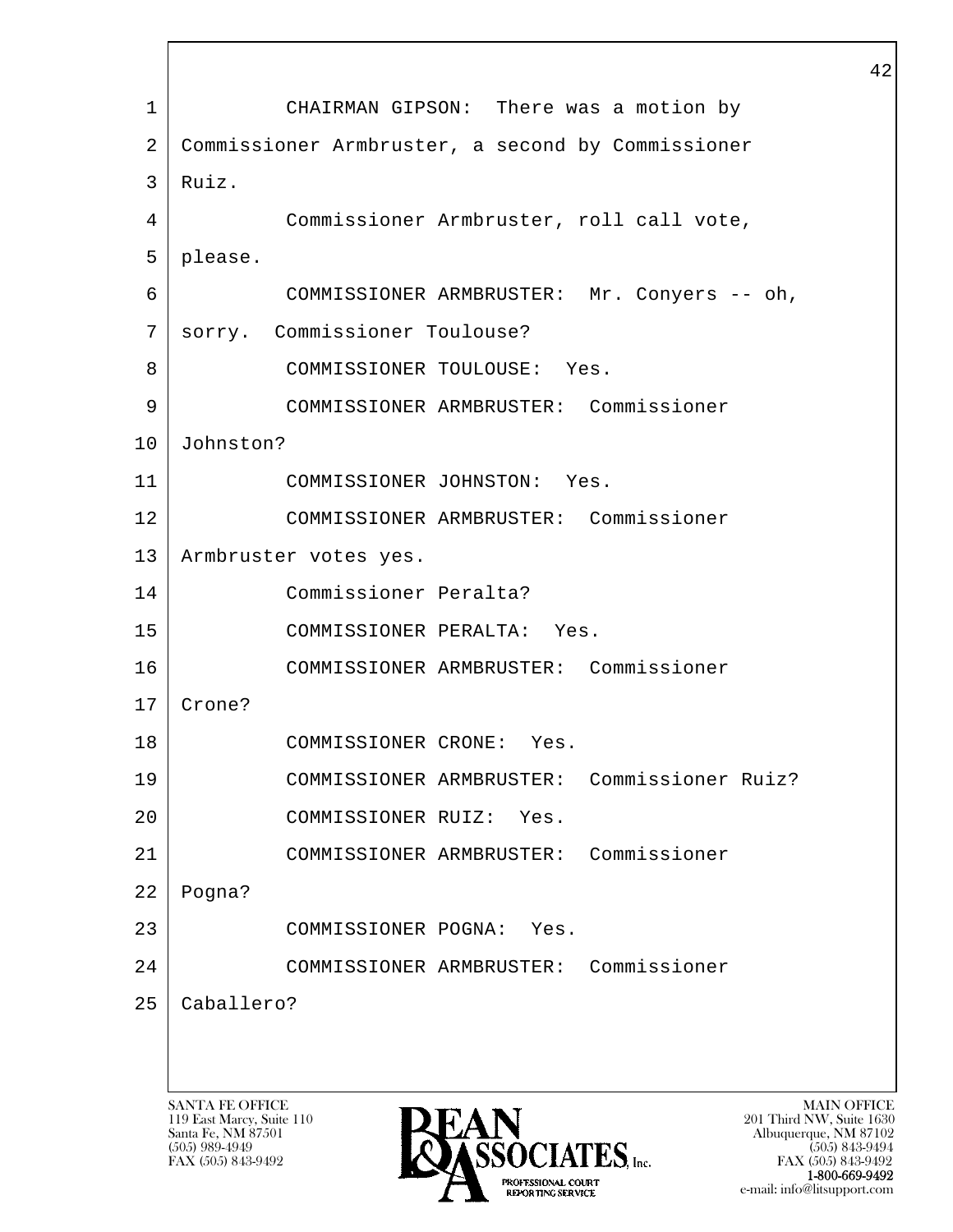l  $\overline{\phantom{a}}$  1 COMMISSIONER CABALLERO: I skip. 2 COMMISSIONER ARMBRUSTER: Is that an 3 abstention? 4 COMMISSIONER CABALLERO: No. 5 COMMISSIONER ARMBRUSTER: Okay. We don't 6 have a skip. 7 COMMISSIONER CABALLERO: I will vote at the 8 end, Madame Chair, when you call my name. 9 COMMISSIONER ARMBRUSTER: Commissioner 10 Gipson? 11 CHAIRMAN GIPSON: Yes. 12 COMMISSIONER ARMBRUSTER: It's yours. 13 COMMISSIONER CABALLERO: Yes. 14 COMMISSIONER ARMBRUSTER: The motion  $15$  passes --16 CHAIRMAN GIPSON: The motion passes -- 17 | COMMISSIONER ARMBRUSTER: -- with no 18 | negative vote. 19 | CHAIRMAN GIPSON: -- with no negative vote. 20 COMMISSIONER ARMBRUSTER: Correct. 21 CHAIRMAN GIPSON: Thank you. If we could 22 take a 10-minute break I would appreciate it. Thank  $23 | you.$ 24 (A recess was taken from 9:56 a.m. 25 through 10:15 a.m.)

119 East Marcy, Suite 110<br>Santa Fe, NM 87501

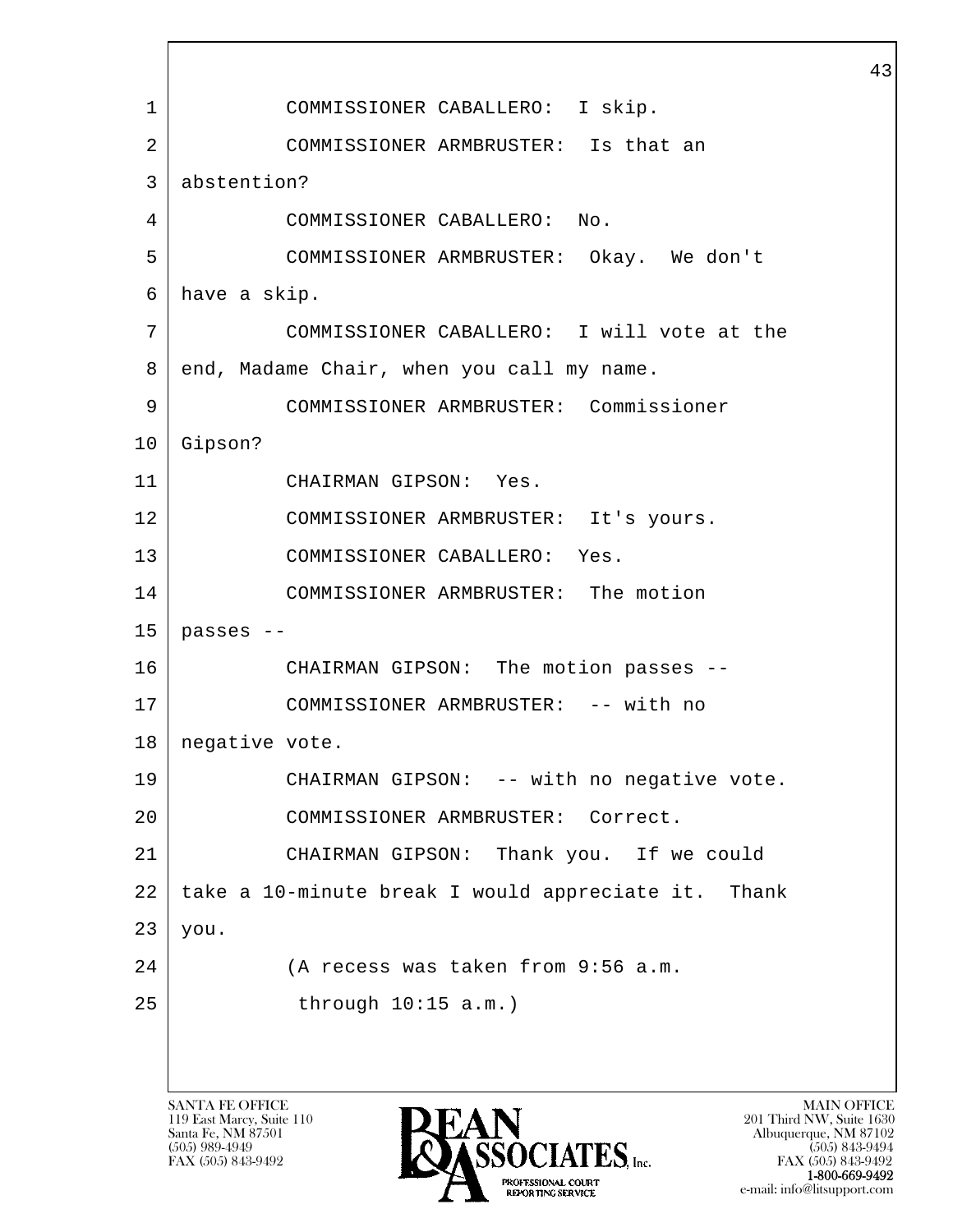| 1       | CHAIRMAN GIPSON: Okay. Commissioners, we               |
|---------|--------------------------------------------------------|
| 2       | are now on to number 6, Discussion and Possible Action |
| 3       | on Governance Updates.                                 |
| 4       | Director?                                              |
| 5       | DIRECTOR POULOS: Madame Chairwoman,                    |
| 6       | Commissioners, you may recall from our last meeting    |
| 7       | that we presented you information about two schools    |
| 8       | that had provided us information about governance      |
| 9       | changes, and based on the information contained in     |
| $10 \,$ | there, it raised some concerns for both CFD and the    |
| 11      | Commission, and the Commission asked that we notify    |
| 12      | those schools that we would like them to come before   |
| 13      | you and address those concerns. And so today we do     |
| 14      | have a representative from Carinos Charter School, and |
| 15      | she is right there. Dr. Juanita --                     |
| 16      | MS. JUANITA CATA:<br>Cata.                             |
| 17      | DIRECTOR POULOS: Thank you. And we have                |
| 18      | included in our materials the same information you     |
| 19      | received last month that is behind tab 6. And since    |
| 20      | then, over the past week we have received numerous     |
| 21      | E-mails from this school providing more information    |
| 22      | and providing the documentation that's required in     |
| 23      | order to maintain their status as the board of         |
| 24      | finance's updated affidavits and information. And so   |
| 25      | at this point in time we are aware that this board     |

 $\overline{\phantom{a}}$ 

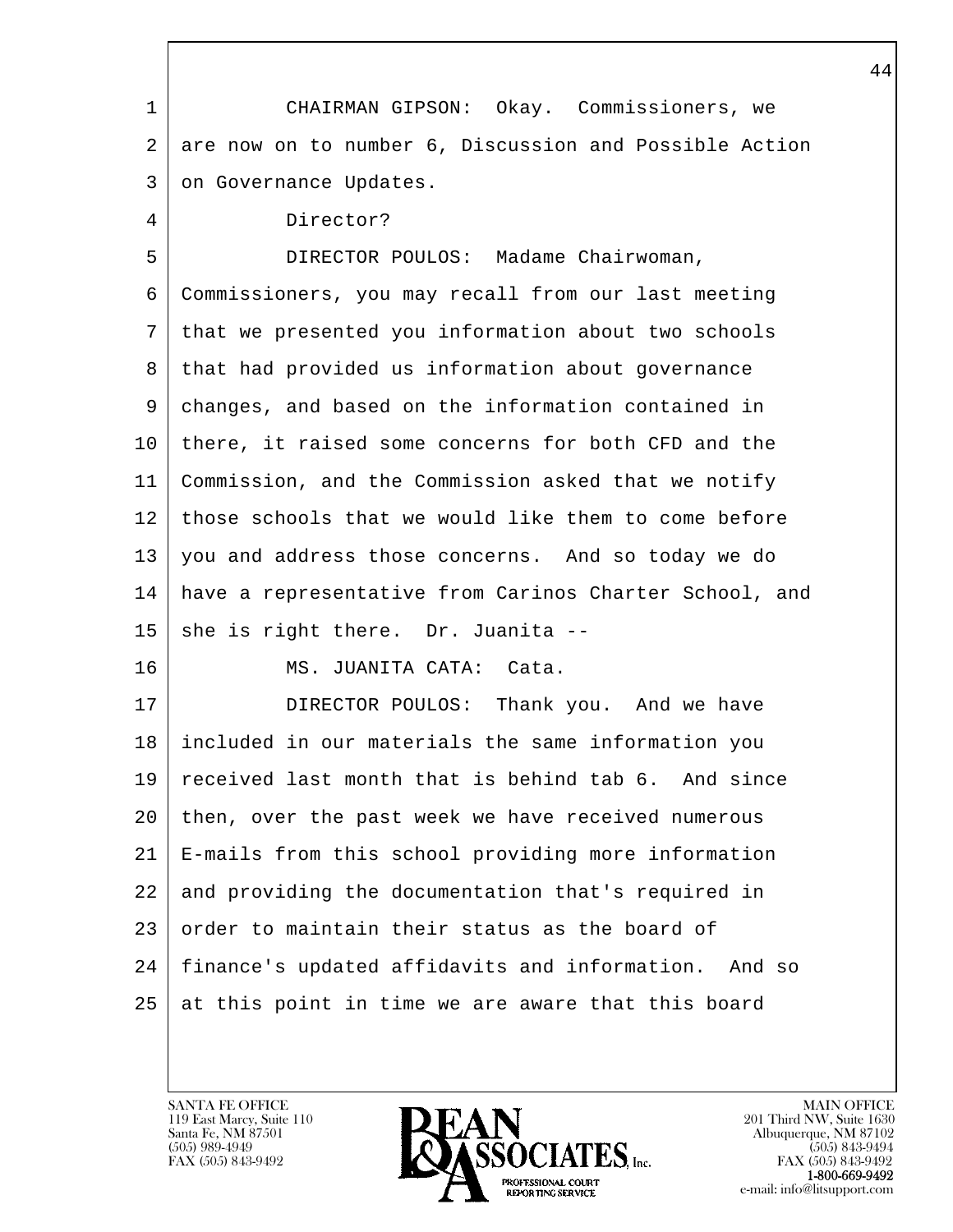| 1  | does now have five members. I think certainly -- we    |
|----|--------------------------------------------------------|
| 2  | certainly still have concerns. There has been the      |
| 3  | replacement of a large portion of this board in a      |
| 4  | short period of time, and so do think it's appropriate |
| 5  | for you to hear from the school.                       |
| 6  | CHAIRMAN GIPSON: Thank you very much.                  |
| 7  | Please have a seat.                                    |
| 8  | MS. JUANITA CATA: I'm Juanita Cata,                    |
| 9  | President of the Carinos Charter governing board.      |
| 10 | CHAIRMAN GIPSON: Welcome, and nice to see              |
| 11 | you again.                                             |
| 12 | MS. JUANITA CATA: I'm Juanita Cata.                    |
| 13 | CHAIRMAN GIPSON: I'm terribly sorry. The               |
| 14 | microphone that's in front of you, you have to push    |
| 15 | the button down, and I think they are going to get a   |
| 16 | clip for you.                                          |
| 17 | MS. JUANITA CATA: We have a governing board            |
| 18 | of five members. We have always had a governing board  |
| 19 | of five members. They are very active and dedicated.   |
| 20 | We feel we have a very stable board.                   |
| 21 | CHAIRMAN GIPSON: Okay. Thank you. I guess              |
| 22 | through a series of E-mails, that I was also copied,   |
| 23 | there was a concern, and I do believe there may have   |
| 24 | been times where your numbers may have at least        |
| 25 | temporarily dropped below the required number of five. |
|    |                                                        |

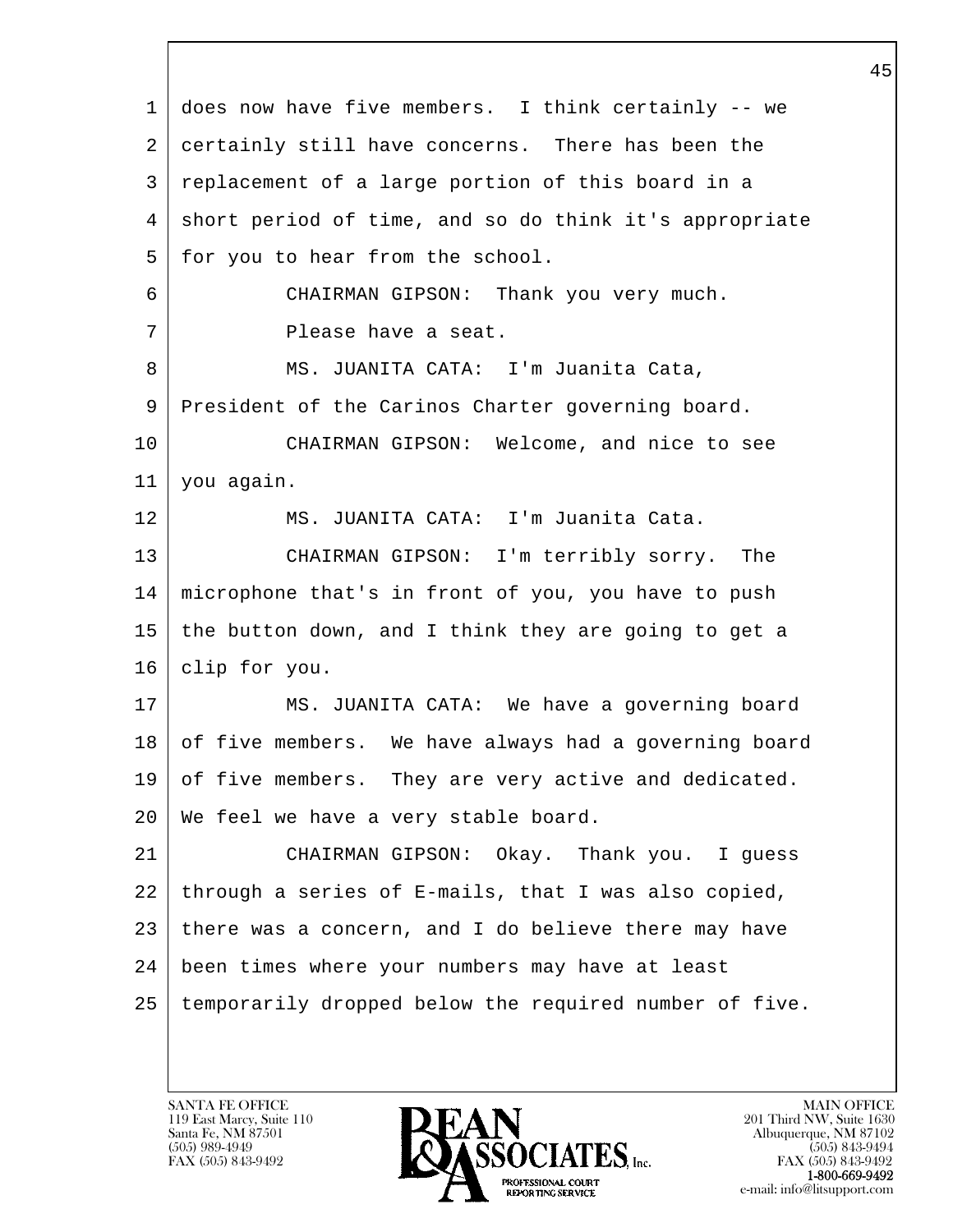1 MS. JUANITA CATA: Okay. We -- although we  $2$  sent our board minutes to the  $-$  to the office, we did 3 not have all of the required forms. That was part of 4 the learning curve that we had to make. We now know 5 exactly what's required within what timeline, and it 6 will not be a future problem.

 7 CHAIRMAN GIPSON: Okay. Just to let the 8 Commissioners that are new to the Commission know, 9 that Carinos had had numerous challenges starting 10 with, unfortunately, losing their building by the 11 school district and literally being homeless for a 12 period of time. And they were a district-authorized 13 | school that was, unfortunately, not given a lot of 14 guidance and care by the local school district, so 15 that they chose to come to us and they have done so 16 because they recognized they needed guidance and help, 17 and we appreciate that. So we did renew them, with 18 | conditions, on a short term, because there were many, 19 many areas that they knew they needed help and 20 improvement on. So that's just a little bit of a 21 background with this school. 22 Commissioners, any questions? Comments? 23 Concerns? 24 Director, anything else you wish to -- to

l  $25$  add?

 $\overline{\phantom{a}}$ 

119 East Marcy, Suite 110<br>Santa Fe, NM 87501

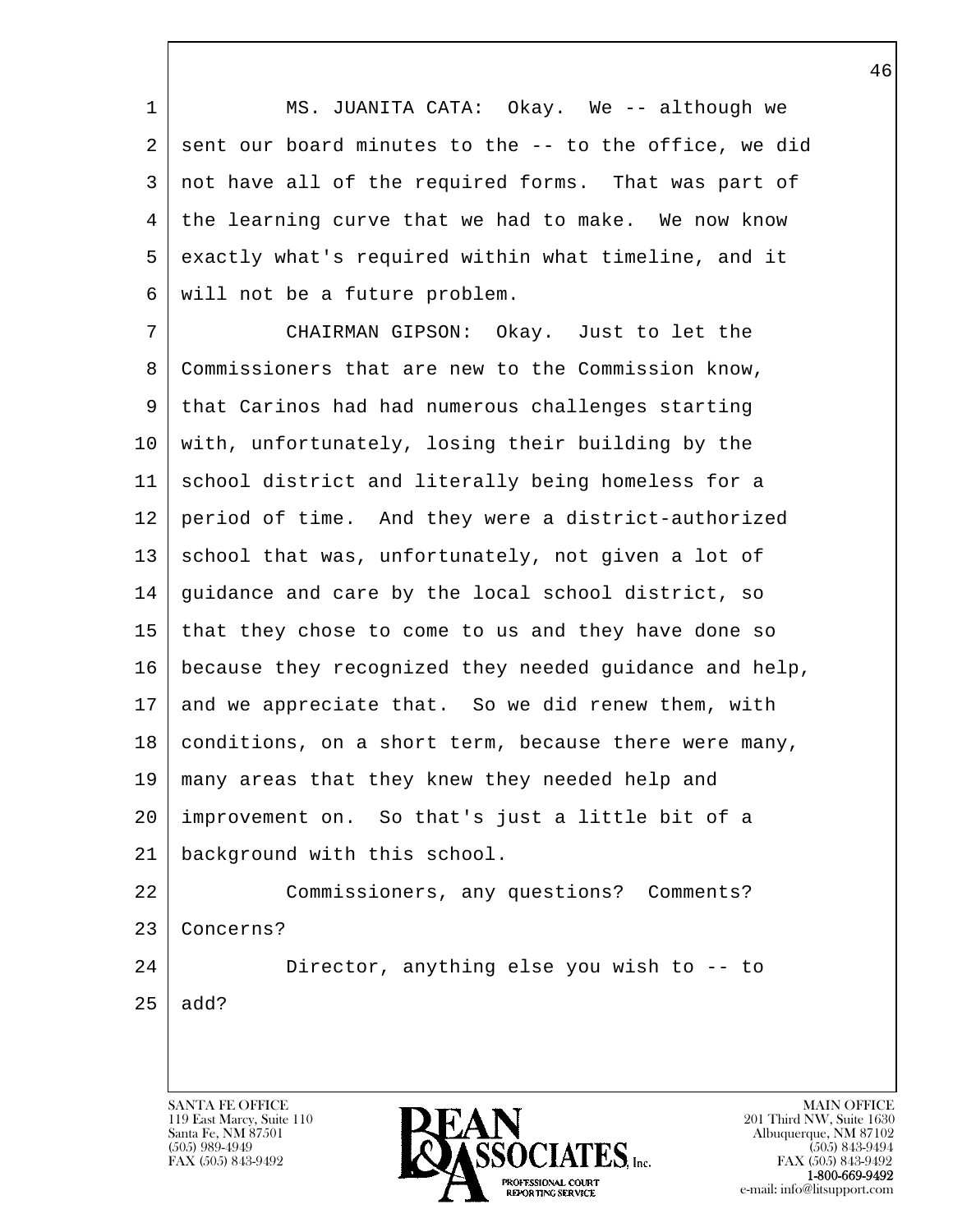| $\mathbf 1$ | DIRECTOR POULOS: I don't believe so at this            |
|-------------|--------------------------------------------------------|
| 2           | time. I don't -- you know, I think we'll continue to   |
| 3           | monitor the governance, and I believe we have attended |
| 4           | one of the governing board meetings of this school and |
| 5           | so, I believe my team has provided that board          |
| 6           | feedback. I will ensure that that has happened. And    |
| 7           | if it continues to come to our attention we'll bring   |
| 8           | that back to the Commission's attention.               |
| 9           | CHAIRMAN GIPSON: Okay. My concern, it                  |
| 10          | appears through the information that we were given,    |
| 11          | that there are at least four vacancies, through        |
| 12          | resignation, that have been created since August of -- |
| 13          | between August of last year and January of this year,  |
| 14          | so about six, seven months, there has been at least    |
| 15          | four vacancies created on the board.                   |
| 16          | MS. JUANITA CATA: Um -- okay. Two                      |
| 17          | vacancies were created by personal family issues that  |
| 18          | the board members simply couldn't fulfill their        |
| 19          | requirements to the board.                             |
| 20          | One vacancy was because we dismissed a board           |
| 21          | member. The other one was a very temporary vacancy.    |
| 22          | The person was reinstated the next month, and the      |
| 23          | minutes reflect that, and the documentation.           |
| 24          | Okay. Director?<br>CHAIRMAN GIPSON:                    |
| 25          | DIRECTOR POULOS: Madame Chairwoman,                    |
|             |                                                        |

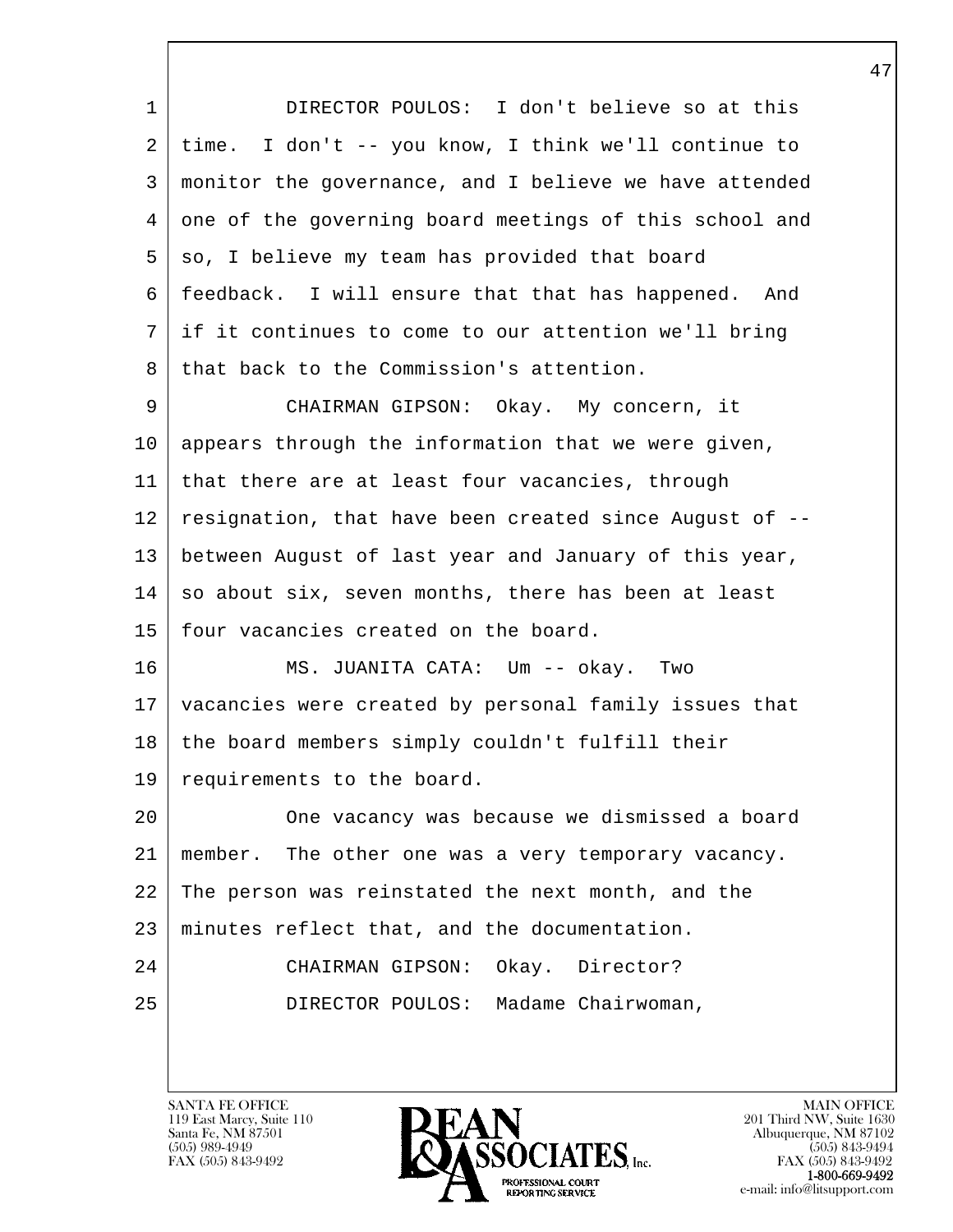l  $\overline{\phantom{a}}$  1 Commissioners, one of the letters that you did receive 2 which raised a concern is that individual that I 3 believe resigned himself and then was reappointed at 4 the next meeting. 5 CHAIRMAN GIPSON: So let me ask, is that 6 person actively on the board if he resigned? He 7 requested to come back on after he resigned? 8 MS. JUANITA CATA: That's correct. There 9 was an altercation that occurred between two board 10 members, the member resigned as a result of that 11 altercation. He apologized, and with some 12 stipulations, rejoined the board. 13 CHAIRMAN GIPSON: Okay. Commissioners, any 14 comments? 15 All right you understand our concern with 16 maintaining a stable board that can help you through 17 the challenges that your school does face with getting 18 itself back on track after unfortunate years of not 19 having a lot of guidance. So this is a big challenge 20 that you have, and we are concerned that the board 21 cannot effectively work if you are facing these 22 challenges. 23 Okay. 24 MS. JUANITA CATA: We feel we are very 25 stable at this point.

119 East Marcy, Suite 110<br>Santa Fe, NM 87501

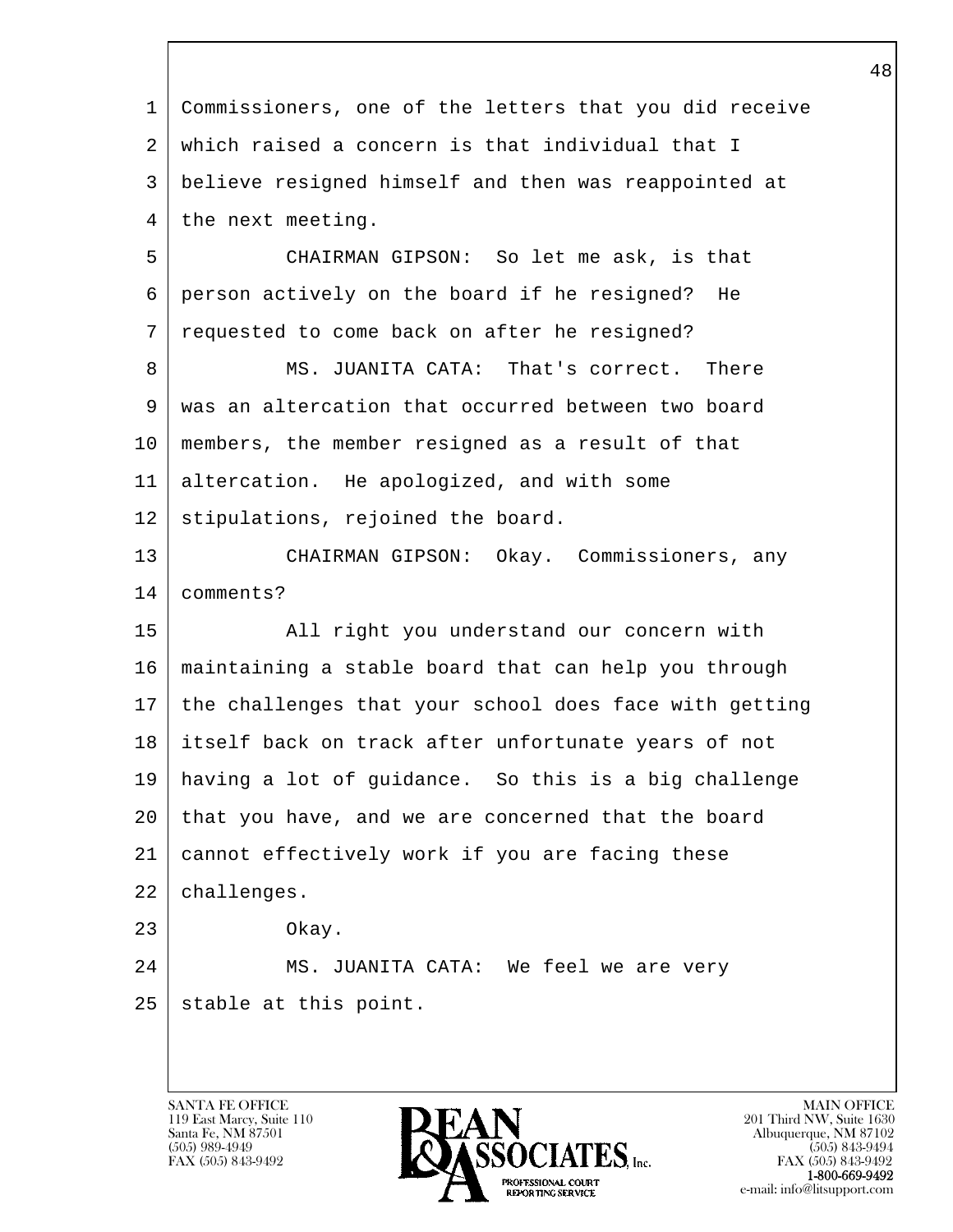l  $\overline{\phantom{a}}$  1 CHAIRMAN GIPSON: Okay. Thank you very 2 much. And now I'm sure you are well aware of all of 3 the filing requirements and data requirements. 4 MS. JUANITA CATA: Yes, we are. Thank you. 5 CHAIRMAN GIPSON: Thank you. 6 Commissioner Toulouse? 7 COMMISSIONER TOULOUSE: Madame Chair, I 8 would like to say I appreciate your group having 9 fought through all of your problems, especially when 10 your facility fell apart and you were homeless. And I 11 just want to say I, for one, want to support you as 12 you move forward and go ahead. And I also know board 13 politics gets nasty -- not that any of us would know 14 anything about any of that -- having been on a number 15 of boards myself, and I appreciate working through 16 | them. But I want you to know on a personal basis, I 17 do support what you are trying to do to keep that  $18$  school together, to grow it, to make it into a much, 19 much better facility than it ever was, and continue to 20 keep it growing. So, thank you. 21 | MS. JUANITA CATA: Thank you. 22 CHAIRMAN GIPSON: Thank you so much. 23 Director? 24 DIRECTOR POULOS: Madame Chairwoman, 25 Commissioners, the other school that you did ask to

119 East Marcy, Suite 110<br>Santa Fe, NM 87501

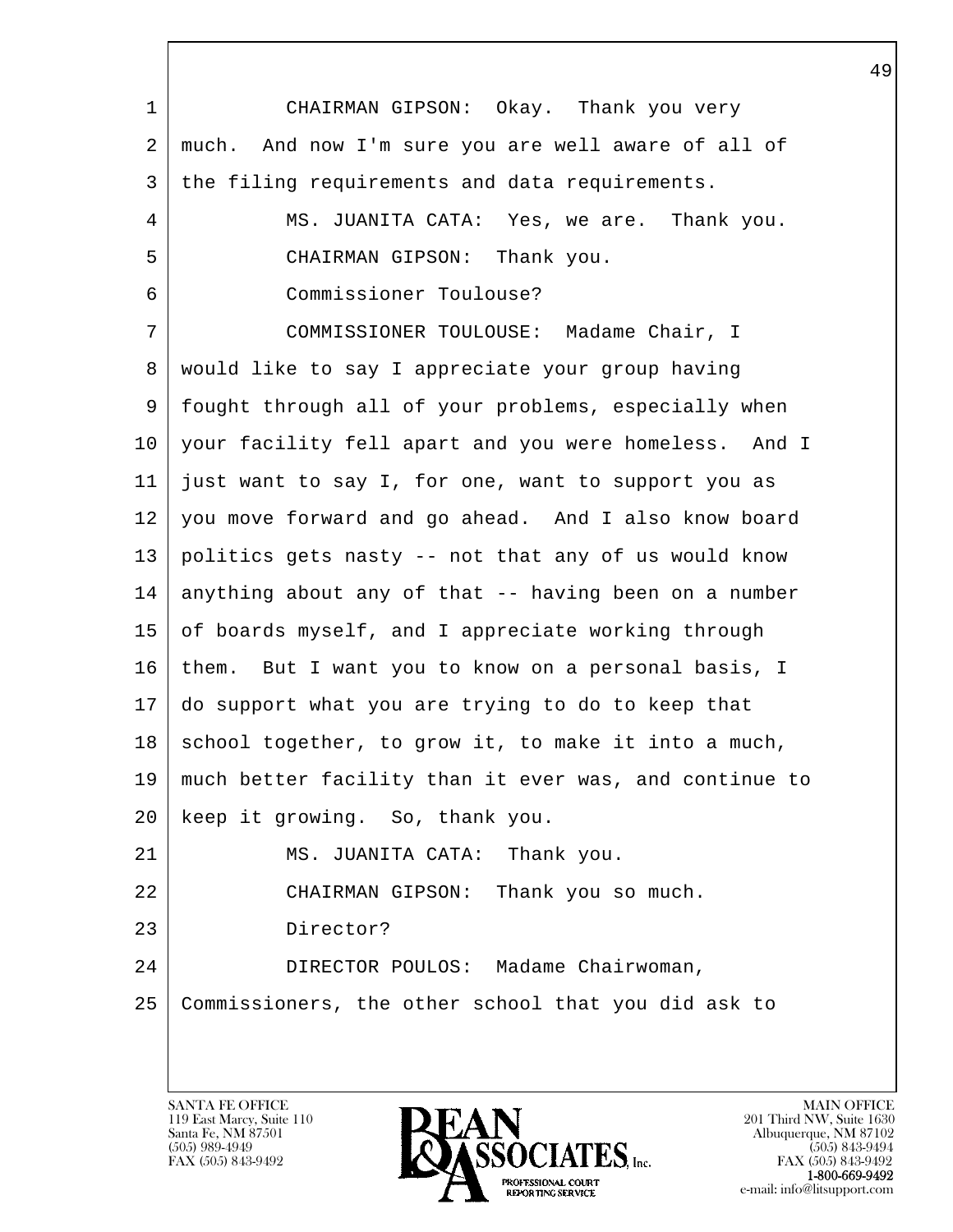l  $\overline{\phantom{a}}$  1 come before you is Monte del Sol Charter School. That 2 school was notified over a week ago of the request 3 that they be here in attendance. CSD received no 4 communication from them, and I do not see a 5 representative here in the room today. That is a 6 school that we did provide you information, and we 7 have some substantial concerns because of the 8 information in that -- those resignation letters from 9 the governing board, and from our observation of the 10 governing board meeting, which clearly demonstrated a 11 brand new board almost in its entirety that really did 12 struggle to operate a good meeting, and struggle to 13 demonstrate good governance. 14 COMMISSIONER TOULOUSE: Madame Chair? 15 CHAIRMAN GIPSON: Commissioner Toulouse. 16 COMMISSIONER TOULOUSE: I think with a  $17$  situation like this, with having read these letters, 18 we definitely need to take more action. I don't quite 19 know what we can do other than they need to become a 20 school of concern and we need to review them. But 21 they also need to come in front of us, and if they 22 don't, they need to understand they could be in danger 23 of losing their charter if we can't get the answers we  $24$  need, that they are still answerable to us, and if 25 they choose not to provide information, then we may

119 East Marcy, Suite 110<br>Santa Fe, NM 87501

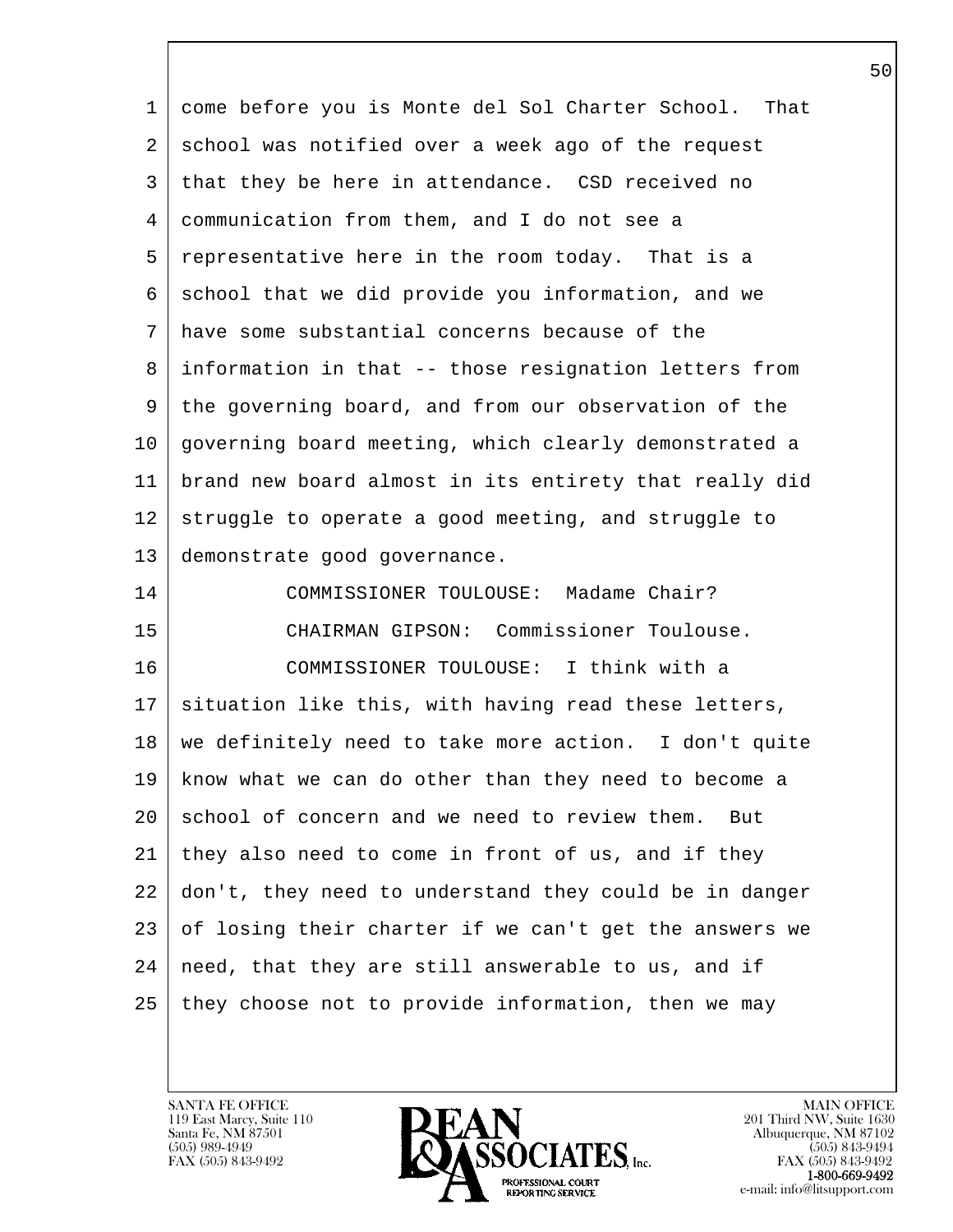l 1 choose to terminate the charter as a final result, 2 which I would hope we would never have to consider. 3 But it bothers me that they can't even respond, much 4 less show up. At least an E-mail saying no one can be 5 there would have been at least some minimal response. 6 So I am concerned and I think we need to 7 have them notified that they're basically now in 8 | trouble. Thank you. 9 CHAIRMAN GIPSON: Commissioner Ruiz? 10 COMMISSIONER RUIZ: Madame Chair, so what 11 would be the next step that we would take in this  $12$  situation where we have  $-$  where they have been 13 actually communicated with and they didn't show up? 14 CHAIRMAN GIPSON: Well, I am thinking at the 15 very least a letter from us indicating our concerns,  $16$  outlining the material  $-$  the potential material 17 violation of their contract with having the short 18 number on their governance council, and that telling 19 them that they need to be here at a meeting to address 20 these concerns, that they are potentially in danger of 21 revocation for a material violation. 22 That is certainly -- I agree with 23 Commissioner Toulouse, that's not something that we  $24$  are looking to do necessarily over this issue, but 25 through these letters agree there is concerns about

119 East Marcy, Suite 110<br>Santa Fe, NM 87501

 $\overline{\phantom{a}}$ 

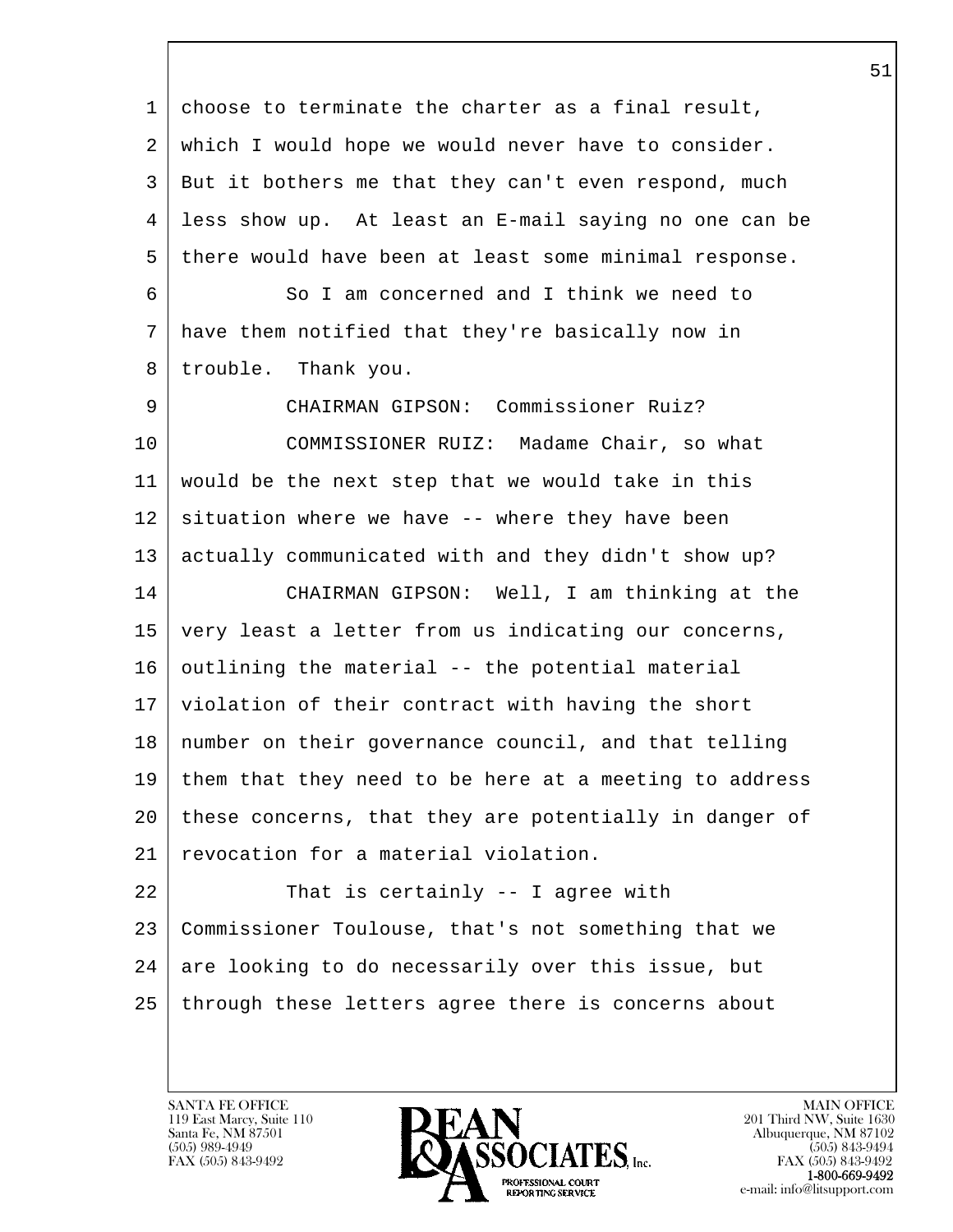l  $\overline{\phantom{a}}$  1 the health of that governance council, and therefore 2 that school. 3 Commissioner Peralta? 4 COMMISSIONER PERALTA: Thank you, Madame 5 Chair. I would like to state my opinion that in that 6 letter I think it's important or imperative that the 7 school be placed on the next PEC agenda the next 8 meeting immediately, that we don't lose any time. 9 Thank you. 10 CHAIRMAN GIPSON: Thank you. And that 11 certainly can be included. 12 Commissioner Johnston. 13 COMMISSIONER JOHNSTON: Thank you, Madame 14 Chair. I concur with that. I'm very concerned that 15 no one appeared. 16 | And clarification, Director, had you 17 attempted to contact the school in any way and have 18 they responded to you? 19 DIRECTOR POULOS: Madame Chairwoman, 20 Commissioner Johnston, the E-mail notifying them of 21 the request from the Commission came directly from me 22 with a return receipt requested, and that was the 23 communication. It was an electronic communication to 24 the E-mail address that we have on file for the whole 25 PED to that school, with the return receipt requested.

119 East Marcy, Suite 110<br>Santa Fe, NM 87501

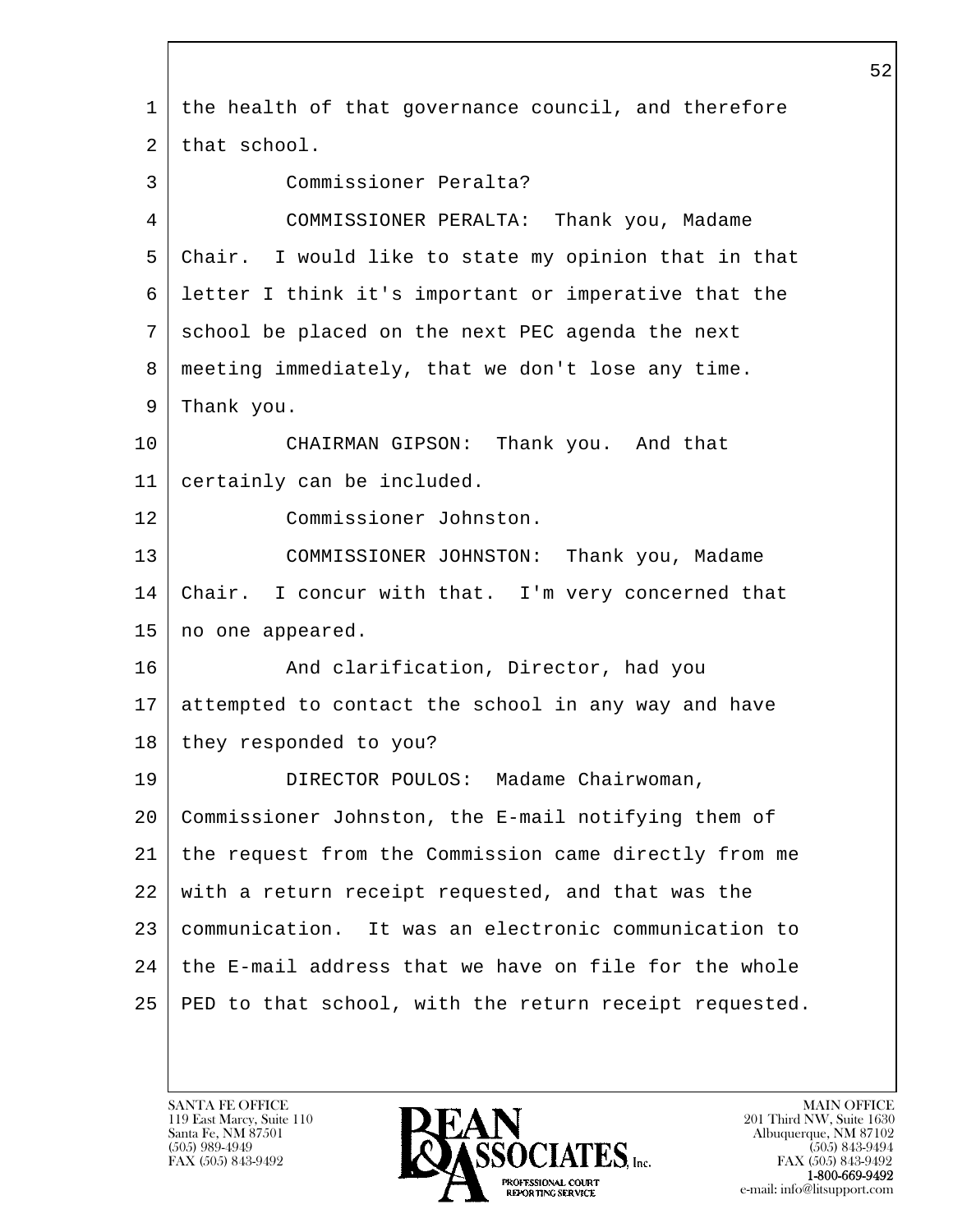| $\mathbf 1$ | And I have not heard anything from them about that     |
|-------------|--------------------------------------------------------|
| 2           | request.                                               |
| 3           | COMMISSIONER JOHNSTON: So that doubles my              |
| 4           | concern. They have been unresponsive to the Public     |
| 5           | Education Department, and now to us. I concur with     |
| 6           | the recommendation of the other Commissioners.         |
| 7           | CHAIRMAN GIPSON: So that will have a letter            |
| 8           | that will go out to them from us, and putting them on  |
| 9           | the agenda for the next session.                       |
| 10          | DIRECTOR POULOS: Madame Chairwoman,                    |
| 11          | Commissioners, as I reference the statute, what        |
| 12          | provision of the statute presumes that we will issue a |
| 13          | notice of unsatisfactory review, and that we could     |
| 14          | require, based on that, the school entering into some  |
| 15          | sort of corrective action. Would you like the letter   |
| 16          | to notify them that that's the potential that's being  |
| 17          | considered at the next meeting?                        |
| 18          | CHAIRMAN GIPSON: Correct. And then if we,              |
| 19          | unfortunately, don't have a satisfactory response from |
| 20          | them as a result of that, then I think we have the     |
| 21          | sterner language about the potential for a revocation  |
| 22          | hearing. But, yes, I think that's the best next step.  |
| 23          | DIRECTOR POULOS: Thank you Madame                      |
| 24          | Chairwoman.                                            |
| 25          | MS. MCKEE: And Madame Chairwoman, just for             |
|             |                                                        |
|             |                                                        |

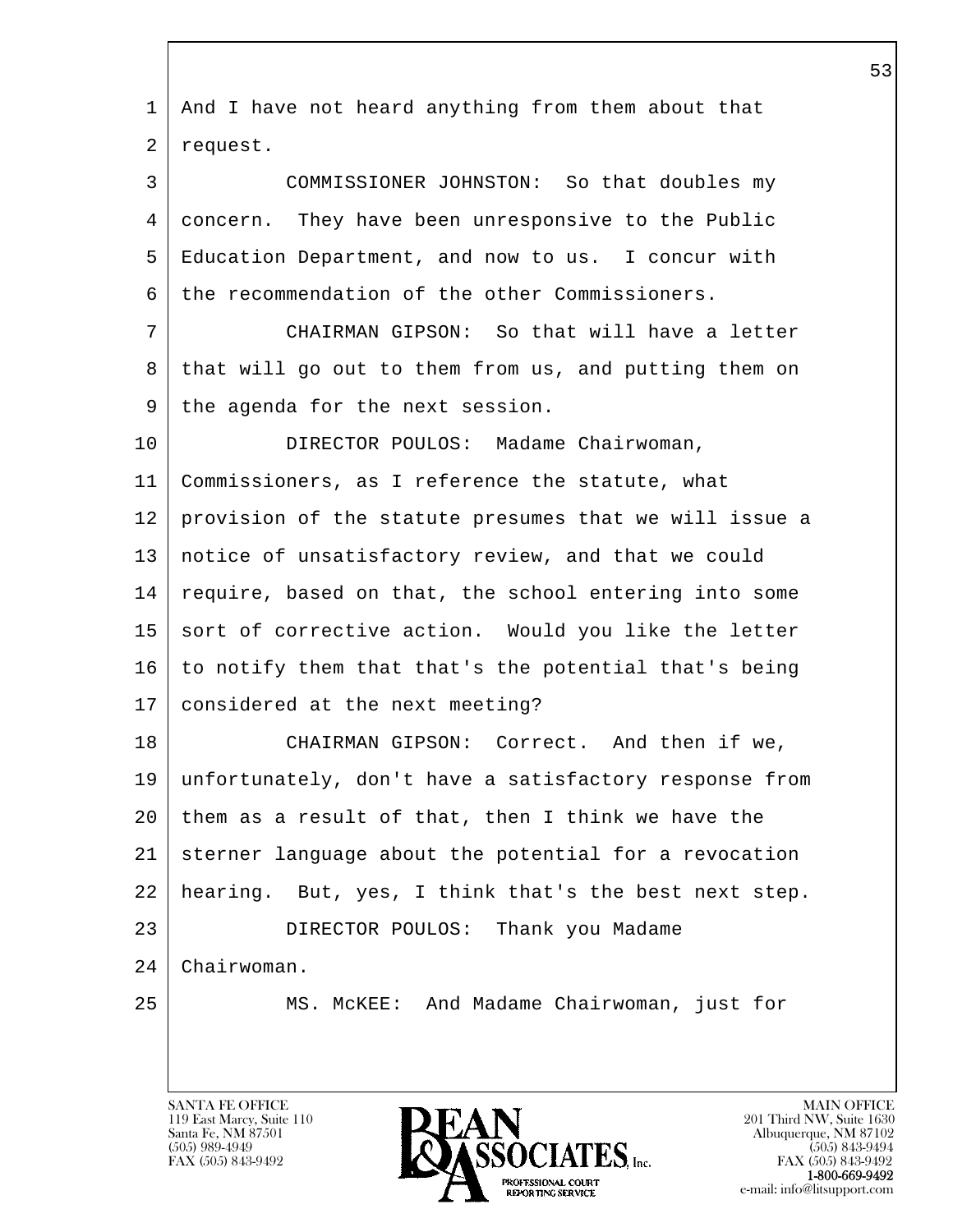l  $\overline{\phantom{a}}$  1 clarification, the proceeding would be to consider 2 revocation proceedings, rather than to vote for -- 3 CHAIRMAN GIPSON: Yes. Thank you. 4 And we're on to number 7. 5 We are on to item number 7, Report from 6 Options for Parents and the Charter School Division. 7 Director. 8 DIRECTOR POULOS: Madame Chairwoman, 9 Commissioners. So just starting on my general 10 division update, I would like to introduce you to our 11 newest staff member, Baylor DelRosario. Baylor joins 12 from us a charter school in Albuquerque. He was a 13 school leader and he has spent the past week and a 14 half out on site visits with our team, learning by 15 fire, and he has done an amazing job. The team is 16 very happy to have him, and really just impressed with 17 his work, his curiosity and his willingness to jump in 18 and learn quickly. 19 CHAIRMAN GIPSON: Thank you. Welcome. 20 MR. BAYLOR DelROSARIO: Thank you. 21 DIRECTOR POULOS: So that's -- quickly on my 22 other roles, I'm continuing to search for the team 23 that will be able to do the work that needs to be 24 done, which is very challenging work. 25 | Conto the ongoing actions and monitoring

119 East Marcy, Suite 110<br>Santa Fe, NM 87501

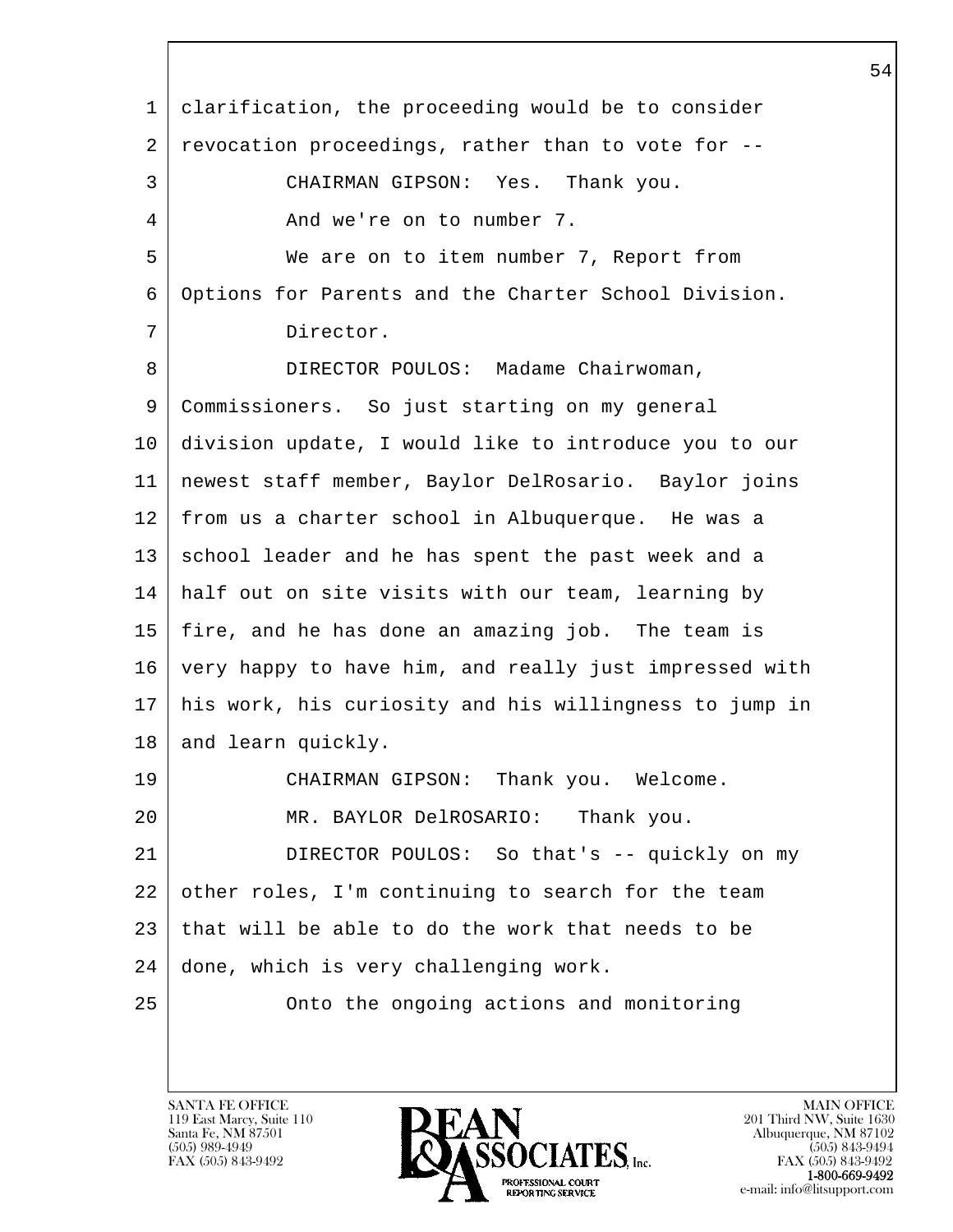l  $\overline{\phantom{a}}$  1 tool. You will see kind of just the update, some of 2 the new information. Sage Montessori Charter School 3 had filed a Notice of Appeal. They did withdraw that 4 Notice of Appeal, and so we are continuing with the 5 | closure of that school. 6 In addition, we are continuing with the 7 closure of Uplift Community School, which did not file 8 | a Notice of Appeal. 9 As you know, with the Estancia Valley 10 Classical Academy, at your last special meeting you 11 did vote to grant a three-year conditional approval, 12 and as a result, on February 27 the PED issued an 13 order vacating the hearing of March 2nd that was 14 scheduled for that appeal. 15 | Computed Charage Characeae Cademy, which 16 is currently authorized by the PEC, as you will 17 | recall, that school did apply for reauthorization with 18 Albuquerque Public Schools, and Albuquerque Public 19 Schools initially denied that request. They have 20 entered into an agreement, and so there is also no 21 longer an appeal in that matter, and I believe that 22 agreement with APS granted that school a conditional 23 one-year renewal, at which point they will look 24 further into what will be done with that school. 25 You will also see on the next page a list of

119 East Marcy, Suite 110<br>Santa Fe, NM 87501

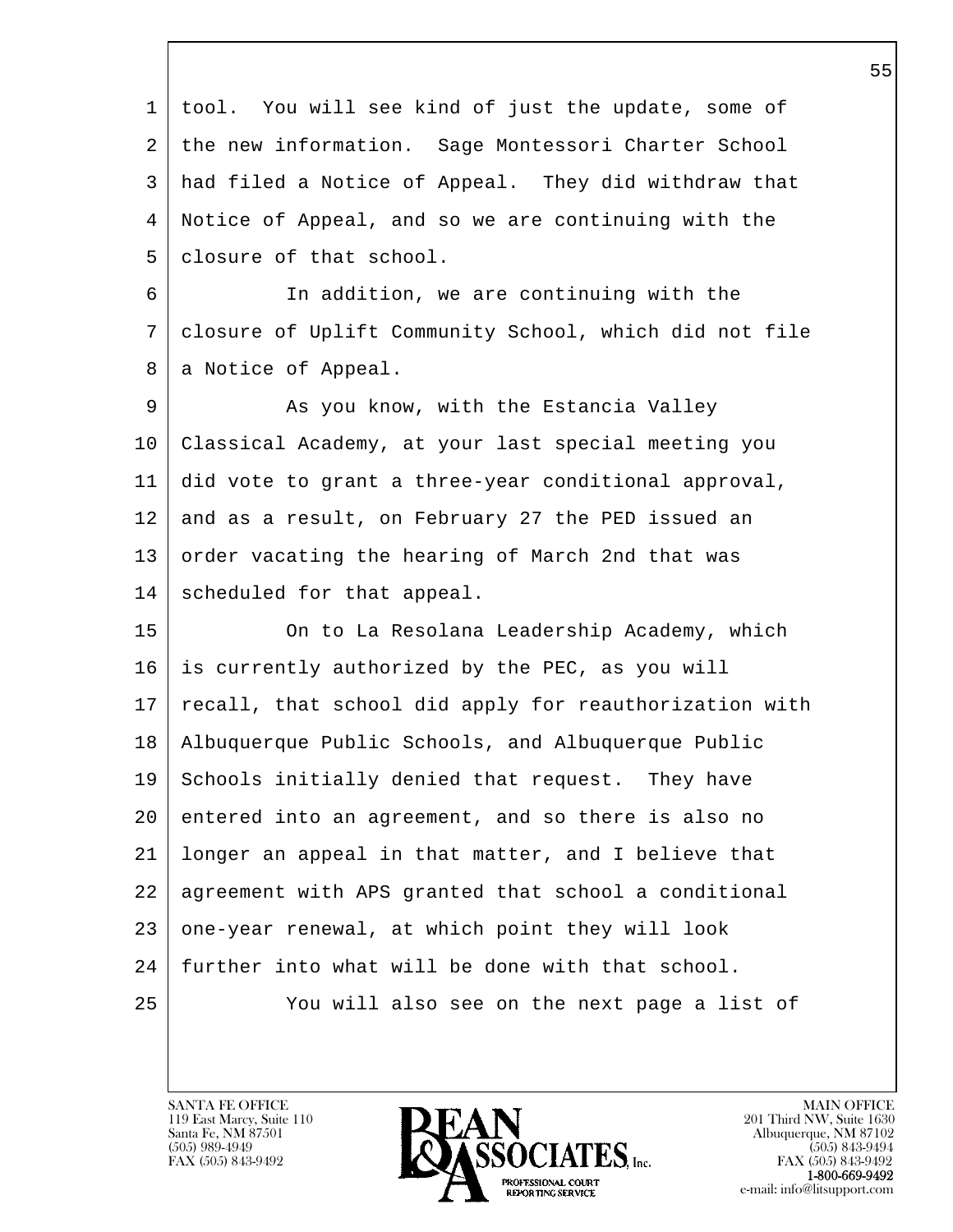l  $\overline{\phantom{a}}$  1 schools that have conditions. Those are really our 2 | renewal schools, and the conditions of their renewals. 3 We do need to give you a more clear update on that and 4 we'll have that at the next meeting. 5 On to the number of governing board 6 resignations. As to our previous discussions, we do 7 continue to have Monte del Sol Charter School on that, 8 and our current understanding is, based on the 9 information we have for them, four board members, 10 although I do believe at my last -- that the 11 observation that I did on that board, they are at 12 five. They just haven't provided notification yet -- 13 CHAIRMAN GIPSON: Okay. 14 DIRECTOR POULOS: -- and the correct forms. 15 | And then we also have two other schools that 16 have outstanding vacancies, but they are not below 17 their required number of board members at five. 18 And then we do have the list of schools that 19 have notified us that they are looking for a new 20 facility. 21 Are there any questions? 22 CHAIRMAN GIPSON: Commissioner Caballero? 23 COMMISSIONER CABALLERO: Yes. Do all the 24 governing boards have the same number of board 25 members?

119 East Marcy, Suite 110<br>Santa Fe, NM 87501

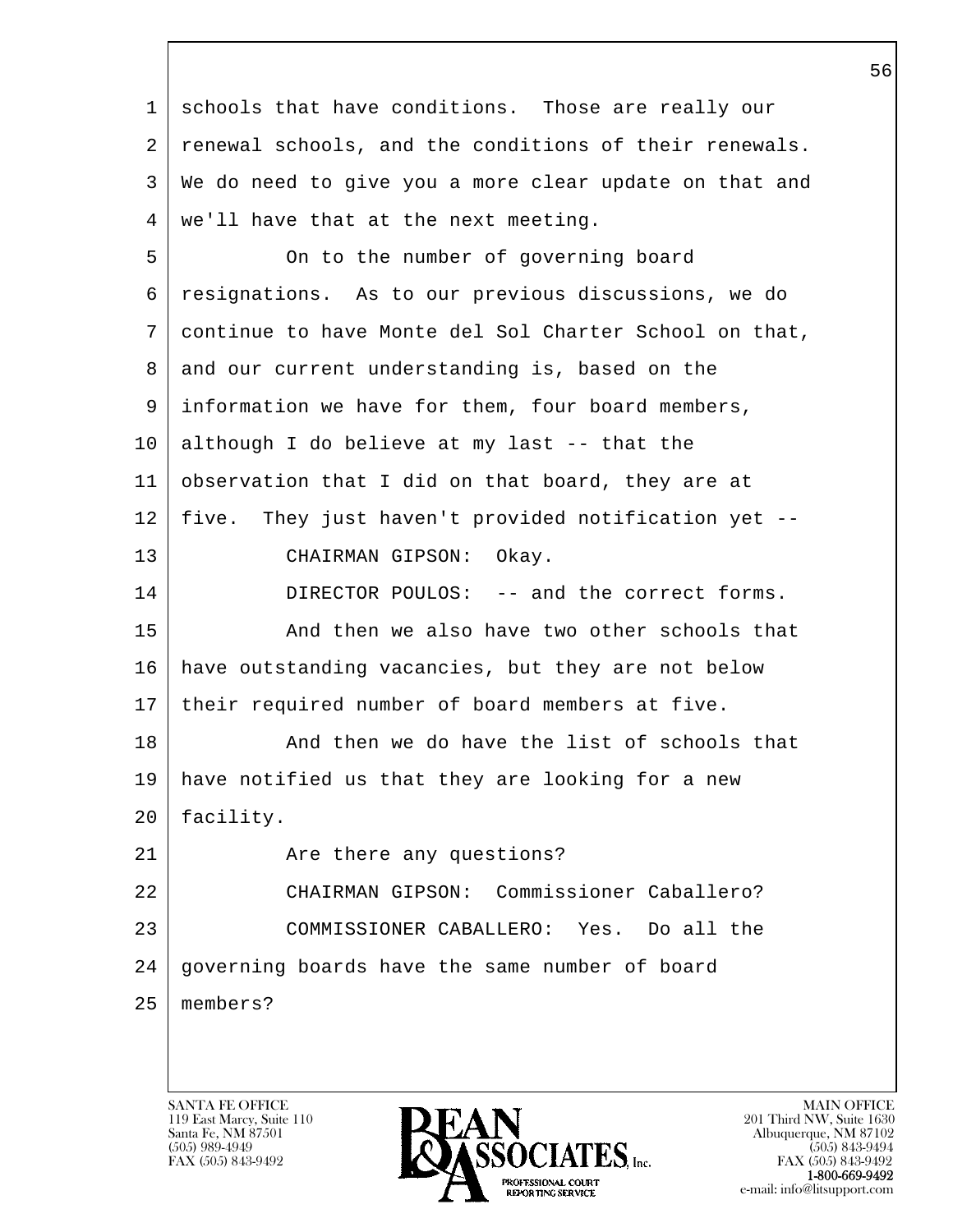1 CHAIRMAN GIPSON: No. Statutorily they are 2 required to have five, but it's generally recommended 3 that they have more than five, so that if there is a 4 vacancy -- they are in material violation of their 5 contract if they fall below five. Some -- some 6 actually, in older contracts, have placed that they 7 have seven on there, and some don't have a number 8 other than the statutory five. But there are many 9 charters that do operate governance boards that have 10 | more than five.

11 COMMISSIONER CABALLERO: Okay. So may I 12 request that in the current number of boards, we put 13 | the current number of boards, slash, and the required 14 on the board. For example, four, if it's a board of 15 five, I would know that one is missing, or a Board of 16 -- right here it says six board members. If it's a 17 full board, then, you know, I would know that, okay, 18 they are meeting -- just for information, because I 19 just didn't know in that sense the governing body 20 | resignation, if they were in compliance or out of 21 compliance.

22 CHAIRMAN GIPSON: I got you. I understand. 23 If they have fallen below that statutory number. 24 | Correct. Yes, I appreciate that.

l 25 Director?

 $\overline{\phantom{a}}$ 

119 East Marcy, Suite 110<br>Santa Fe, NM 87501



FAX (505) 843-9492 FAX (505) 843-9492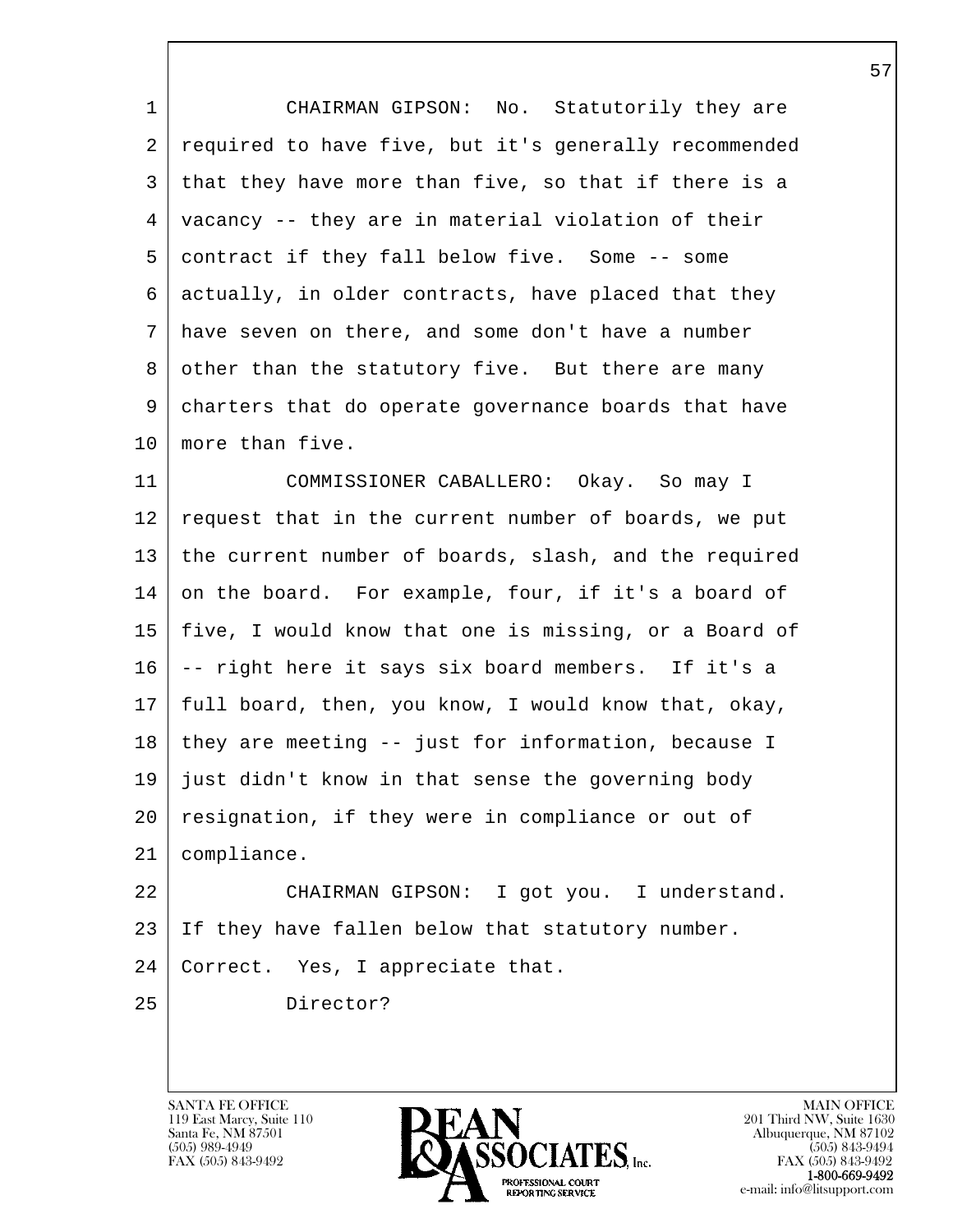| $\mathbf 1$ | DIRECTOR POULOS: Madame Chairwoman,                      |
|-------------|----------------------------------------------------------|
| 2           | Commissioners, so it's quite challenging to do that      |
| 3           | right now. We are working on gathering information.      |
| 4           | Each board establishes in their own bylaws the number    |
| 5           | of board members. They change those without              |
| 6           | providing, necessarily, notification to us. But this     |
| 7           | Commission may recall that at the last meeting, I        |
| 8           | believe, you approved a policy to clarify the            |
| 9           | expectation for boards to report on changes in           |
| 10          | membership. Included in that policy was the              |
| 11          | requirement that boards annually establish the number    |
| 12          | of vacancies or member positions they will have on       |
| 13          | their board for that entire year. With that new          |
| 14          | policy we will have that information.                    |
| 15          | Currently, most of their bylaws include a                |
| 16          | range, and so it would be hard for us to tell you, you   |
| 17          | know, again, what is the number because they have not    |
| 18          | been clear on that. But I think with our new policy,     |
| 19          | starting with our next fiscal year, we'll be able to     |
| 20          | provide you more clear information.                      |
| 21          | CHAIRMAN GIPSON: Okay. I appreciate that.                |
| 22          | And I appreciate that request, because that is           |
| 23          | something that you just wouldn't -- and I'll just say,   |
| 24          | it is challenging because we have a variety of forms     |
| 25          | of contracts over the years, so it is a challenge.<br>So |
|             |                                                          |

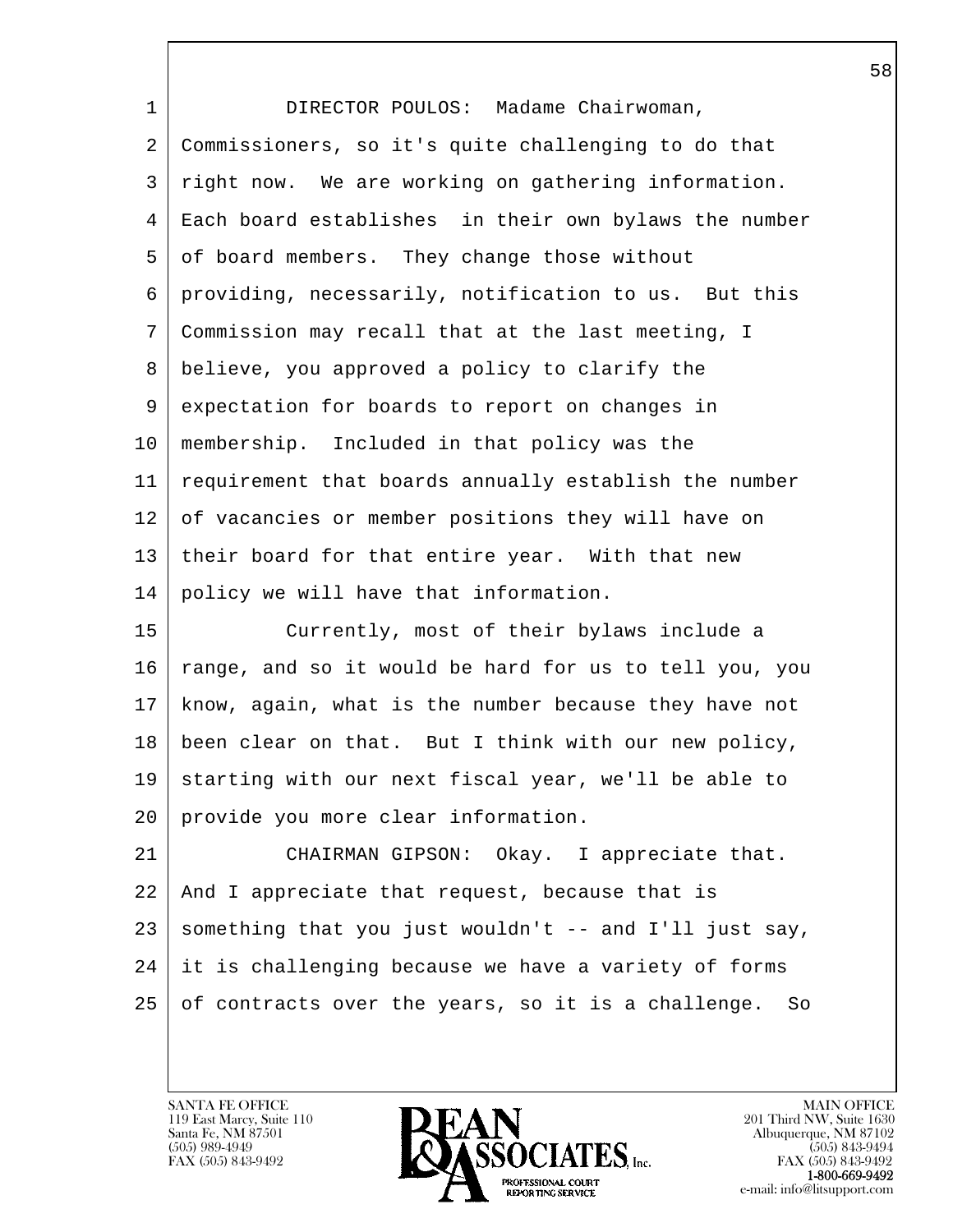l 1 I appreciate the Director trying to be able to give us 2 some clarity on that. So thank you. And hopefully we 3 can fix that problem in the future. 4 COMMISSIONER CABALLERO: Okay. 5 CHAIRMAN GIPSON: Director? 6 DIRECTOR POULOS: Madame Chairwoman, 7 Commissioners, the only other thing I will add about 8 that piece of the report is that you will see I did 9 include the orders of dismissal and orders vacating 10 hearing, as well as the letter of -- from La Resolana 11 Leadership Academy that does outline the agreement 12 with APS. So you may be interested in looking at 13 | those materials. 14 As I just noted, we did have verification of 15 vacancies from Health Leadership School, and that 16 information, including the forms, are included, and 17 including the resignation letters. So you may want to 18 take a look at that material. They also include, as 19 | you know, the affidavit of governing body member, 20 which is required to continue to qualify as a board of 21 finance. And you will see that for all of their 22 current board members, as well as a statement of the 23 governing board to consult with the PED, which is an 24 additional requirement. 25 CHAIRMAN GIPSON: Okay.

119 East Marcy, Suite 110<br>Santa Fe, NM 87501

 $\overline{\phantom{a}}$ 

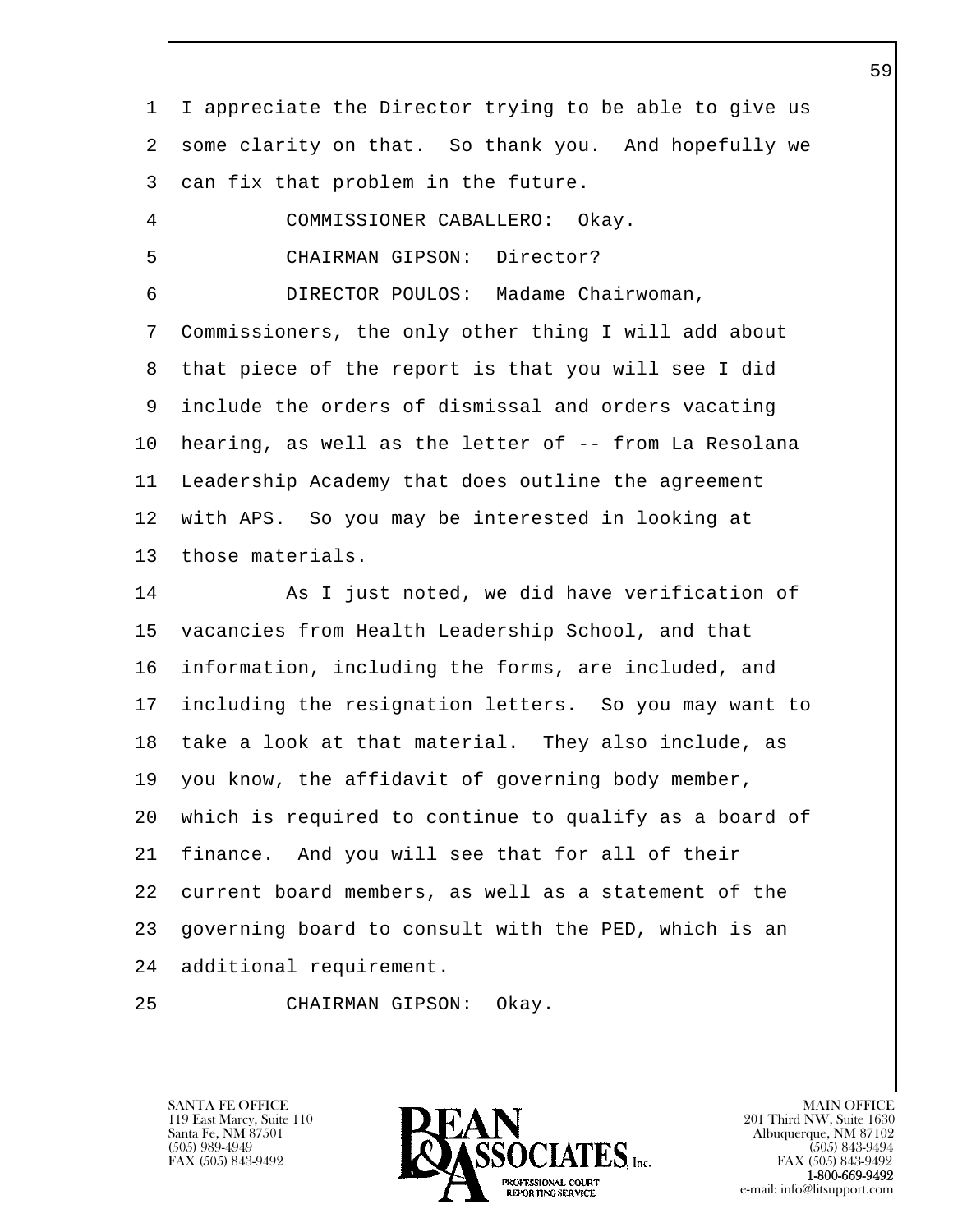| 1  | DIRECTOR POULOS: Next we do have the notice           |
|----|-------------------------------------------------------|
| 2  | of membership changes from Coral Community Charter    |
| 3  | School, and the same material is included in that.    |
| 4  | Those are the change forms, as well as the statements |
| 5  | to consult, and any relevant board minutes.           |
| 6  | Are there any questions about those changes?          |
| 7  | CHAIRMAN GIPSON: I don't -- Commissioners?            |
| 8  | I don't believe so. Thank you. Thank you              |
| 9  | for that.                                             |
| 10 | And I'm going to quickly go through number            |
| 11 | 8, because my comment is, basically everything is     |
| 12 | dead. So there's really not a lot of discussion on    |
| 13 | the bill, so I think we can just move on with that.   |
| 14 | And, I am going to $-$ so I'm going to leave          |
| 15 | for just a moment, and I'm going to turn this over to |
| 16 | Commissioner Peralta to deal with some things with    |
| 17 | number 9, and I will return shortly.                  |
| 18 | COMMISSIONER PERALTA: Okay. At this time,             |
| 19 | Commissioners, we are on item number 9 a report from  |
| 20 | the Chair.                                            |
| 21 | And so at this point I'm going to ask that            |
| 22 | the representative from the New Mexico Charter        |
| 23 | Coalition, please come forward to discuss matters     |
| 24 | pending their body, and what they have to report to   |
| 25 | the Commission. And this would be item C on number 9. |
|    |                                                       |

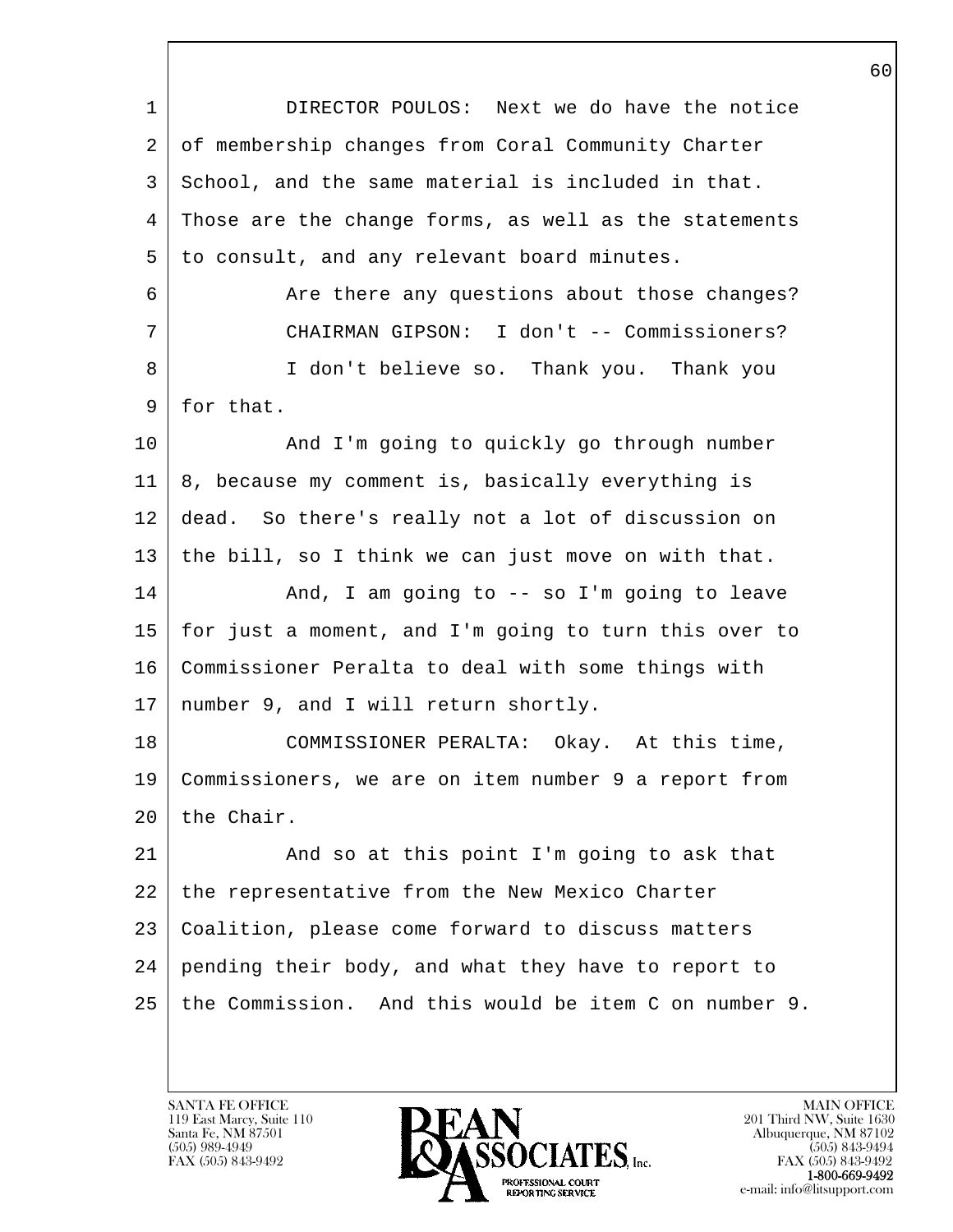l  $\overline{\phantom{a}}$  1 COMMISSIONER CABALLERO: I thought there was 2 material on that, but I guess it's all to be given 3 right now. 4 COMMISSIONER PERALTA: That's correct. 5 COMMISSIONER CABALLERO: Okay. I'm good. 6 MS. KELLY CALLAHAN: Mr. Chair, 7 Commissioners. My name is Kelly Callahan, and I'm the 8 Co-Executive Director for the New Mexico Coalition for 9 Charter Schools. 10 | MS. GRETA ROSKOM: And my name is Greta 11 Roskom, the other Co-Executive Director for the New 12 Mexico Coalition for Charter Schools. Thank you. 13 | MS. KELLY CALLAHAN: So, Mr. Chair, 14 Commissioners, just a couple of things that we want to 15 talk about today. We have a couple of our own 16 legislative updates that we wanted to give you on 17 bills that impact charter schools. Right now, we 18 just -- Greta just came from the Health Education 19 Committee and Senate Bill 30, which was -- is the bill 20 that's going to add funding for the teacher cost 21 index, and increased funding for at-risk factor into  $22$  the state equalization guarantee, the SEG. 23 In a previous version, they also took 50 24 percent of small school size adjustment funding from 25 charter schools, that was amended out last week. And

119 East Marcy, Suite 110<br>Santa Fe, NM 87501

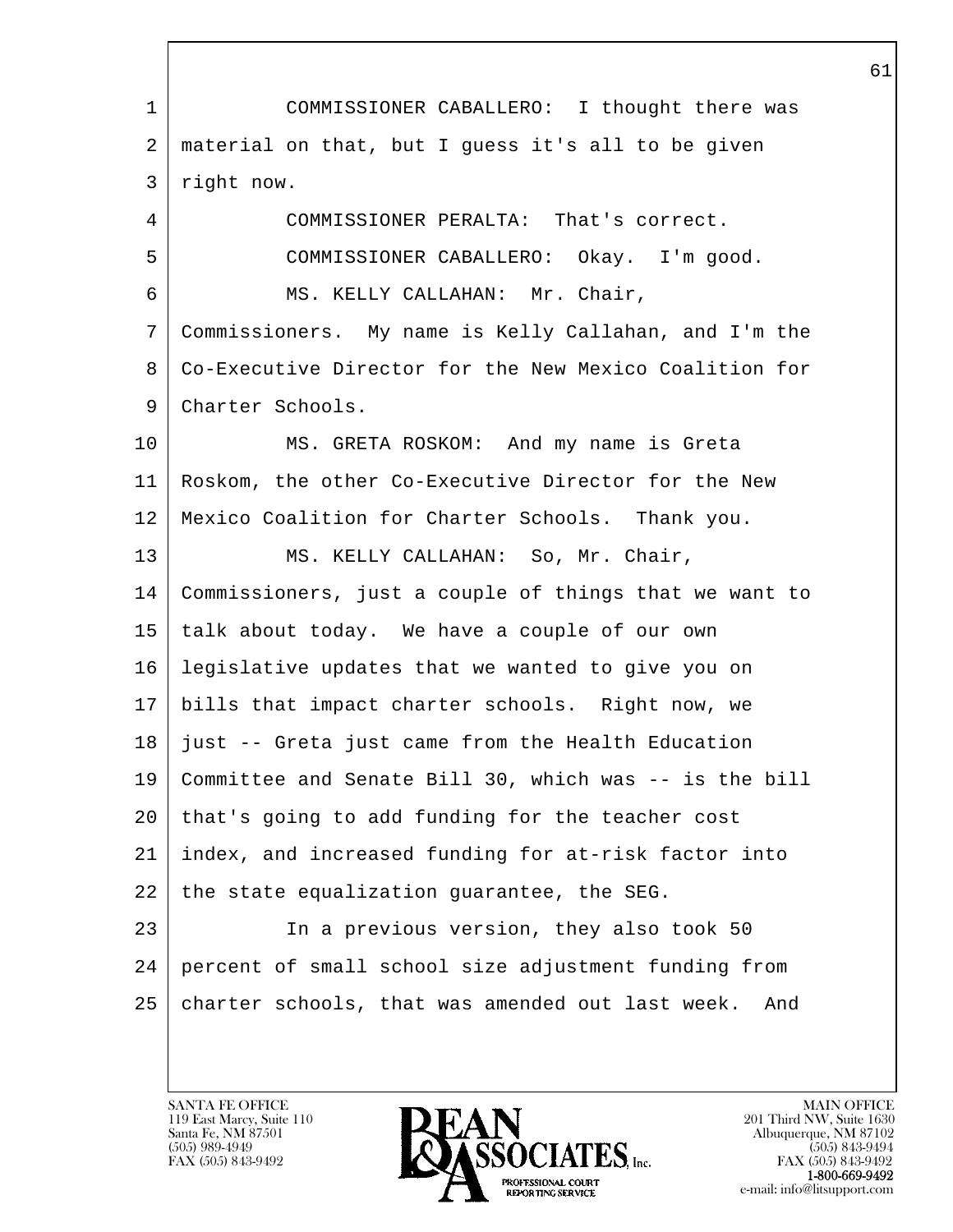1 so we are now in support of this bill, and it passed 2 House Education, and will now go on to House 3 Appropriations. And so we are waiting to see where 4 this bill ends up landing, if it does pass, and is 5 signed by the Governor.

 6 So it is moving forward. It has had the 7 language taken out that would negatively impact 8 charter schools. We calculated that if they did take 9 that small school size adjustment, approximately 30 10 schools would close in five years if that bill were to 11 go through, so we are very, very glad that it didn't. 12 The end result is that the funding is going to be 13 beneficial for school districts and charter schools 14 with this new teacher cost index calculation and the 15 at-risk. So this could be -- it's good news following  $16$  a lot of bad news that has happened in regards to 17 funding.

l 18 So, we also have been monitoring House Bill 19 273, which was sort of a counter to Senate Bill 30,  $20$  and we talked a lot about it at the last meeting. If 21 you remember, Matt Paul and I were up here and talking 22 about it. It has gone through several versions, and 23 right now it is waiting to be heard in House 24 Education, and we're not sure exactly what is going to 25 happen with that bill. So right now it has not been

119 East Marcy, Suite 110<br>Santa Fe, NM 87501

 $\overline{\phantom{a}}$ 

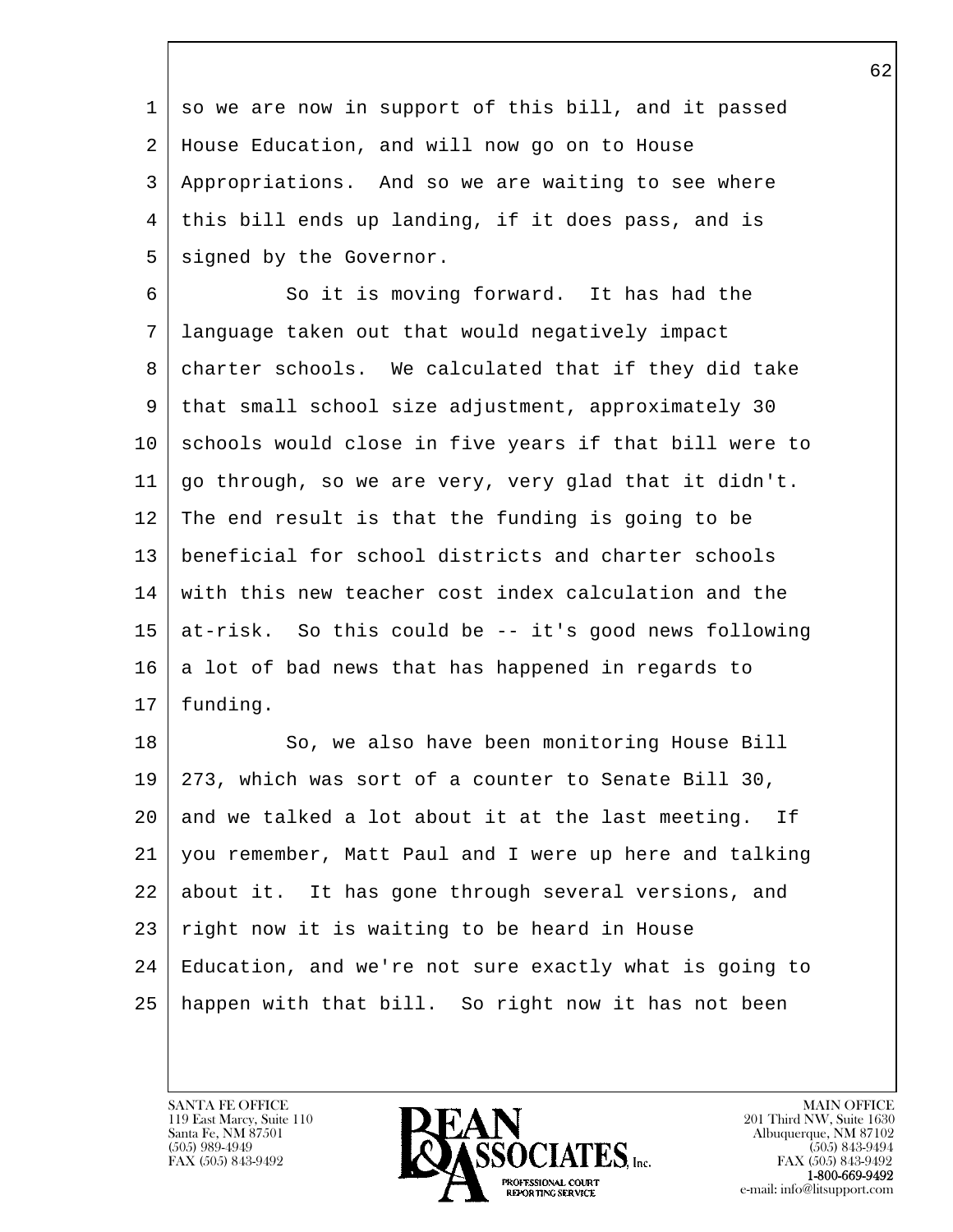1 scheduled. I think the timing of the end of the 2 session may probably stop this bill, but we aren't 3 sure at this point. And so we are waiting to see 4 what's going to happen next.

l 5 And then the last bill I wanted to talk 6 about was SB 313. SB 313 was the bill that was 7 introduced about facilities for charter schools, and 8 there were three main parts of it that really impacted 9 charter schools. One was that charter school lease 10 reimbursements would be dependent upon school grade. 11 That was amended out of the bill so that no longer is 12 in Senate Bill 313. There is also language in there 13 about a standardized lease that charter schools would 14 be required to use, and that is still in there. And 15 there's concern from the charter schools that a 16 standardized lease may be difficult if there are some 17 individualized things that would happen in -- in a 18 school having to do sorts of adjustments that would 19 need a different kind of information on the lease. 20 The bill sponsor, however, did say that there is going 21 to be some flexibility in the template. And so I 22 think that we are okay with that as long as the 23 attorneys and the schools and the landlords are able 24 to work something, again, that does not adversely 25 impact charter schools and makes the lease fair and

119 East Marcy, Suite 110<br>Santa Fe, NM 87501

 $\overline{\phantom{a}}$ 

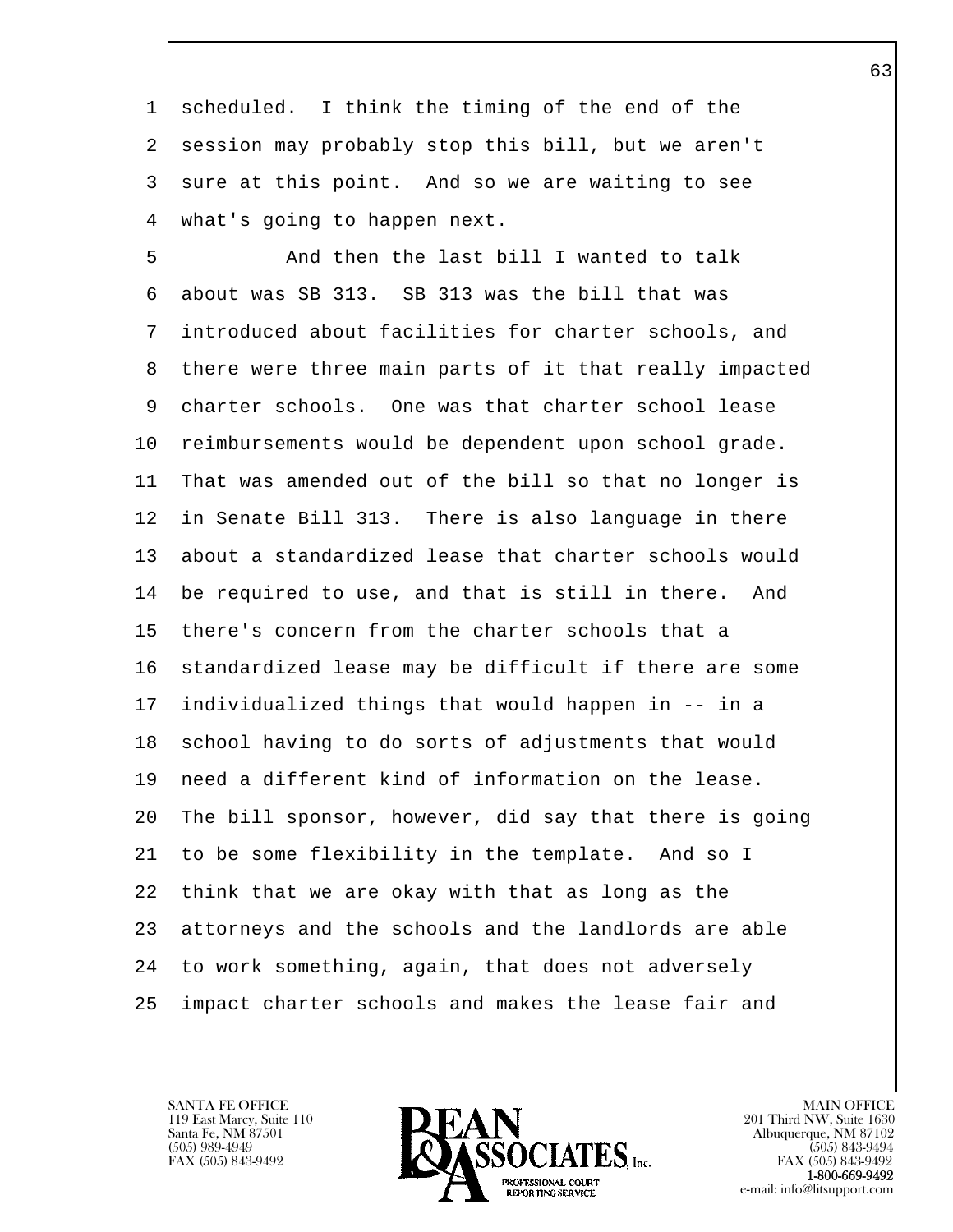| $\mathbf 1$ | that public money is being used wisely. So I think     |
|-------------|--------------------------------------------------------|
| 2           | that -- that is still in Senate Bill 313.              |
| 3           | And then one other factor that was in the              |
| 4           | bill is that there was a limit on interest rates that  |
| 5           | essentially put a cap at 6 percent, which would have   |
| 6           | made it very prohibitive for charter schools to get    |
| 7           | funding, loans to purchase their facility. The         |
| 8           | sponsor again heard those concerns and is willing to   |
| 9           | look at amending it up to 9 percent, with a            |
| 10          | possibility of maybe doing a flexible -- having        |
| 11          | flexible language, because we know that charters       |
| 12          | are -- interest rates don't necessarily stay the same. |
| 13          | So Senate Bill 313 is passing through. It should be    |
| 14          | on House Education -- I think it is going to be heard  |
| 15          | in House Education. That's where it's sitting right    |
| 16          | now. And so we'll wait for this week to end and then   |
| 17          | we will be waiting to see what is signed by the        |
| 18          | Governor.                                              |
| 19          | We are still very concerned about the                  |
| 20          | '17-'18 budget, that there is talk of another 2        |
| 21          | percent being cut from public schools. This is,        |
| 22          | again, devastating. We have one school already that    |
| 23          | has had to do a furlough, and there are several school |
| 24          | districts that are having to face that consideration   |
| 25          | as well, so drastic, drastic changes that need to      |
|             |                                                        |

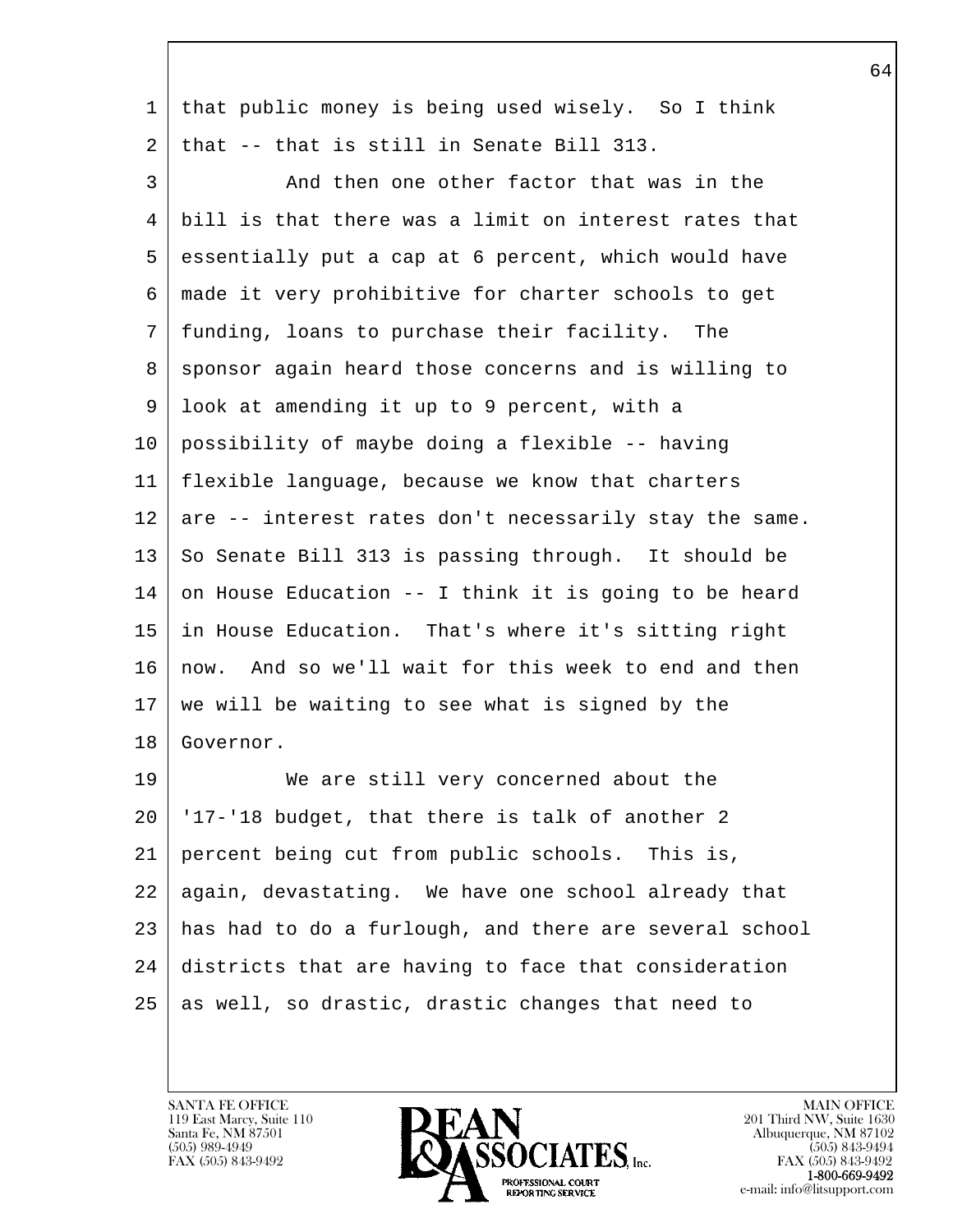l  $\overline{\phantom{a}}$  1 happen as a result of these funding cuts. So if you 2 have any influence, please tell them to try to not cut 3 education any more. 4 And so those are the main bills that we have 5 been working on throughout the session. And then I'm 6 going to turn it over it Greta on updates of what's 7 happening at the coalition. 8 MS. GRETA ROSKOM: Mr. Chairman, members of 9 the Commission, can you hear me okay? 10 COMMISSIONER CABALLERO: Yes. Should I -- I 11 just wanted a -- more clarification on a particular 12 item, on SB 30. Should I wait until the end of the 13 presentation? 14 COMMISSIONER PERALTA: No, I think it's 15 okay. Go ahead and ask the question now. 16 COMMISSIONER CABALLERO: Yes, can you give 17 me more detail on the SB 30, the funding for at-risk 18 and the possible benefit? 19 MS. KELLY CALLAHAN: Mr. Chair, Commissioner 20 Caballero, the provision in SB 30 for at-risk, right 21 now there is a multiplier that school districts and 22 charter schools use to add units to their state 23 equalization guarantee based on the conditions of 24 at-risk -- so mobility, English language learners, and 25 Title 1 membership. And what the SB 30 is doing is

119 East Marcy, Suite 110<br>Santa Fe, NM 87501

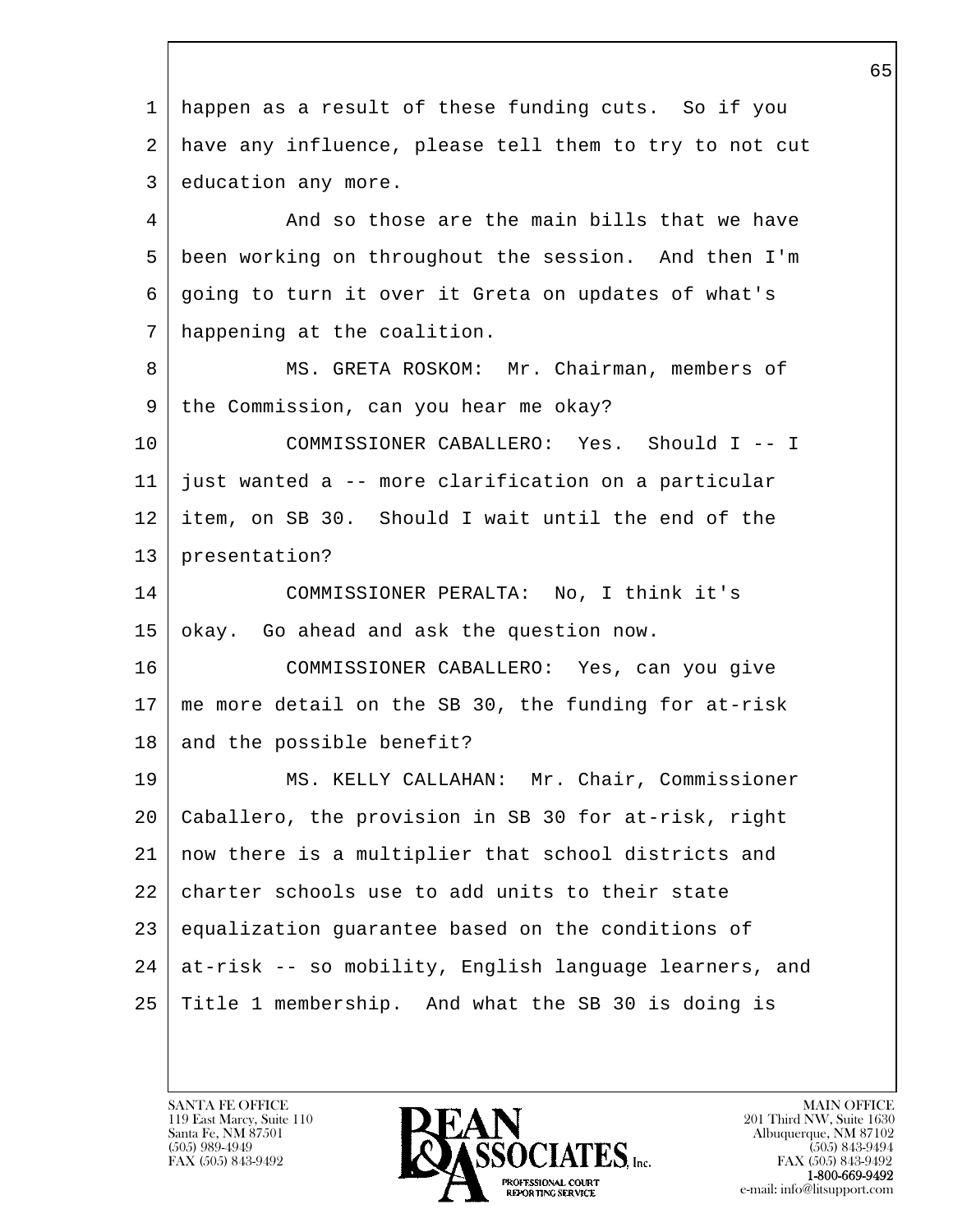l  $\overline{\phantom{a}}$  1 it's adding every year an incremental increase, 2 because the sponsors realize that working with at-risk 3 students who are -- you know, have a lot of challenges 4 outside of a classroom, that that requires extra 5 funding. So what they have done is they have done 6 incremental increases over the next five years that 7 will increase the amount of units that a school can 8 generate that would increase ultimately their funding 9 to assist at-risk students. 10 COMMISSIONER CABALLERO: Very good. Thank  $11$  you. 12 MS. KELLY CALLAHAN: Thank you. 13 | MS. GRETA ROSKOM: Mr. Chair, members of the 14 Commission, the other side of our work, we do two 15 things. One is advocacy, which Kelly just referred 16 to. The other side of our work is professional 17 development and technical support. We have a 18 conference planned, scheduled for May 30th and 31st, 19 to which you will each be invited. It will be a 20 two-pronged event. Part of it will include governance 21 council training for governance council members around 22 the state who still have not completed their required 23 five hours. But the majority of the conference is  $24$  really intended to  $-$  for teachers and administrators 25 in schools.

119 East Marcy, Suite 110<br>Santa Fe, NM 87501

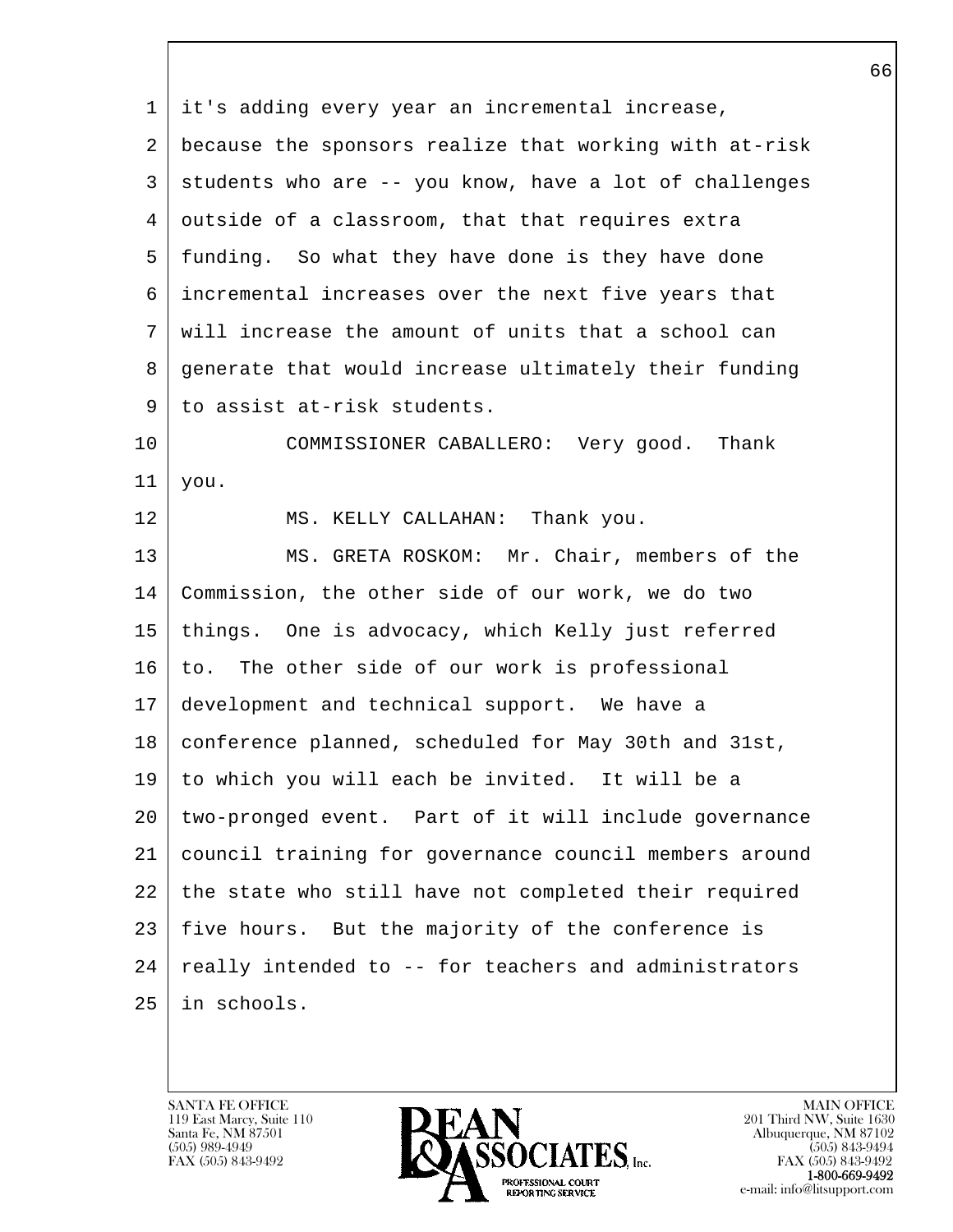l  $\overline{\phantom{a}}$ 1 The title of the conference is Keeping It 2 Real in New Mexico Education, Best -- For 3 Practitioners By Practitioners. So as the title 4 implies, it's really going to be for teachers by 5 teachers and other education professionals in the 6 state. So we're very excited about that. 7 And then the other piece I wanted to let you 8 know about, we'll be launching this summer, late 9 summer, probably July or August, will be an intensive 10 | training for school business officials. And we hope 11 that -- we're going to do what we're calling an 12 institute. It will be an intensive 40 hours of 13 | training in the late summer, which we then hope to 14 continue throughout the year. We hope ultimately, if 15 we have the funding to do so, that we'll be able to 16 assign mentors to school business officials. So we 17 see that as a way to support some of the work that's 18 happening in the financial arena of charter 19 schoolwork. 20 And I think that's all that we had. I will 21 stand for any questions you may have. 22 COMMISSIONER PERALTA: Commissioner 23 | Toulouse. 24 COMMISSIONER TOULOUSE: Mr. Chairman, 25 members. I know there is a bill on ethnic studies

119 East Marcy, Suite 110<br>Santa Fe, NM 87501



FAX (505) 843-9492<br>**1-800-669-9492**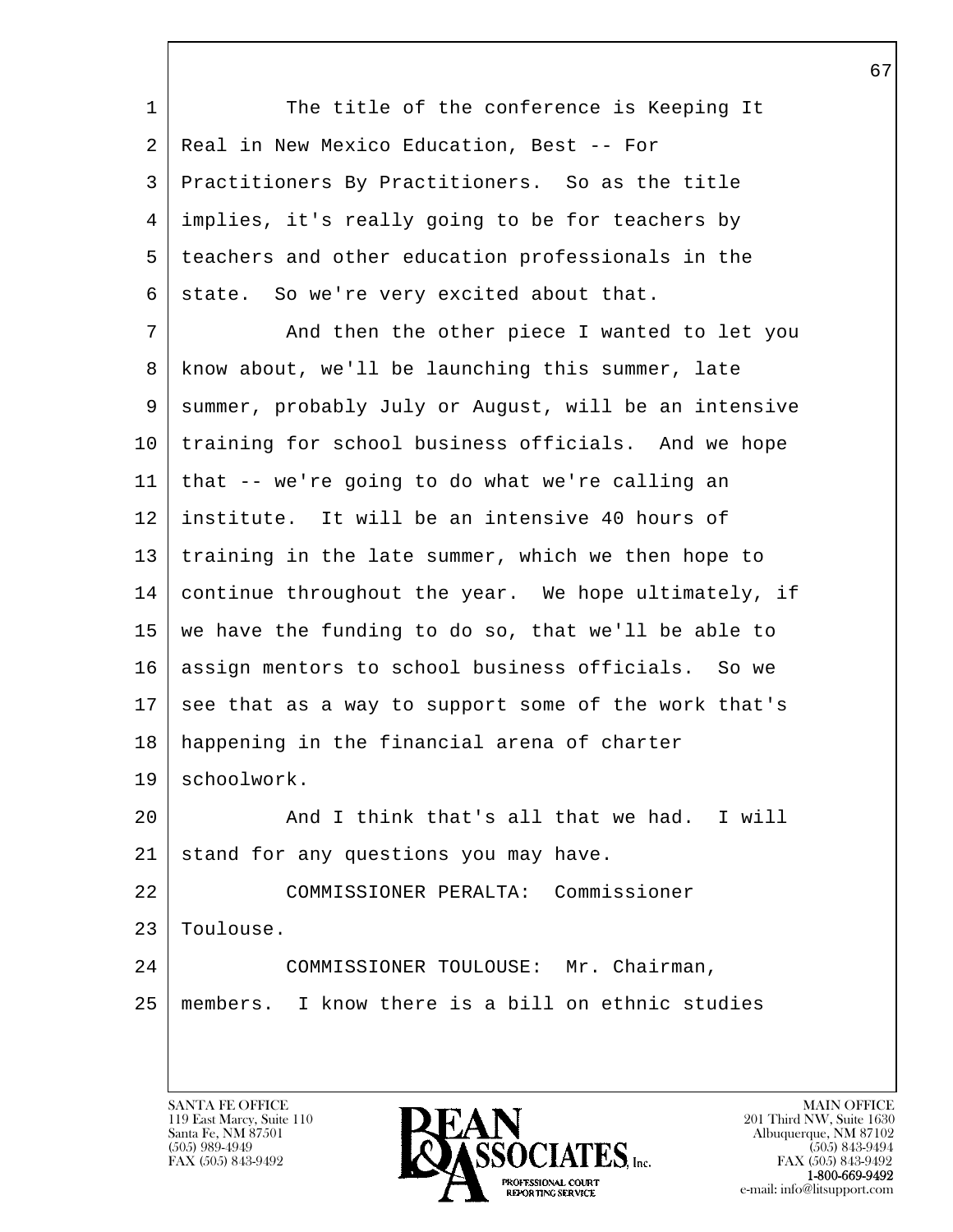1 that Senator Lopez put in, and I know it passed the 2 House committee last night, and I know it impacts all 3 public schools. I wondered if you -- just -- I 4 couldn't remember the number, and I kept asking for 5 the number, but she hasn't gotten back to me with the 6 number for that bill. I was wondering if you were 7 following that.

8 MS. KELLY CALLAHAN: Madame Chair, 9 Commissioner Toulouse, we have not been following  $10$  specifically. However, if  $-$  there is a provision in 11 statute that this law comes into play, that charter 12 schools are public schools, so if there is a 13 requirement for an ethnic studies focus or an ethnic 14 | studies option, all charter schools would definitely 15 be a part of that implementation. However, just as an 16 aside, there are already many charter schools who  $17$  offer the ethnic studies focus in their particular 18 mission. And so once again, hopefully charter schools 19 will be able to lead the way in how to implement an 20 effective ethnic studies program.

l 21 And so we think -- I think it's a tremendous 22 idea, and I know a lot of teachers that, I think we 23 have something that we could probably cover in our  $24$  conference because the  $-$ - those practitioners that are 25 doing ethnic studies, this would be a perfect timing

119 East Marcy, Suite 110<br>Santa Fe, NM 87501

 $\overline{\phantom{a}}$ 

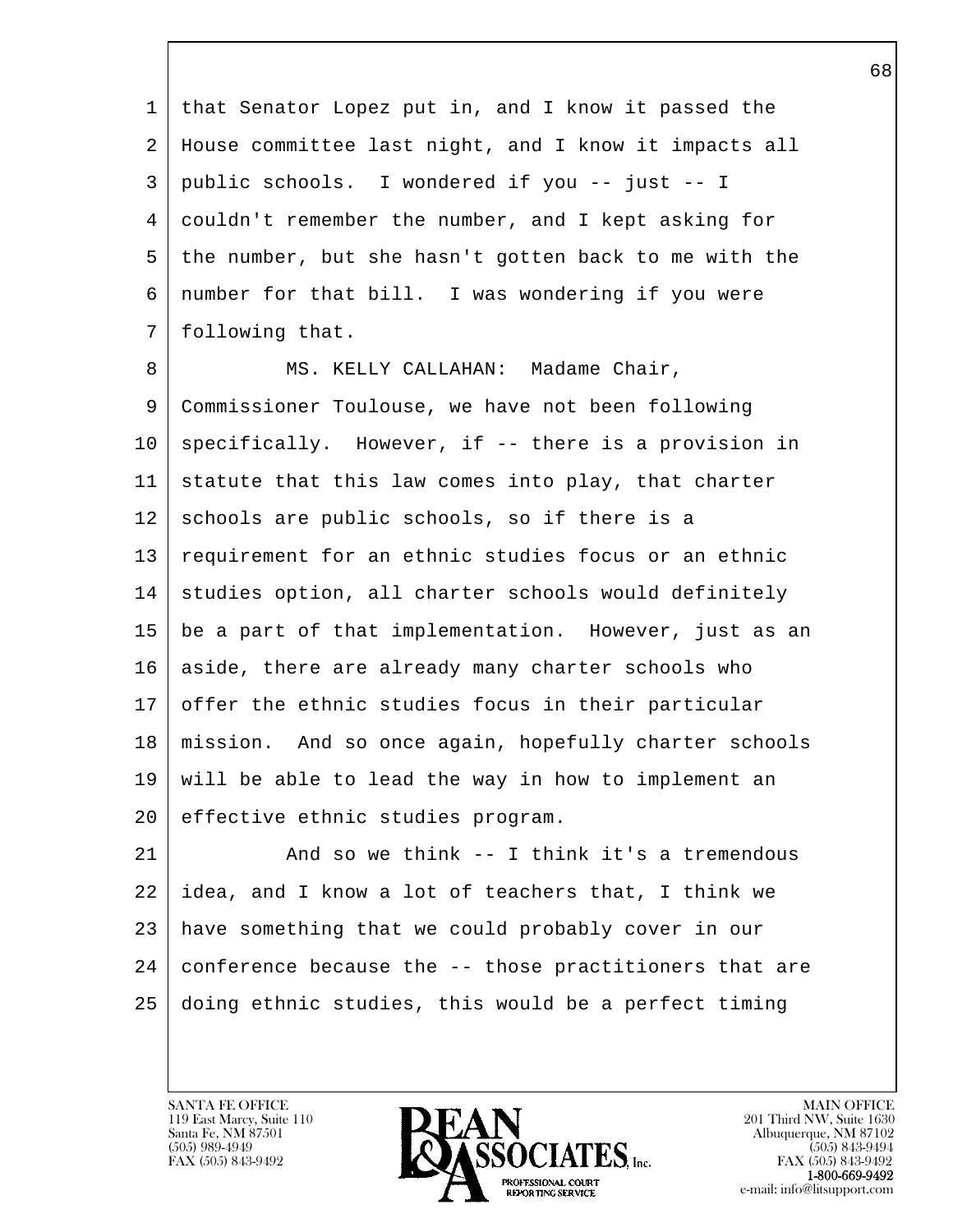1 because the conference is not just for charter 2 schools, we are also working with Albuquerque Public 3 Schools and local districts. And so this would be a 4 great place to collaborate on best practices in 5 offering an ethnic studies program. So we are very 6 much in support of it. And so if it does happen, then 7 charter schools will be held to those provisions.

 8 COMMISSIONER TOULOUSE: Thank you. I didn't 9 think about it earlier, and I just thought about it 10 this morning, because considering that Senator Lopez 11 does happen to be a relative, she texted me last night 12 that she was so excited that it passed the committee, 13 that it just now occurred to me. So I texted her to 14 make sure it was all public schools, but she didn't 15 get back to me with the bill number yet. I thought it 16 was something that would be very helpful for many of  $17$  our charter schools, because I know we have the 18 program. So thank you.

l  $\overline{\phantom{a}}$ 19 | MS. GRETA ROSKOM: Madame Chair, 20 Commissioners, Kelly just reminded me of an important 21 point that I forgot to enter, which is that the 22 conference coming up at the end of May is a 23 collaboration with the Albuquerque Public Schools and  $24$  also education -- I mean, excuse me, Excellent 25 Schools, New Mexico, and with one of our school

119 East Marcy, Suite 110<br>Santa Fe, NM 87501

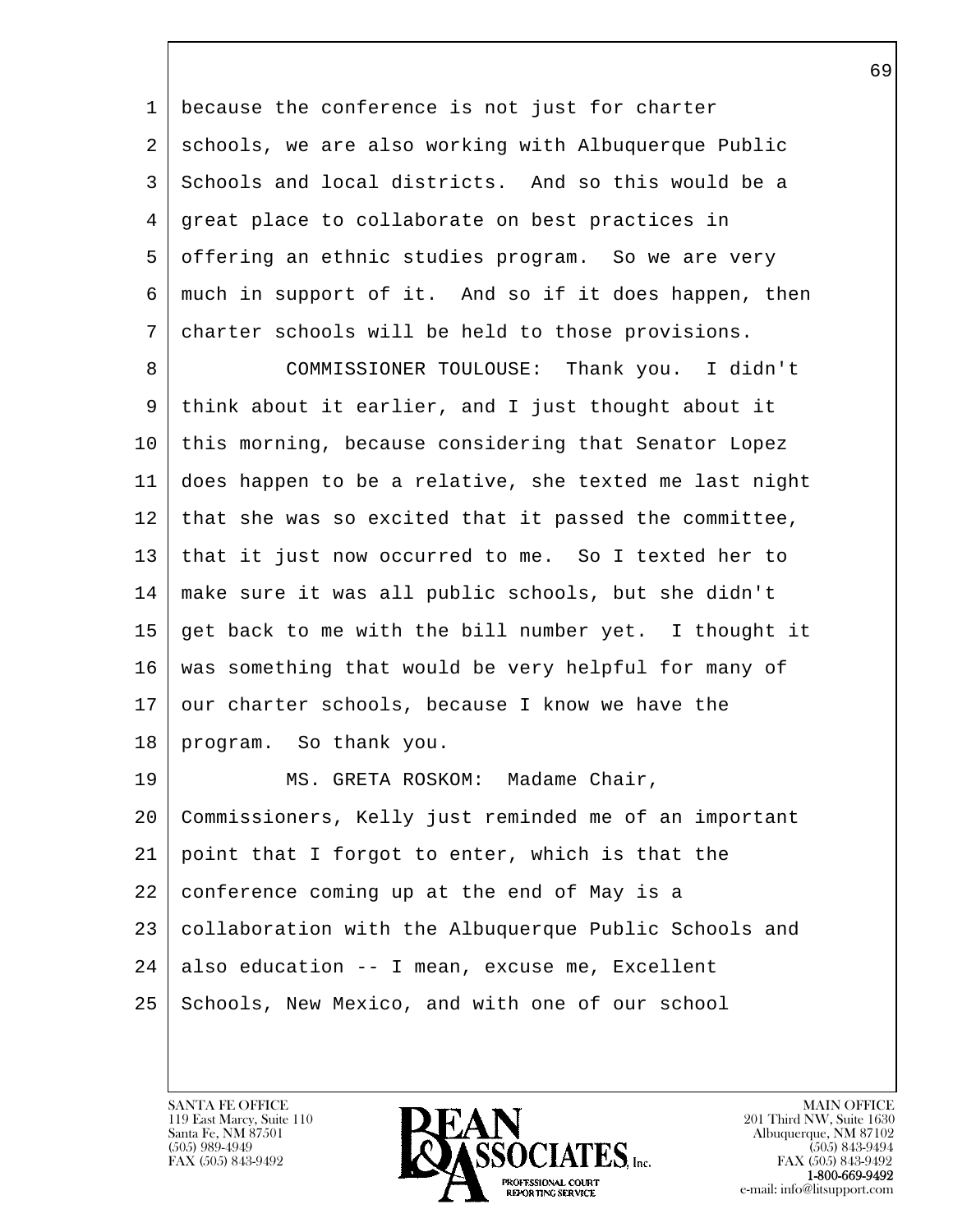| 1  | leaders, and the event will be held at PAPA, the       |
|----|--------------------------------------------------------|
| 2  | Public Academy for Performing Arts. And there are      |
| 3  | three strands, Commissioner Toulouse, one of which I   |
| 4  | think really will address the kinds of issues that you |
| 5  | just raised. Thanks.                                   |
| 6  | COMMISSIONER JOHNSTON: Ms. Roskom, the                 |
| 7  | school business official training that you are         |
| 8  | providing, does that, is that a secondary step for     |
| 9  | what the school business officials organization does   |
| 10 | with their training for school business officials, or  |
| 11 | how does it differ or work with?                       |
| 12 | MS. GRETA ROSKOM: Madame Chair,                        |
| 13 | Commissioner Johnston, that a very good question. And  |
| 14 | we have been working with New Mexico ASBO, A-S-B-O,    |
| 15 | which is the Association for School Business           |
| 16 | Officials. Joey Montano is the director of that        |
| 17 | organization. We have worked with him to express the   |
| 18 | concerns that we have heard from charter school        |
| 19 | business officials that they feel that there's kind of |
| 20 | a lack of targeted training that's appropriate for     |
| 21 | them in the field, and so that's the gap that we're    |
| 22 | attempting to fill. I think that there will be some    |
| 23 | collaboration with New Mexico ASBO, but this is an     |
| 24 | initiative that we're actually taking a lead on.       |
| 25 | Thank you very much.<br>COMMISSIONER JOHNSTON:         |
|    |                                                        |

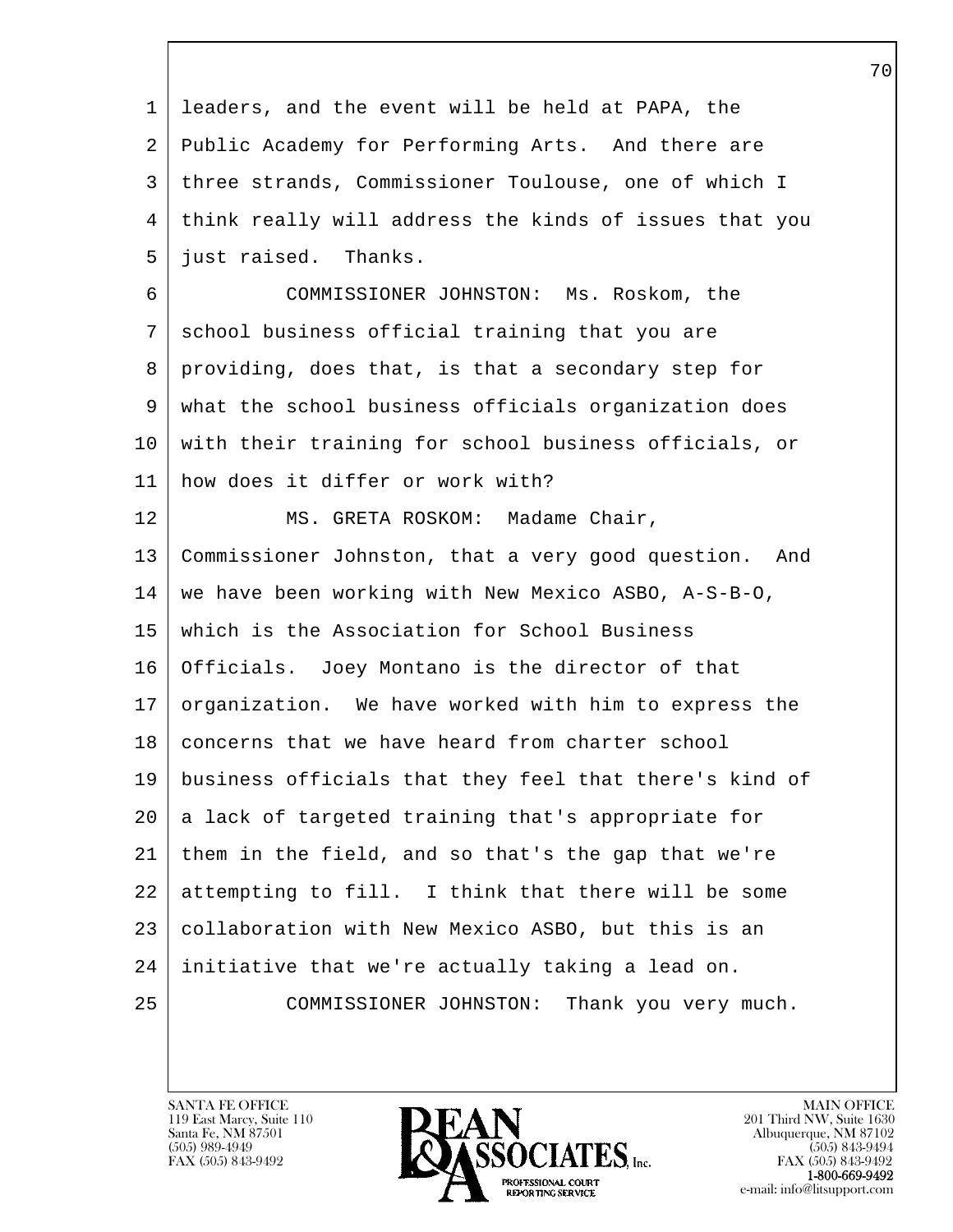l  $\overline{\phantom{a}}$  1 MS. KELLY CALLAHAN: Thank you, 2 Commissioners. 3 COMMISSIONER PERALTA: Thank you. 4 CHAIRMAN GIPSON: Thank you. Sorry. And I 5 have to apologize for 9A, because I know Commissioner 6 Johnston asked for an additional liaison role be 7 added, and I don't believe it's been added here. Had 8 it? 9 COMMISSIONER JOHNSTON: No, it hasn't. It's 10 not on this. 11 CHAIRMAN GIPSON: So that's my error because 12 I honestly, I couldn't remember what it was. So if 13 you could tell me what it is now and then I'll work on  $14$  it for  $-$ 15 COMMISSIONER JOHNSTON: It is the New Mexico 16 Association of School Business Officials, NMASBO. 17 It's what we have just been talking about. 18 CHAIRMAN GIPSON: All right. So if we'll --  $19$  we'll table that for  $-$ 20 | COMMISSIONER JOHNSTON: That's fine. 21 CHAIRMAN GIPSON: -- and I'll rework it. So 22 I just -- because I had a moment. 23 | COMMISSIONER JOHNSTON: It's fine. 24 CHAIRMAN GIPSON: And I just couldn't 25 remember. Thank you.

119 East Marcy, Suite 110<br>Santa Fe, NM 87501

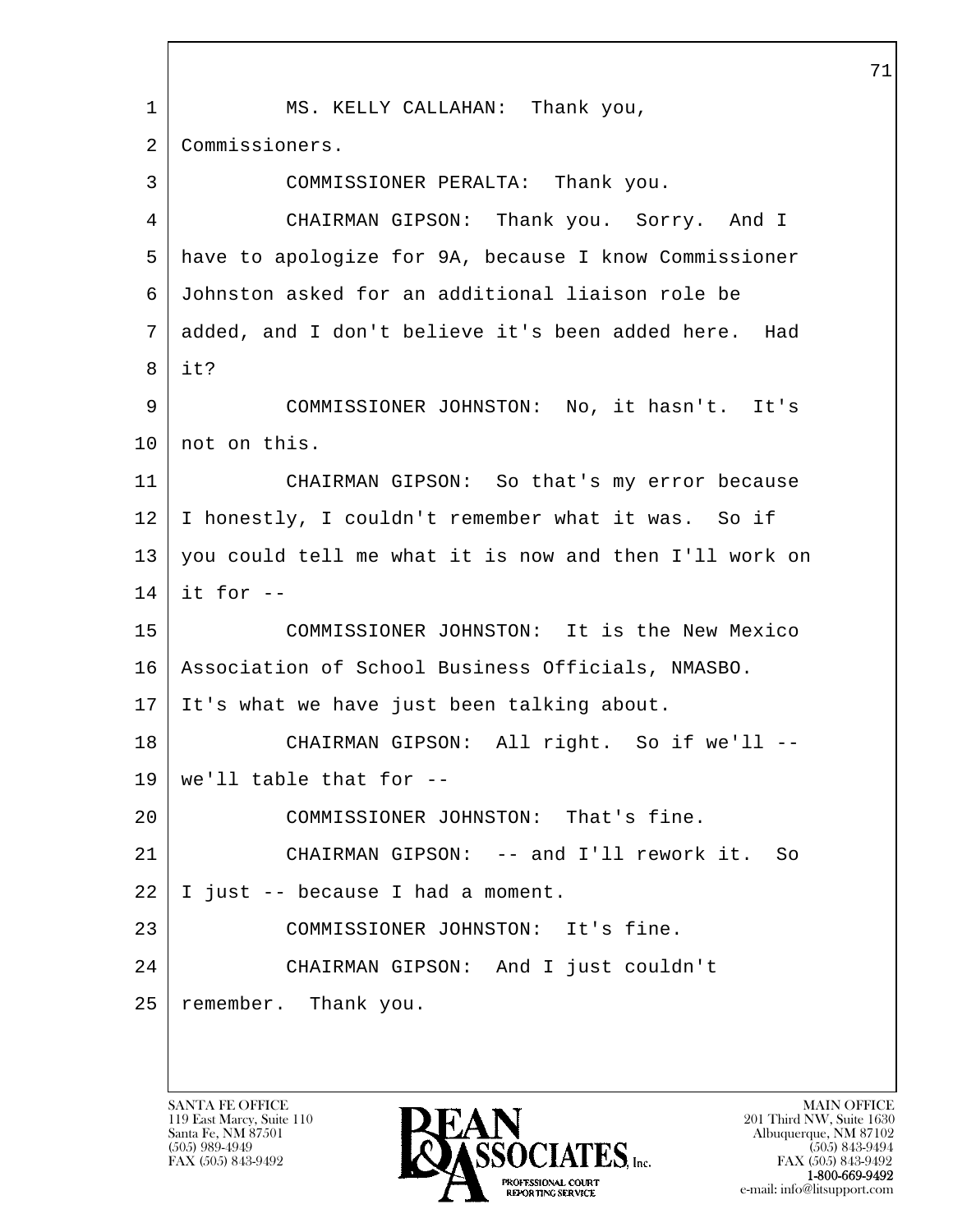1 | And we are on to B, which is the PEC 2 calendar. And I think we have already voted on all of 3 the changes that we have made, including the listening 4 tour.

 5 I will let Beverly know I heard back from 6 the Centennial High School, which is right by the Farm 7 & Ranch. They indicated that they could be used on, I 8 think is the 27, the last day. However, this is what 9 I wanted to add for the conversation. They don't get  $10$  out of school until 3:30, so that it is their 11 recommendation that we wouldn't really be able to 12 adequately start until closer to 5:00 there because --  $13$  so they could get everyone out and staff out and 14 parking available. So I don't -- I don't think that 15 matters as much when we start because I'm presuming 16 that just about everyone that's coming would stay down 17 there, anyway, that Thursday night, and not travel 18 back to Albuquerque or whatever that evening, but we 19 would still be done by 7:00, I would think. I can't  $20$  see  $-$ - I mean, I'm not going to put a time limit on 21 it, but I can't see it going more than two hours for 22 each session. Obviously it depends on how many people  $23$  show up.

 $\overline{\phantom{a}}$ 

l 24 So if that's amenable to everyone, then I 25 will go ahead and meet with them next week, because

119 East Marcy, Suite 110<br>Santa Fe, NM 87501

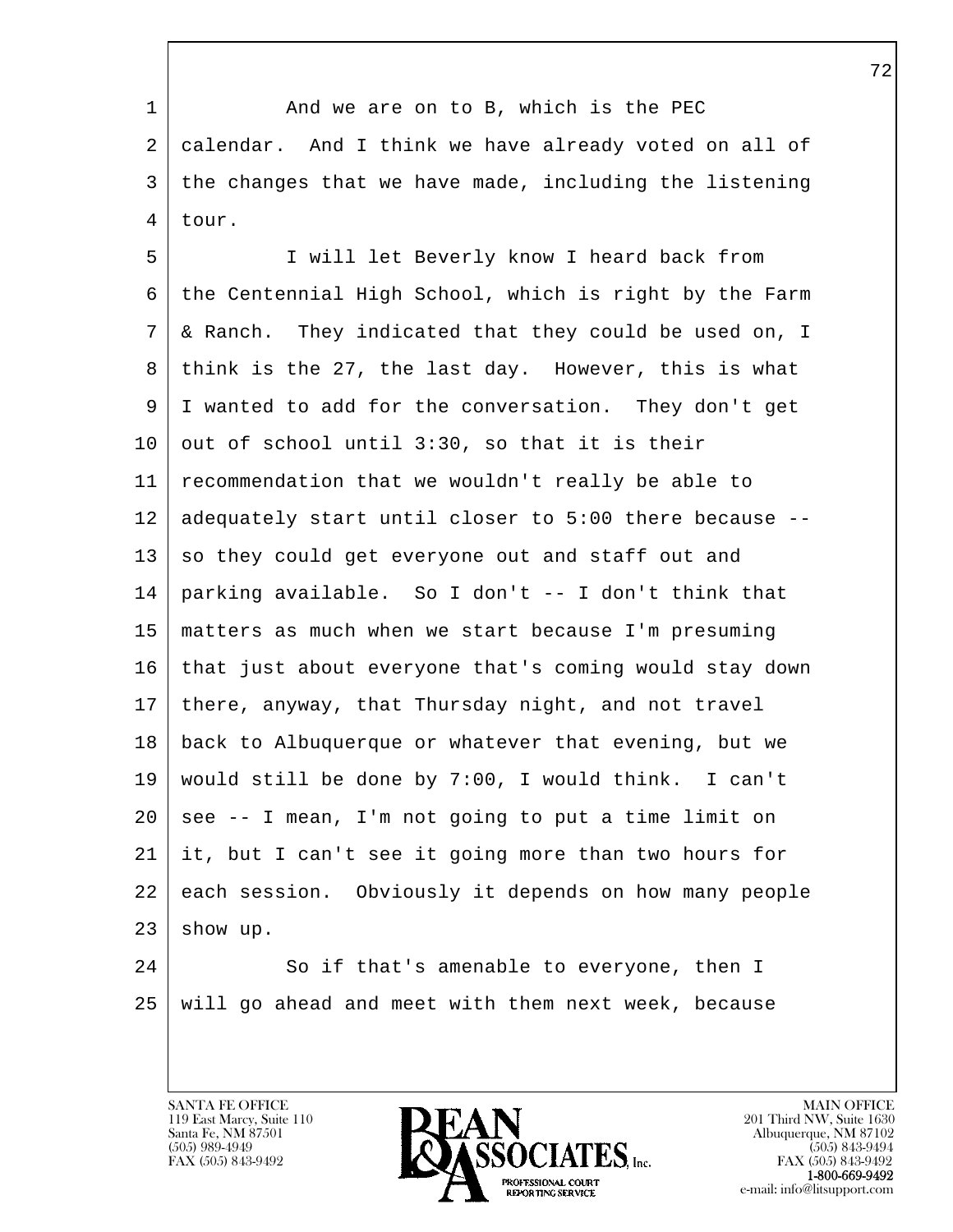l  $\overline{\phantom{a}}$  1 they wanted me to go see what room we might think is 2 appropriate. So if that's -- I'll go ahead with that. 3 Are we okay with 5 o'clock? 4 Okay. All right. 5 MS. FRIEDMAN: And Madame Chair, I would 6 like to just mention that the calendar that I put at 7 every Commissioner's place, reflects the new location 8 of the June 16th PEC meeting, since it will be not be 9 here in Mabry Hall. It will be in Room 307 in the 10 | State Capital. 11 CHAIRMAN GIPSON: Correct. Thank you for 12 reminding us of that because this room is used, yes. 13 | MS. FRIEDMAN: And I will make another 14 calendar and post it, taking off August 4th as a 15 meeting date. The other two locations, I had asked 16 | Commissioner Crone about Espanola. 17 COMMISSIONER CRONE: Yes. Pardon me. I 18 will have to mention, I left a message with the 19 scheduler. I wanted to make sure that it was free 20 since I'm an employee, and I haven't heard back from 21 her yet. I will check my messages when I get home, 22 and if I have heard I will E-mail you, but I don't 23 | think it will be any problem. 24 | MS. FRIEDMAN: And Madame Chair, I also 25 | spoke briefly with Mr. Escobedo from Albuquerque

119 East Marcy, Suite 110<br>Santa Fe, NM 87501

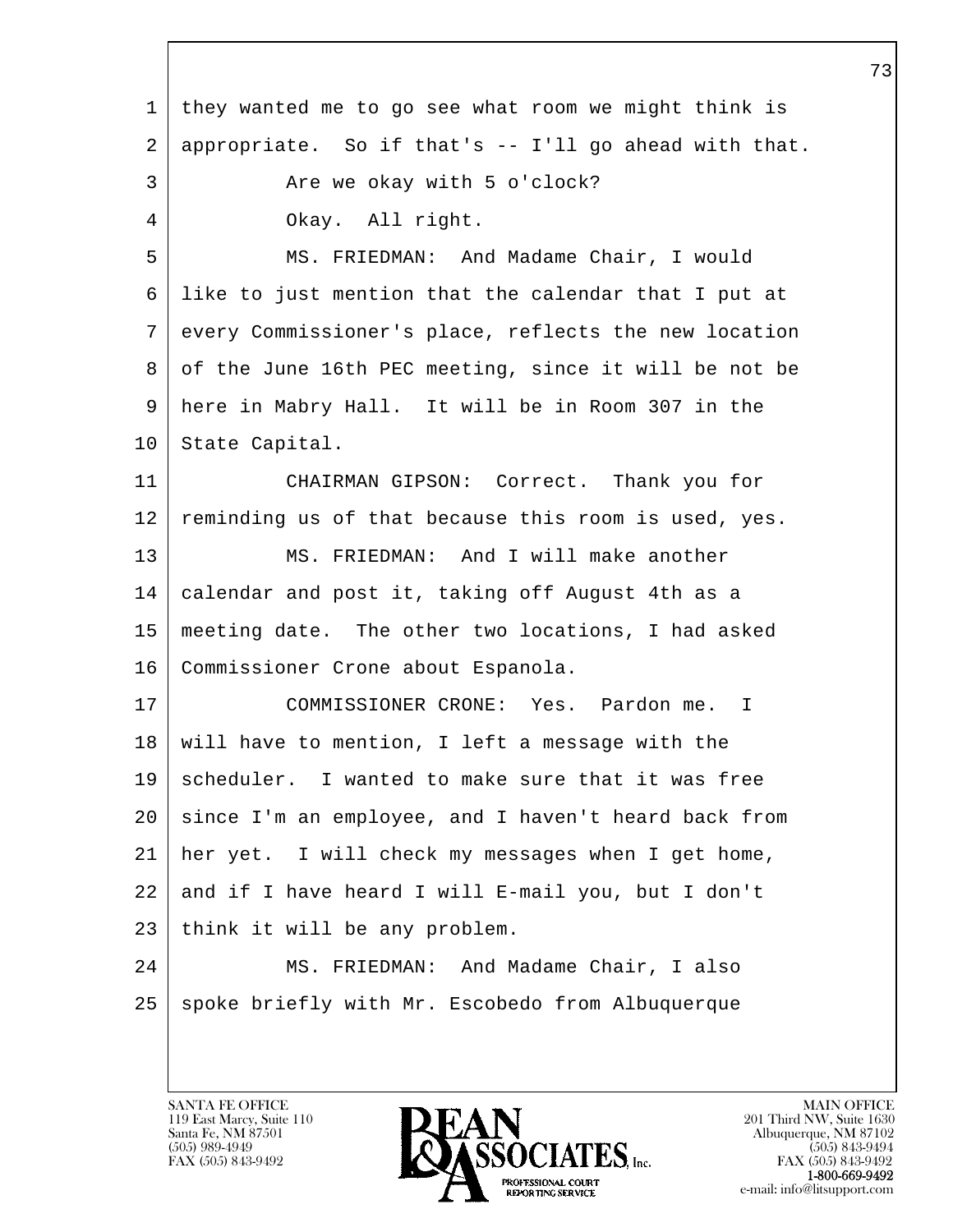l  $\overline{\phantom{a}}$  1 Public Schools, and he is checking into getting the 2 Albuquerque Public Schools board room for a meeting on 3 the 26th. 4 CHAIRMAN GIPSON: Okay. 5 MS. FRIEDMAN: And would you want those 6 meetings to start at 3:30? 7 CHAIRMAN GIPSON: Well, the preliminary 8 discussion we had was it had to be at least 3:30 9 because we're asking folks to come after school, so 10 that we're not interrupting their school day. So, you 11 know, I think any time after 3:30. If there's a 12 difficulty with the venue with 3:30, I think 4:00, 13 4:30, I think we're flexible that way. We're trying 14 to accommodate the charter community so that they can 15 come. 16 MS. FRIEDMAN: Okay. All right. I'll 17 follow up with people. 18 CHAIRMAN GIPSON: Thank you. 19 MS. FRIEDMAN: Thank you. 20 CHAIRMAN GIPSON: Thank you very much. We 21 are now on to item number 10, which is PEC comments. 22 Commissioner Ruiz? 23 COMMISSIONER RUIZ: Yes. 24 CHAIRMAN GIPSON: Excuse me. 25 COMMISSIONER RUIZ: Sorry. I'm just glad

119 East Marcy, Suite 110<br>Santa Fe, NM 87501

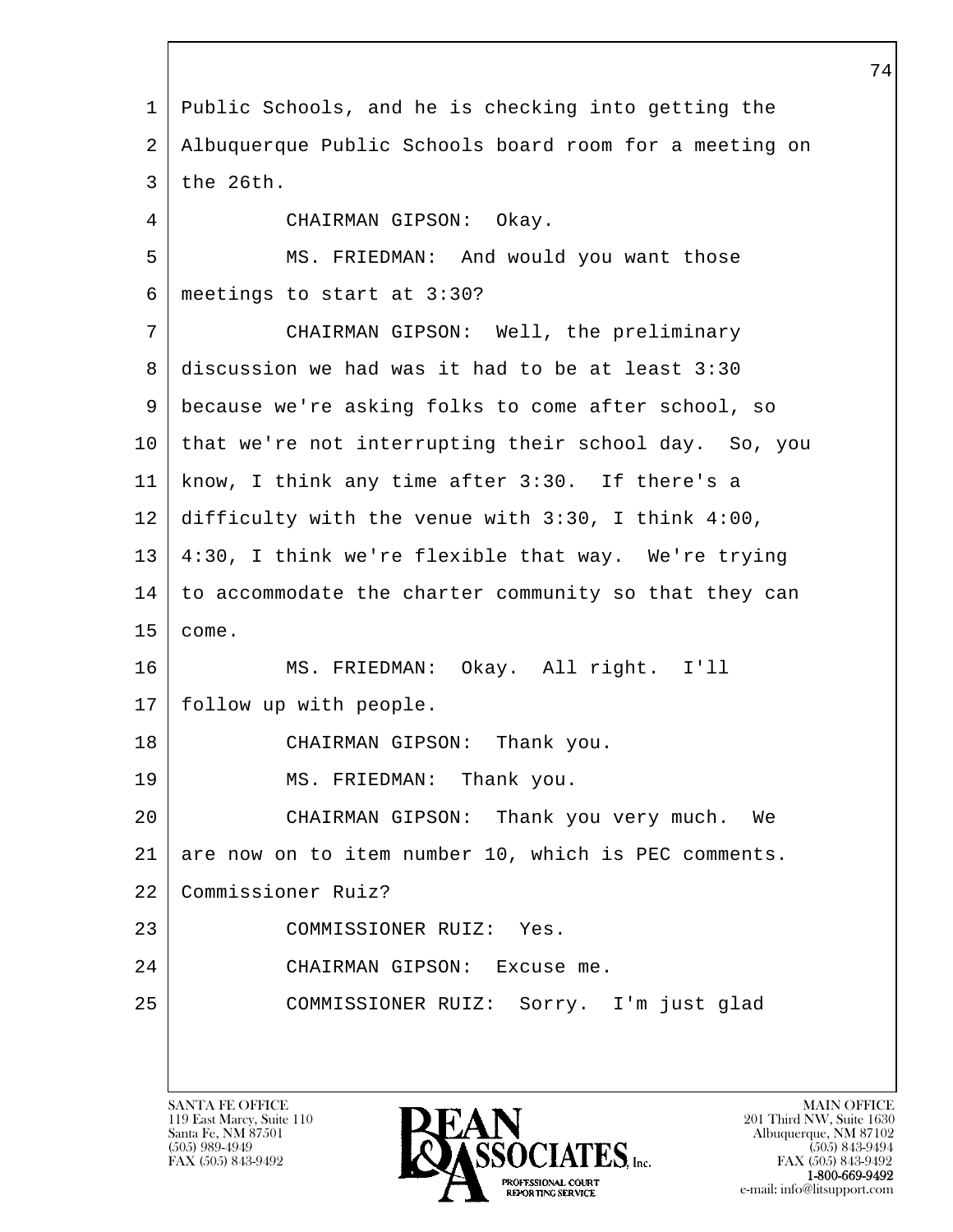| 1  | that we're here and doing the work, that of the        |
|----|--------------------------------------------------------|
| 2  | Commission.                                            |
| 3  | CHAIRMAN GIPSON: Thank you. Commissioner               |
| 4  | Crone?                                                 |
| 5  | COMMISSIONER CRONE: No comment.                        |
| 6  | CHAIRMAN GIPSON: Commissioner Pogna?                   |
| 7  | COMMISSIONER POGNA: No comment.                        |
| 8  | CHAIRMAN GIPSON: Commissioner Armbruster?              |
| 9  | COMMISSIONER ARMBRUSTER: No.                           |
| 10 | CHAIRMAN GIPSON: I just want to thank                  |
| 11 | everyone for the work yesterday. It was -- you know,   |
| 12 | these work sessions have really been going positively, |
| 13 | and I appreciate the work by CSD and all the           |
| 14 | Commissioners in digging in on this really important   |
| 15 | work. So I just want to say thank you.                 |
| 16 | Commissioner Peralta?                                  |
| 17 | COMMISSIONER PERALTA: I thank you.                     |
| 18 | CHAIRMAN GIPSON: Commissioner Toulouse.                |
| 19 | COMMISSIONER TOULOUSE: Madame Chair, just              |
| 20 | two brief things. The ethnic studies bill I was        |
| 21 | talking about is Senate Bill 219.                      |
| 22 | And the other thing I would like to say on             |
| 23 | the June meeting, for the ones of us with the          |
| 24 | handicapped placard, we should be able to park         |
| 25 | underneath the Capital building with that placard, and |
|    |                                                        |

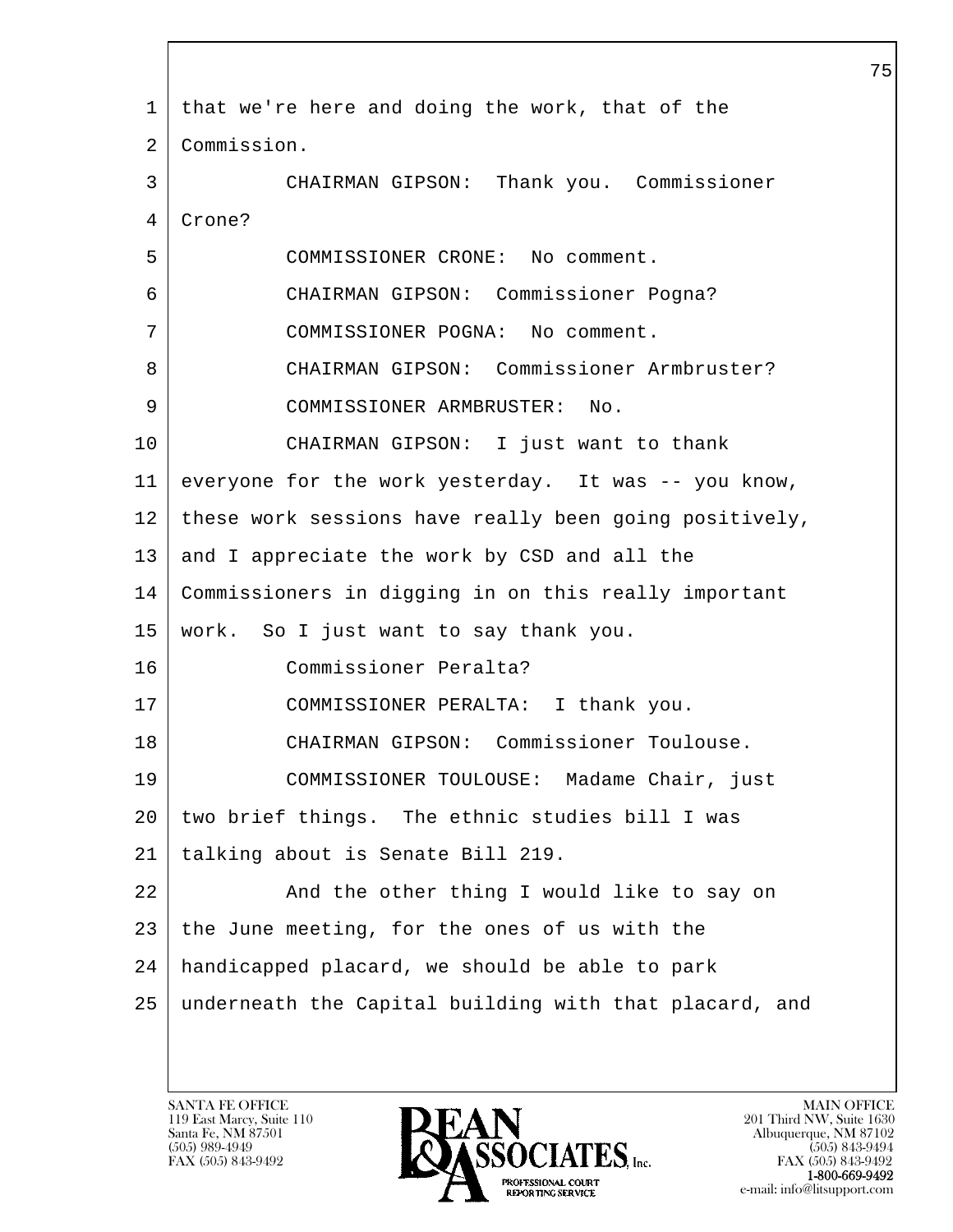| 1       | we show it to the guard and they should allow to us go |
|---------|--------------------------------------------------------|
| 2       | in. And I will try to get someone to make sure they    |
| 3       | know that it would be several people that day with the |
| 4       | handicapped placards. Thank you.                       |
| 5       | CHAIRMAN GIPSON: Thank you.                            |
| 6       | Commissioner Johnston?                                 |
| 7       | Oh, I'm sorry, Commissioner Armbruster.                |
| 8       | COMMISSIONER ARMBRUSTER: Thank you for                 |
| 9       | doing that, Commissioner Toulouse. I just wanted to    |
| $10 \,$ | remind you that Trish needs two parking places, if     |
| 11      | $not --$                                               |
| 12      | COMMISSIONER TOULOUSE: Well, Madam Chair,              |
| 13      | you need to put handicapped places under the Capital,  |
| 14      | so they are pretty wide, but we can't guarantee two    |
| 15      | spaces that way, but she should be able to find and to |
| 16      | pull into one. I'm just saying if those are available  |
| 17      | to the public with the handicapped placard.            |
| 18      | CHAIRMAN GIPSON: Commissioner Johnston.                |
| 19      | COMMISSIONER JOHNSTON: Thank you, Madame               |
| 20      | Chair. I would like to thank everyone for the hard     |
| 21      | work that we did yesterday. I feel like it was         |
| 22      | getting some things accomplished and some first steps  |
| 23      | were being taken.                                      |
| 24      | I would also like to thank our attorney,               |
| 25      | Ms. McKee, and the Director, Ms. Poulos, for the hard  |
|         |                                                        |

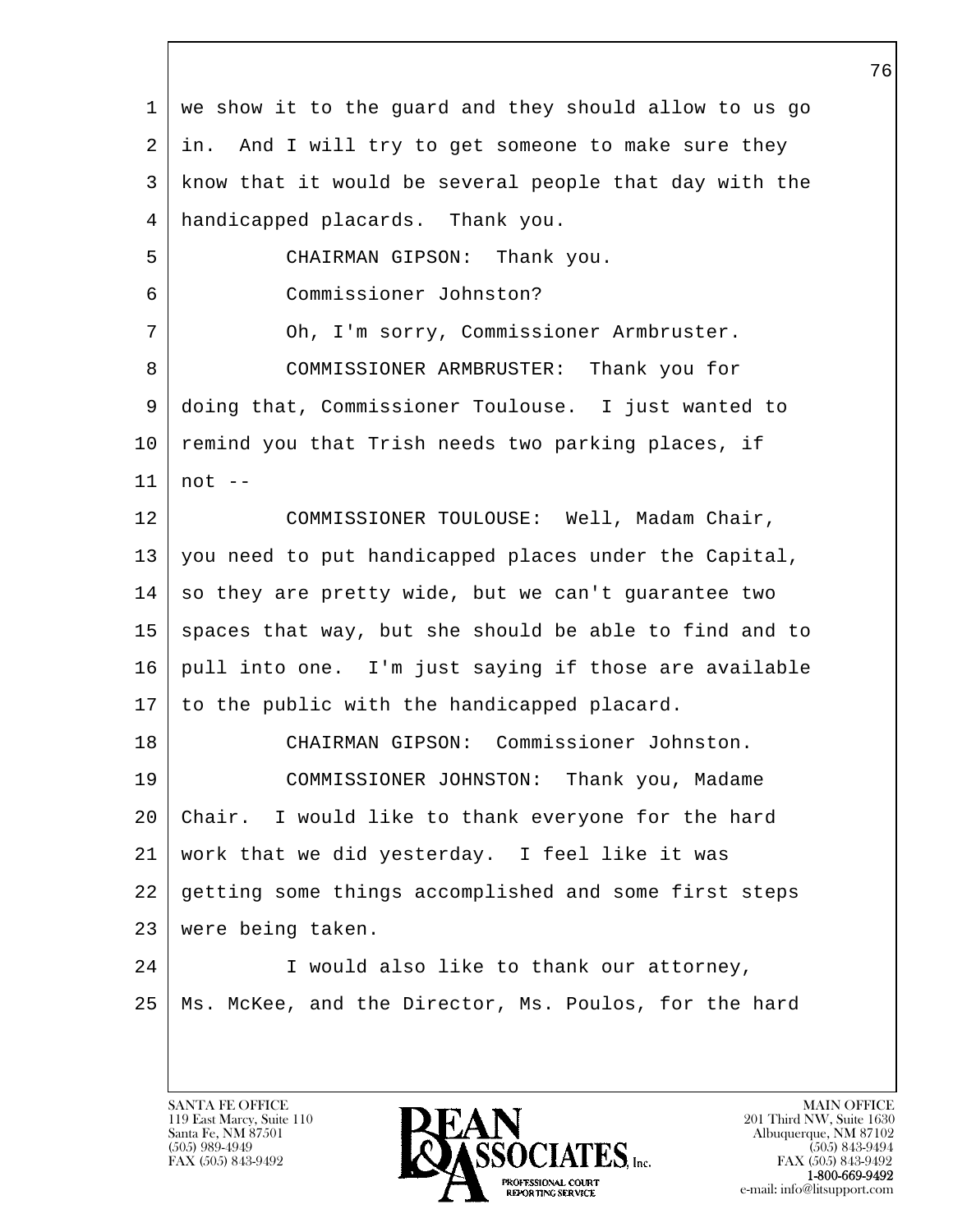l  $\overline{\phantom{a}}$  1 work they did in taking all of the work that we did on 2 the Rules of Procedure and the Open Meetings Act and 3 putting that into a document for us so that we could 4 vote on that. I really appreciate it. That's two 5 things. I'm just really excited about the work. 6 Thank you. 7 CHAIRMAN GIPSON: Thank you. Commissioner 8 Caballero? 9 COMMISSIONER CABALLERO: Yes. On the -- the 10 disabled parking at the Capital, if both doors, as you 11 go into the parking lot, there's two doors that go 12 into the Round House, and at each door there's four or 13 five spaces, and they are for handicapped. And so I 14 don't think, Trish, you're going to have a problem 15 getting into -- and just put a note on your window on 16 the other ones that may not have the handicapped 17 placard. So she should be okay. 18 | CHAIRMAN GIPSON: Thank you. Appreciate it. 19 Thank you. 20 We are now on to what is noted as item 21 number 12. We moved it up to -- the Public Forum and 22 Public Comments. The last time I checked there wasn't 23 anyone on there. 24 DIRECTOR POULOS: There was one that I 25 checked.

119 East Marcy, Suite 110<br>Santa Fe, NM 87501



FAX (505) 843-9492 FAX (505) 843-9492 e-mail: info@litsupport.com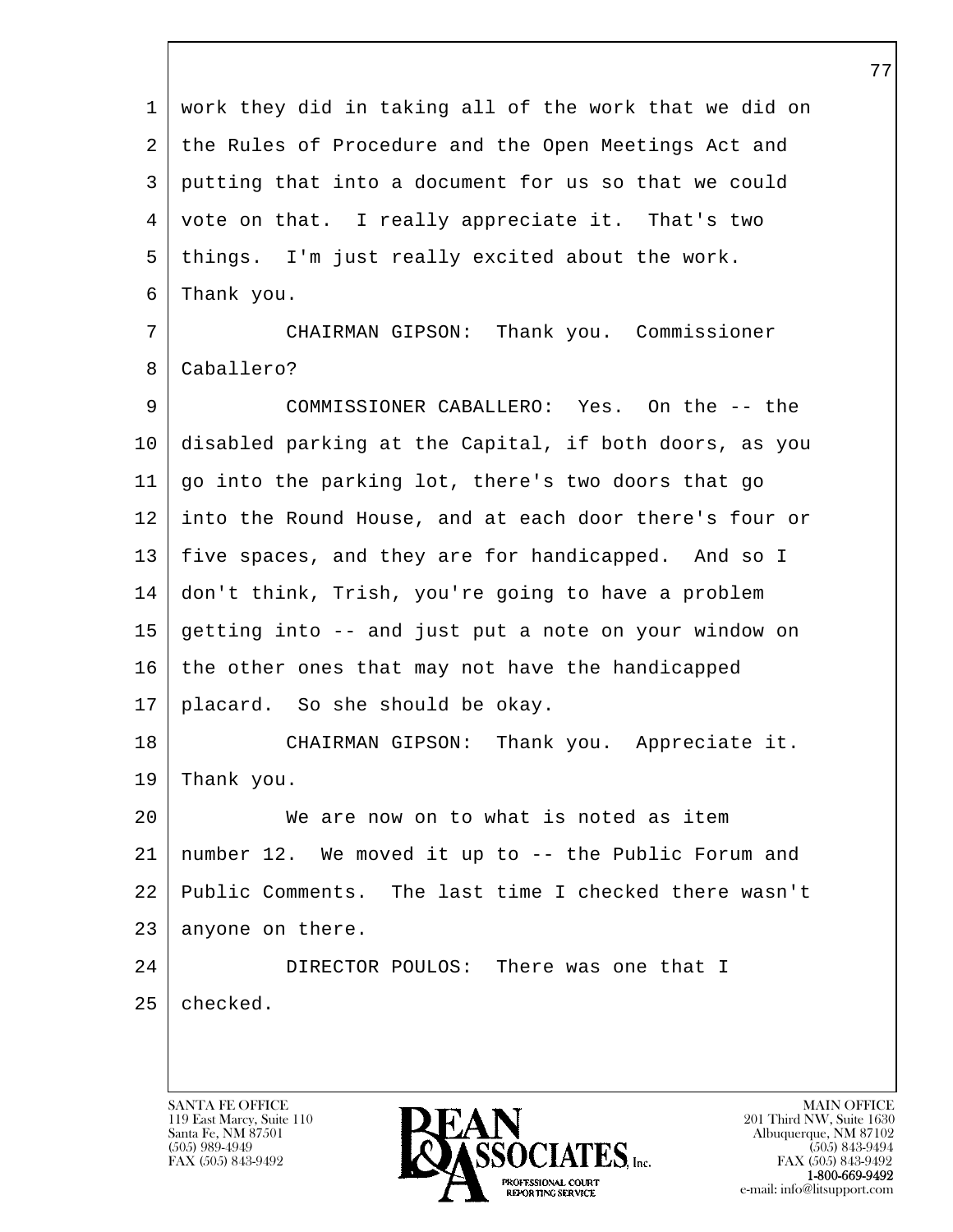l  $\overline{\phantom{a}}$  1 CHAIRMAN GIPSON: Okay. Thank you. 2 The first person on the list is Bill 3 Robinson? 4 Thank you. And if you will state your name 5 for the record? And I will remind you that you have 6 four minutes. 7 MR. BILL ROBINSON: Yes, ma'am. 8 My name is Bill Robinson. I'm a parent of a 9 2016 graduate of Estancia Valley Classical Academy. 10 To give a little background on how I got 11 here, I'm not a native of New Mexico. So -- but the 12 Army dropped me off here 22 years ago for a three-year 13 | assignment which we never left from. So my kids 14 pretty much grew up here in New Mexico. My two oldest 15 | sons started in the Moriarty-Edgewood District at 16 school, and we pulled them out after a couple of years 17 to put them in private schools because of a couple of 18 | things. We were disappointed with what they were 19 getting and what they were not getting at the public 20 | schools. They went on to private schools and 21 eventually made it to university on Fulbright  $22$  scholarships in academics, and are both in the 23 military today as Army officers. 24 My youngest daughter, who we adopted from 25 South Korea in 1998, '99, just before I retired from

119 East Marcy, Suite 110<br>Santa Fe, NM 87501

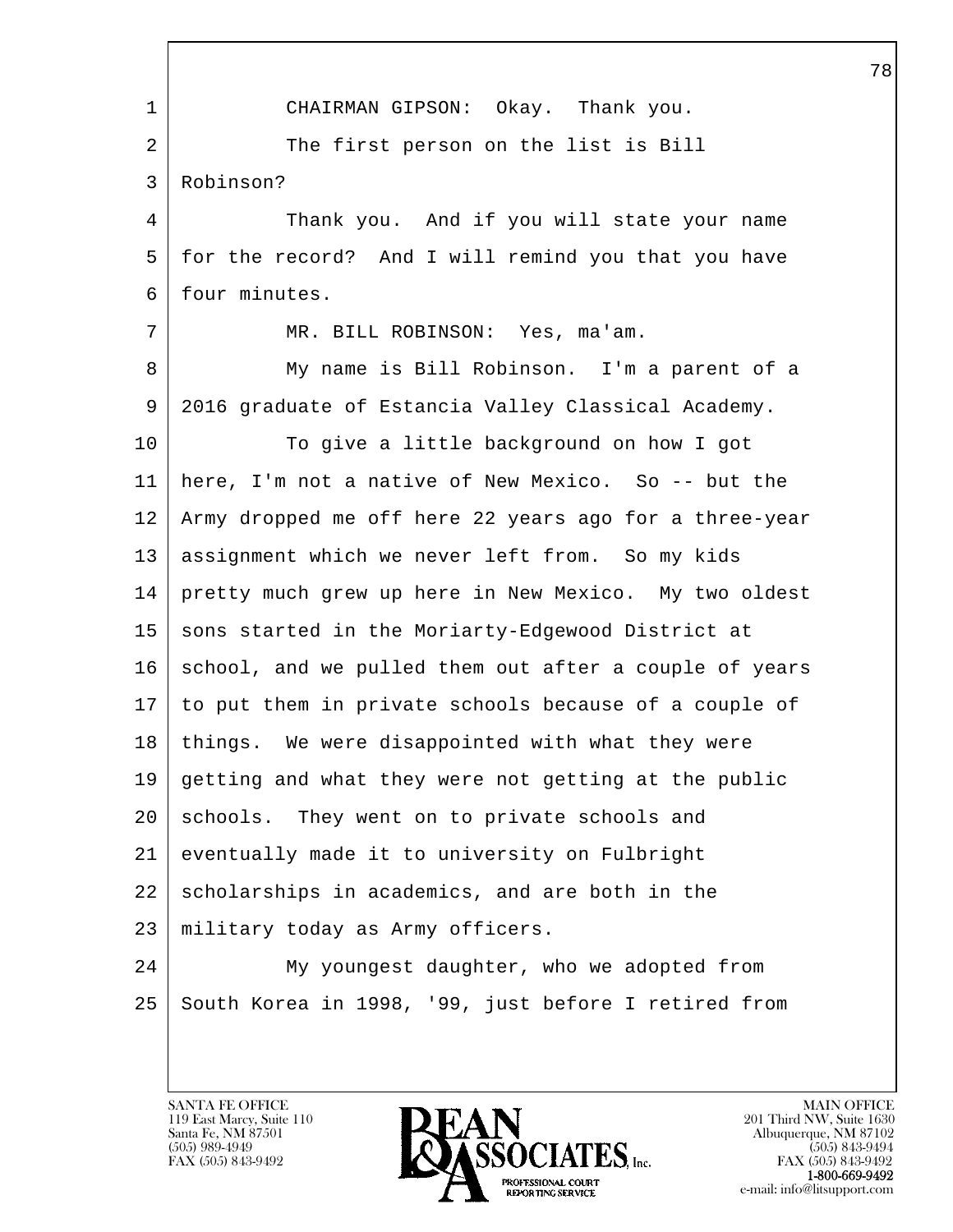1 the Army, basically has grown up in New Mexico, and we 2 also thought at great financial difficulty we would 3 put her in private schools also because, again, there 4 was no alternative for us out there in the 5 | Edgewood-Moriarty area.

 6 When EVCA opened in 2012, we were the first 7 ones at the door that morning to enroll her. She was 8 at that point a freshman in high school. And she is 9 an immigrant, an Asian kid, and she can hold her 10 mettle with anybody on the merits of the founding of 11 this country and exceptionalism of America. The 12 education she received at EVCA, in my opinion, equals 13 or exceeds the private school education my kids got in 14 their growing up years. And in that -- in that 15 respect, she was able to get a three-year Army ROTC 16 scholarship to Montana State herself, and she is now 17 | studying civil engineering there, finishing her first  $18$  year.

l 19 EVCA has been a dynamic force in the 20 community, not only for my kids, but a number of other 21 kids from all races, religions, economic, social, 22 structures. The curriculum at ECVA is not easy. I 23 will be the first one to tell you, my daughter will be  $24$  the first one to tell you, I heard her complain many  $25$  | nights about having to do this, that or the other.

 $\overline{\phantom{a}}$ 

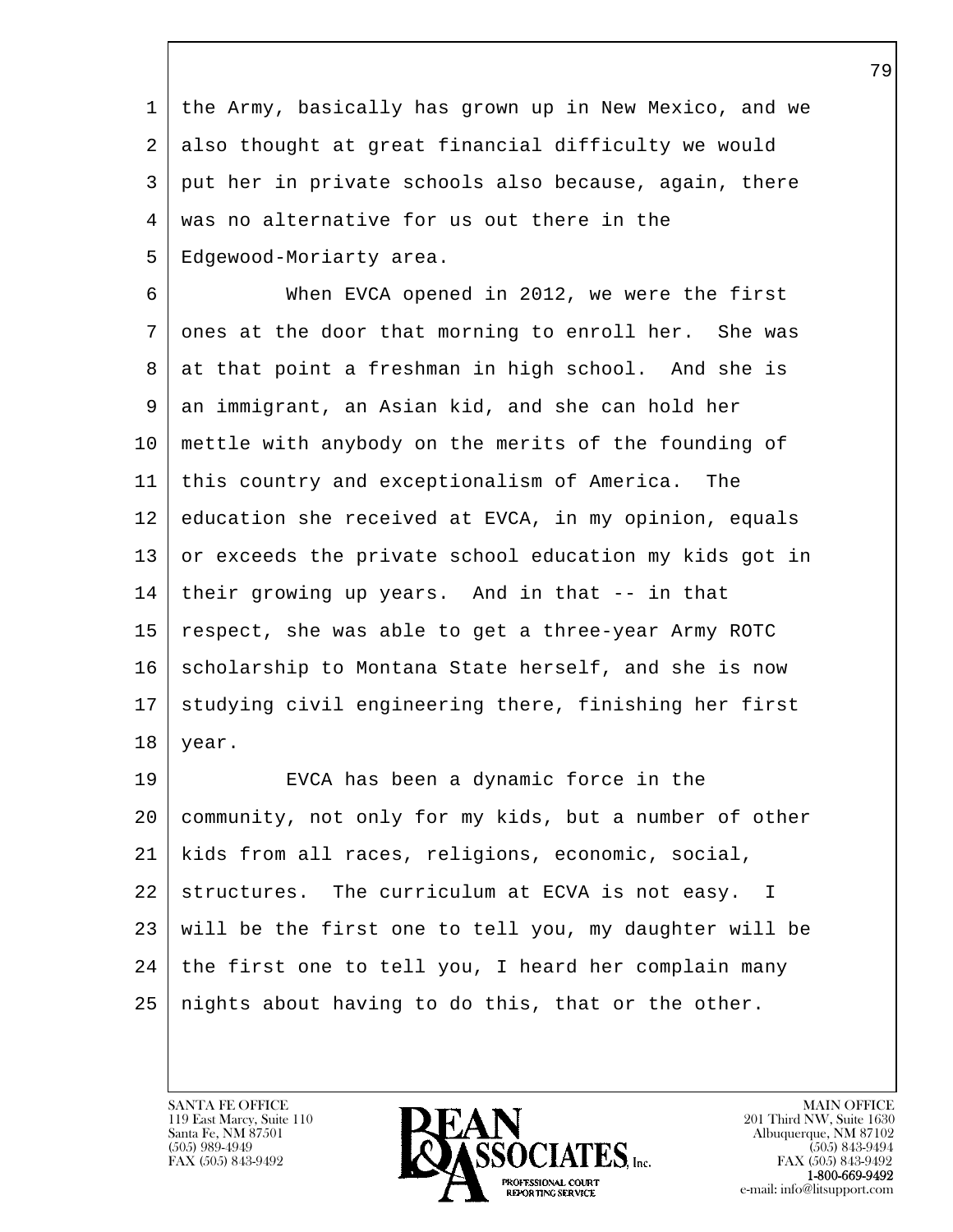1 But in the long run it benefited her.

| 2  | We don't keep a lot of kids there because it           |
|----|--------------------------------------------------------|
| 3  | is hard. We do have kids that go to other schools      |
| 4  | because they know they can get by on doing less work.  |
| 5  | But what it's taught her and what it teaches the kids  |
| 6  | that go there is how to be active members of society.  |
| 7  | They can critically think. I can tell you my daughter  |
| 8  | can probably hold her two brothers to any kind of      |
| 9  | debate on any topic when it comes to philosophical or  |
| 10 | moral issues.                                          |
| 11 | We don't teach Christianity. I have heard              |
| 12 | that has been a big rumor that goes around with people |
| 13 | that we teach Christianity. We do not. We teach kids   |
| 14 | how to be critical thinkers.                           |
| 15 | Now, they can have any belief they want                |
| 16 | coming into our school. They must be able to defend    |
| 17 | whatever that belief is. That's all we ask them to     |
| 18 | do, is use facts to defend your belief. And when we    |
| 19 | give kids that ability to stand on their own two feet, |
| 20 | then they become active members to be able to do in    |
| 21 | society what we want our kids to do later on in life.  |
| 22 | So I know there are some -- there has been             |
| 23 | some -- a lot of issues here with the board on what we |
| 24 | teach, and I think there has been a lot of             |
| 25 | misrepresentation on what we teach and how we teach or |

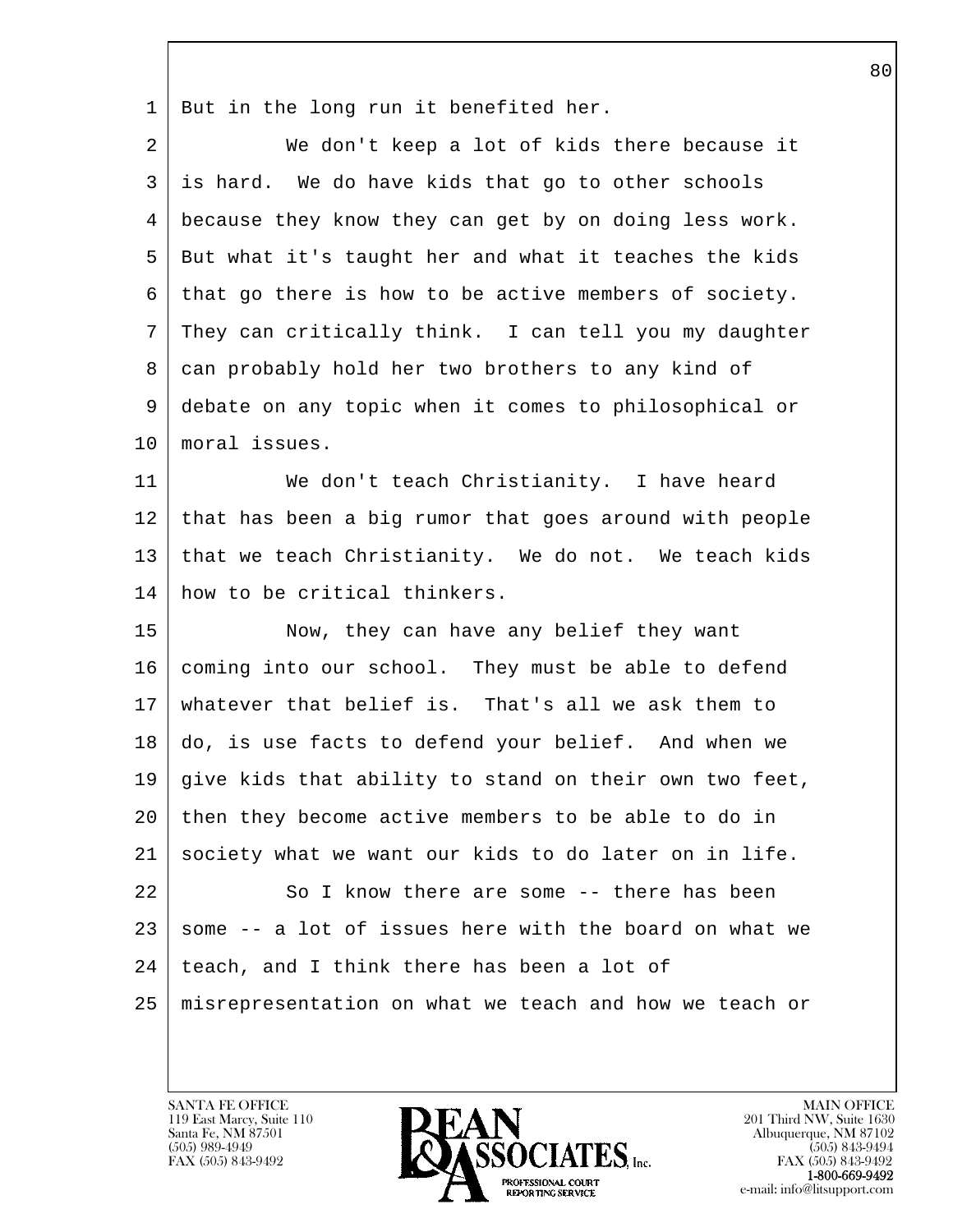l  $\overline{\phantom{a}}$  1 what the school teaches. I'm not a teacher there. 2 But I think what I can show you from our history of 3 what we're doing with our kids and the quality of 4 education those kids are getting, I think there has 5 been some misrepresentation to the board. 6 And I will stop right there, Madame Chair. 7 CHAIRMAN GIPSON: Thank you very much. 8 The second person on the list is, I believe 9 it's Kim Adams. 10 MS. KIM ADAMS: My name is Kim Adams. 11 Madame Chair and Commissioners, thank you for hearing 12 me today. 13 CHAIRMAN GIPSON: That was my timer. Sorry. 14 MS. KIM ADAMS: Okay. Well, that was a 15 quick four minutes, and I'll go sit down. 16 Thank you for making me laugh because I'm 17 | really nervous. 18 | I am first and foremost at EVCA a parent of 19 three students. My two boys are in normal education, 20 but my daughter has a very rare neurological disorder, 21 myoclonus-dystonia. And she was in a public school 22 setting and was marginalized in all of the things we 23 don't want our Special Education kids to do. At EVCA 24 Lauren has excelled. She has in the last two years, 25 her self-esteem and her interactions with her peers

119 East Marcy, Suite 110<br>Santa Fe, NM 87501

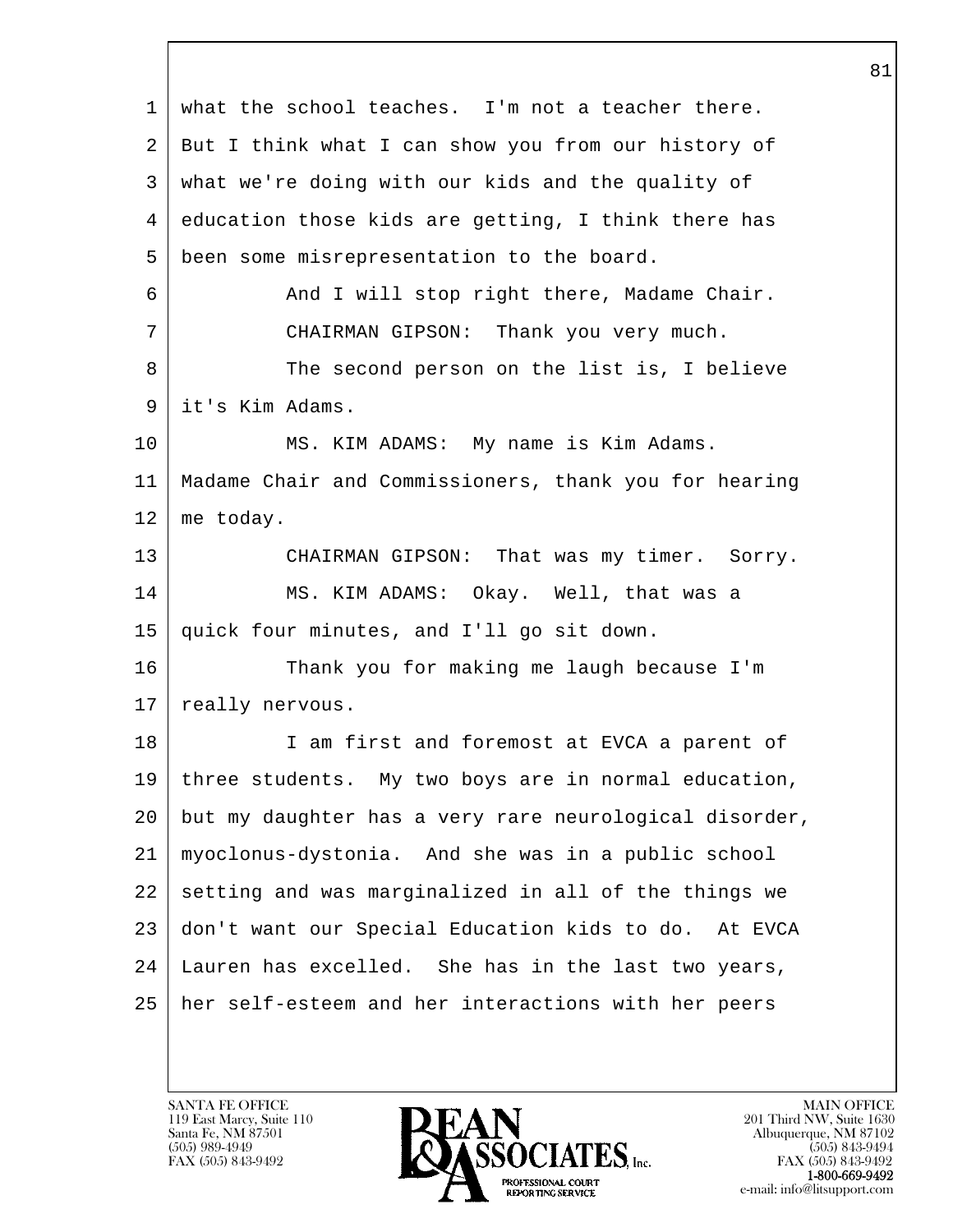1 has gone through the ceiling.

| 2  | So I just, as a Special Education mom, it's            |
|----|--------------------------------------------------------|
| 3  | a tough world out there sometimes for our kids. They   |
| 4  | need a place where they feel safe in their             |
| 5  | disabilities, in their circles, to learn and be        |
| 6  | educated, and Lauren definitely finds that at EVCA.    |
| 7  | The other thing, I have a pile of letters of           |
| 8  | support from parents, both Special Education parents   |
| 9  | as well as our regular education parents, that I would |
| 10 | like to give to the Chair, if that's acceptable.       |
| 11 | CHAIRMAN GIPSON: Certainly. When you are               |
| 12 | done. I'll take them.                                  |
| 13 | MS. KIM ADAMS: I'm done because I'm so                 |
| 14 | nervous, so -- I will be done.                         |
| 15 | I just -- Lauren is excelling. She has                 |
| 16 | learned to read. She entered EVCA as a 4th grader,     |
| 17 | not learning, and she tested for kindergarten math,    |
| 18 | and she is currently in pre-algebra as a 7th grader,   |
| 19 | which is amazing for her. Because of the               |
| 20 | myoclonus-dystonia, she never will be reading at her   |
| 21 | grade level, but she is able to read, which is huge.   |
| 22 | Lauren will, because of EVCA and the education they    |
| 23 | are providing her, I feel like as a parent, she will   |
| 24 | be able to contribute to society and make it on her    |
| 25 | own a little bit, which is what I need for her.        |

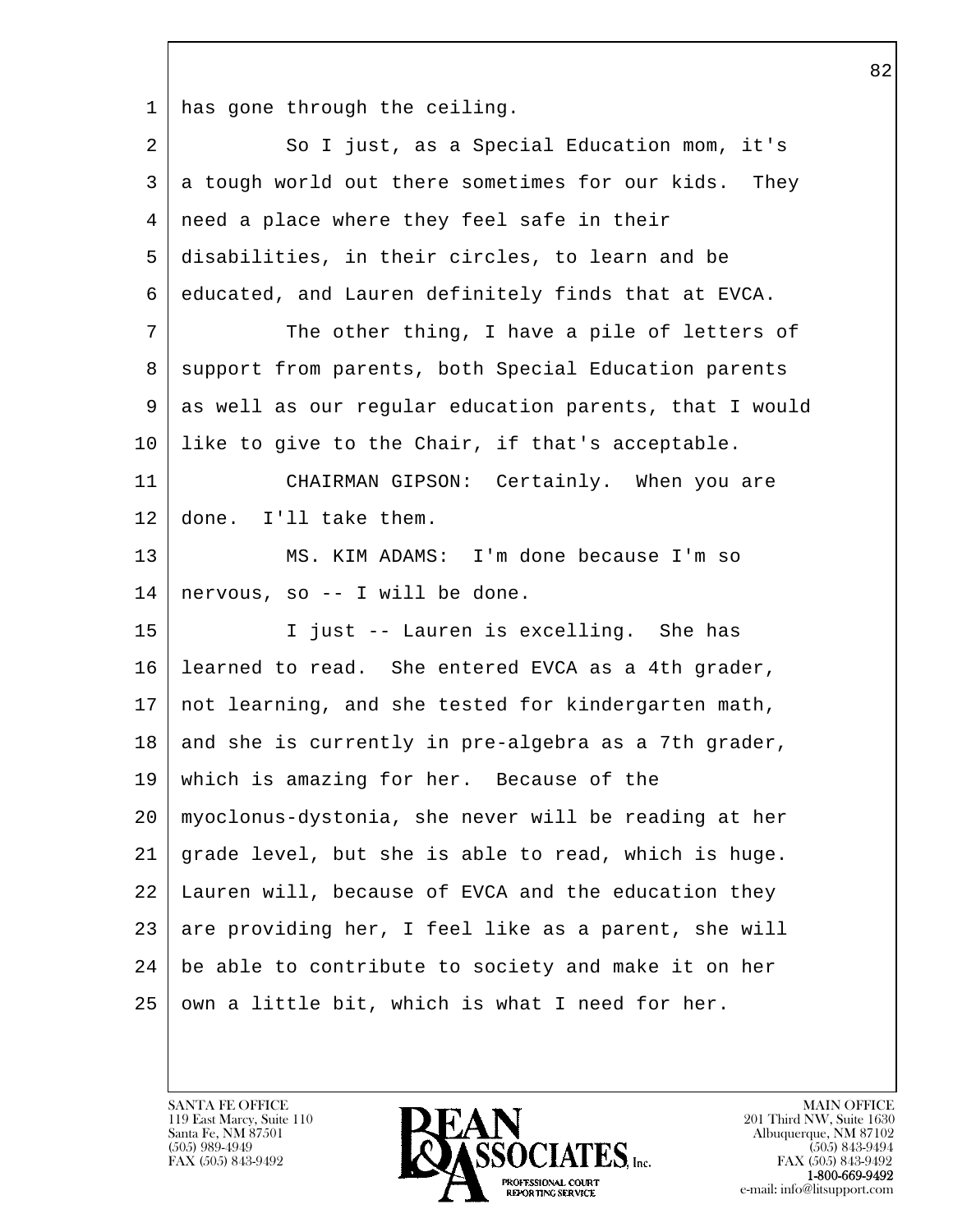l  $\overline{\phantom{a}}$ 1 Thank you for your time. 2 CHAIRMAN GIPSON: Thank you so much. 3 Commissioners, we are now on to item number 4 11 on the agenda, and that is discussion of possible 5 action on, and it is an executive session. So I will 6 ask the indulgence for a 10-minute break, and we have 7 to close the meeting, anyway, so those that are not 8 involved in this I will ask to leave, and we'll -- the 9 only thing that we'll be speaking about in executive 10 session is that item that is on the agenda, and we'll 11 come back into public session afterwards. 12 Oh, I need a motion to go into executive 13 | session. 14 Motion by Commissioner Ruiz, second by 15 Commissioner Armbruster. 16 All those in favor? 17 (Ayes.) 18 CHAIRMAN GIPSON: Any opposed? 19 There is no opposed. Thank you very much. 20 (From 11:15 a.m. through 1:57 p.m. the 21 Commission was in executive session.) 22 CHAIRMAN GIPSON: I want to bring us back 23 into public session. We're coming out of closed 24 session. 25 And nothing that was discussed in closed

119 East Marcy, Suite 110<br>Santa Fe, NM 87501

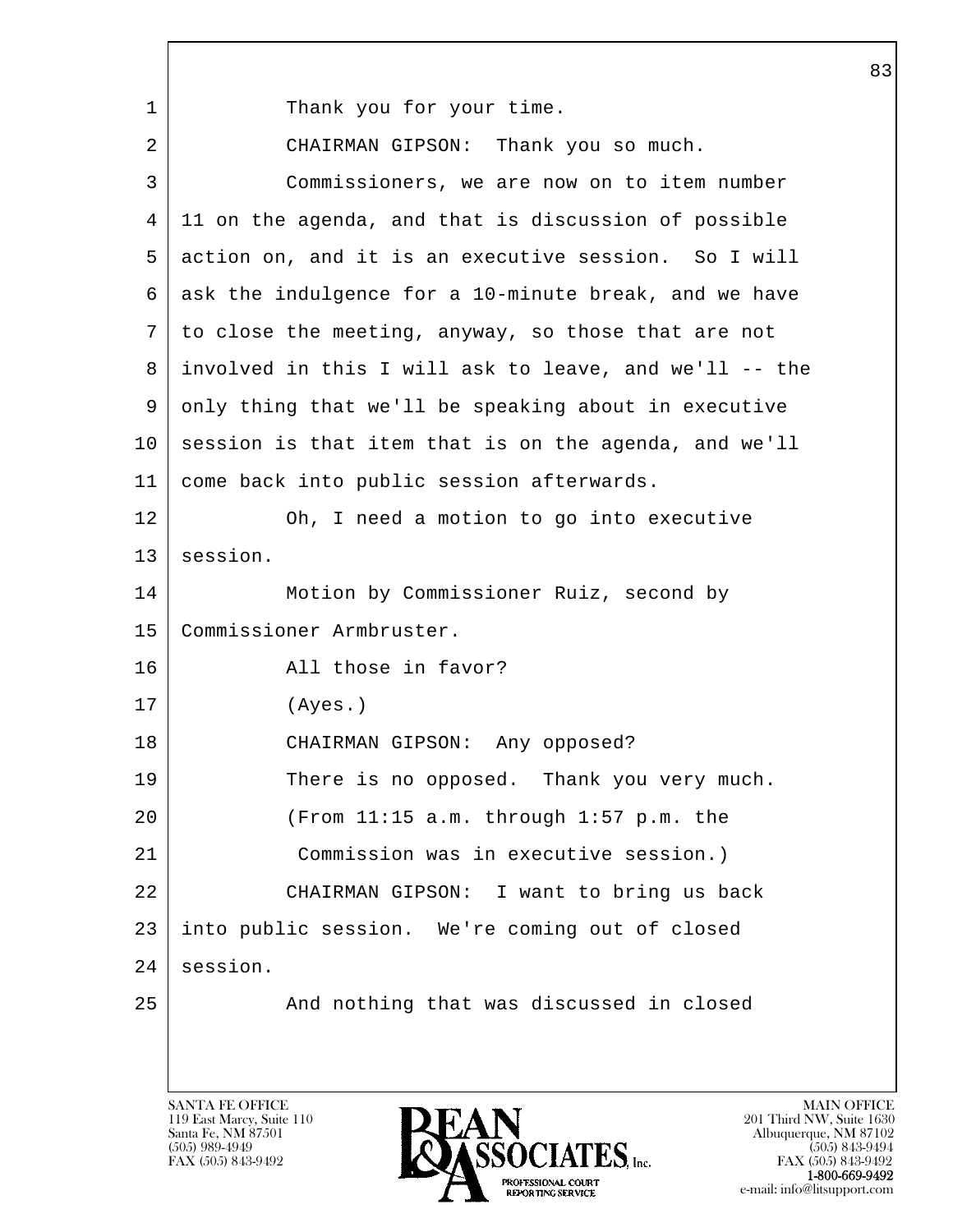l  $\overline{\phantom{a}}$ SANTA FE OFFICE MAIN OFFICE MAIN OFFICE MAIN OFFICE MAIN OFFICE 119 East Marcy, Suite 110<br>Santa Fe, NM 87501 Santa Fe, NM 87501 Albuquerque, NM 87102 1 session was anything but what related to Estancia 2 Valley Classic Academy. 3 And let the record reflect also that 4 Commissioner Peralta had to leave. 5 And at this point in time, there will be no 6 new action by the Public Education Commission on this 7 matter. Thank you. 8 That being said, Commissioners, I will 9 entertain a motion to adjourn. 10 There is a motion by Commissioner Ruiz, a 11 second by Commissioner Johnston. 12 All in favor? 13 (Ayes.) 14 CHAIRMAN GIPSON: Opposed? 15 There is no opposition. 16 Safe travels. 17 (The meeting adjourned at 1:58 p.m.) 18 19 20 21 22 23 24 25



FAX (505) 843-9492 FAX (505) 843-9492